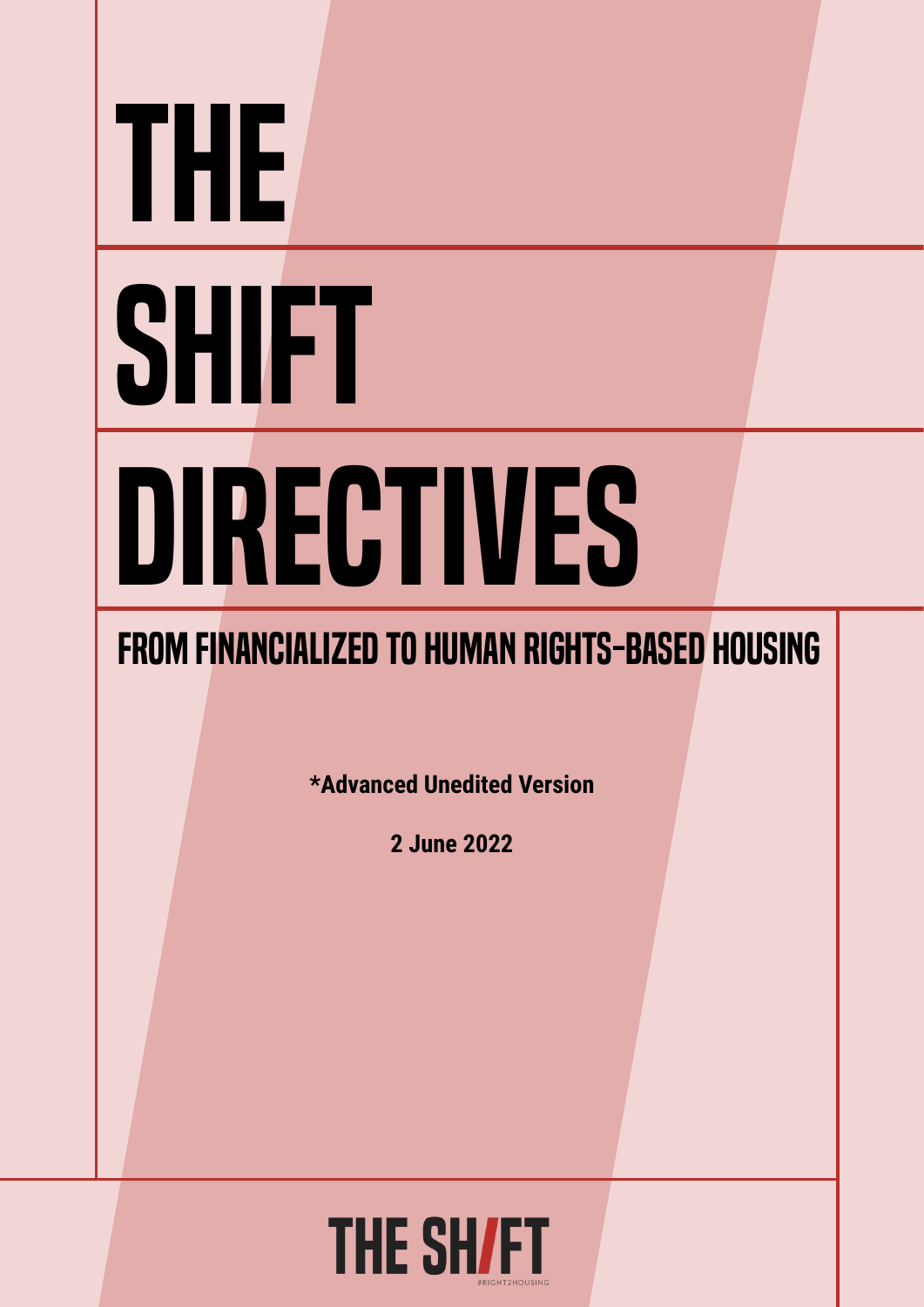#### AUTHORS

The Shift Directives were written by Leilani Farha, Global Director, The Shift and former UN Special Rapporteur on the right to housing (2014-2020), Sam Freeman, Director of Research and Tenant Advocacy, The Shift, and Manuel Gabarre de Sus, Researcher and Lawyer, Observatory Against Economical Crime, with substantial contributions by Julieta Perucca, Deputy Director, The Shift and Alyssa McMurtry, Journalist.

Copy editing services were provided by Patti Ryan of Southside Communications Inc.

Michael Elliott, and Brittany Cormier provided research and reference support.

Kirsten McRae, Communications and Marketing Manager, The Shift designed The Shift Directives, associated webpage and interactive map.

Leilani Farha and The Shift express gratitude to the Open Society Foundations Fellowship whose support was instrumental in the development of The Shift Directives.

#### ACKNOWLEDGEMENTS

To assist in the development of The Shift Directives a Global Advisory Council was convened. Membership in the Advisory Council does not imply endorsement of conclusions drawn or recommendations contained within The Shift Directives. Members include:

**Manuel B. Aalbers** 

Professor of Social and Economic Geography, KU Leuven, the University of Leuven

**Sylvain Aubry** ESC Rights Consultant

**Michelle Cañas Comas** Researcher, Area of Economic, Social and Cultural Rights, Center of Legal and Social Studies (CELS)

**Michael Clark** Head of Research and Advocacy, Ndifuna Ukwazi

**Benjamin Cokelet** Founder & Executive Director, Empower LLC

**Andrés de la Peña** Journalist

**Acorn Canada**

**Sofia Lopez**

**Alejandra Reyes**

California, Irvine **Anna Minton**

East London (UEL) **Aoife Nolan**

**Bruce Porter**

University of Nottingham **Ariadna M. Godreau Aubert**

**Center for Popular Democracy** » **Amee Chew,** Senior Research Analyst » **Abby Ang,** Leading Edge Fellow

Economy

» **Judy Duncan,** Head Organizer

**(Network of Akelius Tenants Berlin)**

**Kate Donald** Director of Program, Center for Economic and Social Rights (CESR)

» **Bhumika Jhamb**, Research and Communications Coordinator

Deputy Campaign Director – Housing**,** Action Centre on Race and the

Assistant Professor, Urban Planning and Public Policy. University of

Writer and Journalist and Reader in Architecture at the University of

Professor of International Human Rights Law, School of Law,

Founder and Executive Director, Ayuda Legal Puerto Rico

Executive Director of the Social Rights Advocacy Centre (SRAC)

**StoppAkelius - Vernetzung der Akelius Mieter\*innen Berlin** 

**Sarah Forster** CEO and Co-Founder, The Good Economy

**Manuel Gabarre de Sus** Researcher and lawyer. Observatory Against Economical Crime.

**Javier Gil** Tenant Organizer and Researcher, Institute for Housing and Urban Research, Uppsala University

**Nikolaj Halkjaer Pedersen** Senior Lead, Human Rights, Principles for Responsible Investment (PRI)

**Tamara Herman** Program Manager, Capital Strategies, Shareholder Association for Research and Education (SHARE)

**Luna Miguens** Coordinator, Area of Economic, Social and Cultural Rights, Center of Legal and Social Studies (CELS)

**Paloma Muñoz Quick** Associate Director, Business for Social Responsibility (BSR)

Invaluable feedback & commentary was provided by:

**Deutsche Wohnen & Co Enteignen** 

**Emily Paradis** Senior Policy Advisor, Office of the Federal Housing Advocate

**Flora Sonkin** Policy Researcher on Economic Justice at Society for International Development

**Guadalupe Granero Realini**  Researcher and Professor. UCLA Luskin Institute on Inequality and **Democracy** 

**Gunnar Theissen**

**Hamish Stewart**

**Hope Bhargava**

**Indy Johar** Executive Director at Dark Matter Labs

**Iona Tut** Advisor, Human Rights and Business, Danish Institue on Human Rights

**Jackie Brown** 

**Jonathan Nace**  Partner. Nidel & Nace, PLLC

**Joseph Donahue** Associate Attorney, The Donahue Law Firm, LLC

**Joshua Bénard** VP Real Estate Development, Habitat for Humanity Greater Toronto Area

**Kilian Weisser** Tenant Organizer

**Michelle Canas Comas** 

Legal and Social Studies (CELS)

**Raquel Rolnik**

of São Paulo **Delilah Rothenberg**

Cultural Rights **Annabel Short**

**Luna Miguens** 

**Magdalena Sepúlveda Carmona**

(PDI)

**K-Sue Park** Associate Professor of Law. Georgetown Law

**Leah Simon-Weisberg** Legal Director, Alliance of Californians for Community Empowerment (ACCE)

Professor, Faculty of Architecture and Urbanism, University

Co-Founder & Executive Director, Predistribution Initiative

Executive Director, Global Initiative for Economic, Social and

Principal, It's Material; Senior Advisor, Built Environment, IHRB (Institute for Human Rights and Business).

Coordinator, Area of Economic, Social and Cultural Rights,

Area of Economic, Social and Cultural Rights, Center of

Center of Legal and Social Studies (CELS)

**Martine August** Assistant Professor, University of Waterloo

**Michèle Biss** Project Manager of the National Right to Housing Network

**Miloon Kothari** Independent Expert on Human Rights and Social Policy

**Murray Cox** Founder of Inside Airbnb

**Padraic Kenna** Director of the Centre for Housing Law, Rights and Policy. School of Law, NUI Galway

**Signe Andreasen Lysgaard** Strategic Advisor, The Danish Institute for Human Rights

**Taylor Sekhon** Director of Strategy & Investments at Social Capital Partners

**Tenants Union of Madrid** 

Associate Professor of Sociology & Co-Director of Cities Programme, London School of Economics

**Dr. David Madden**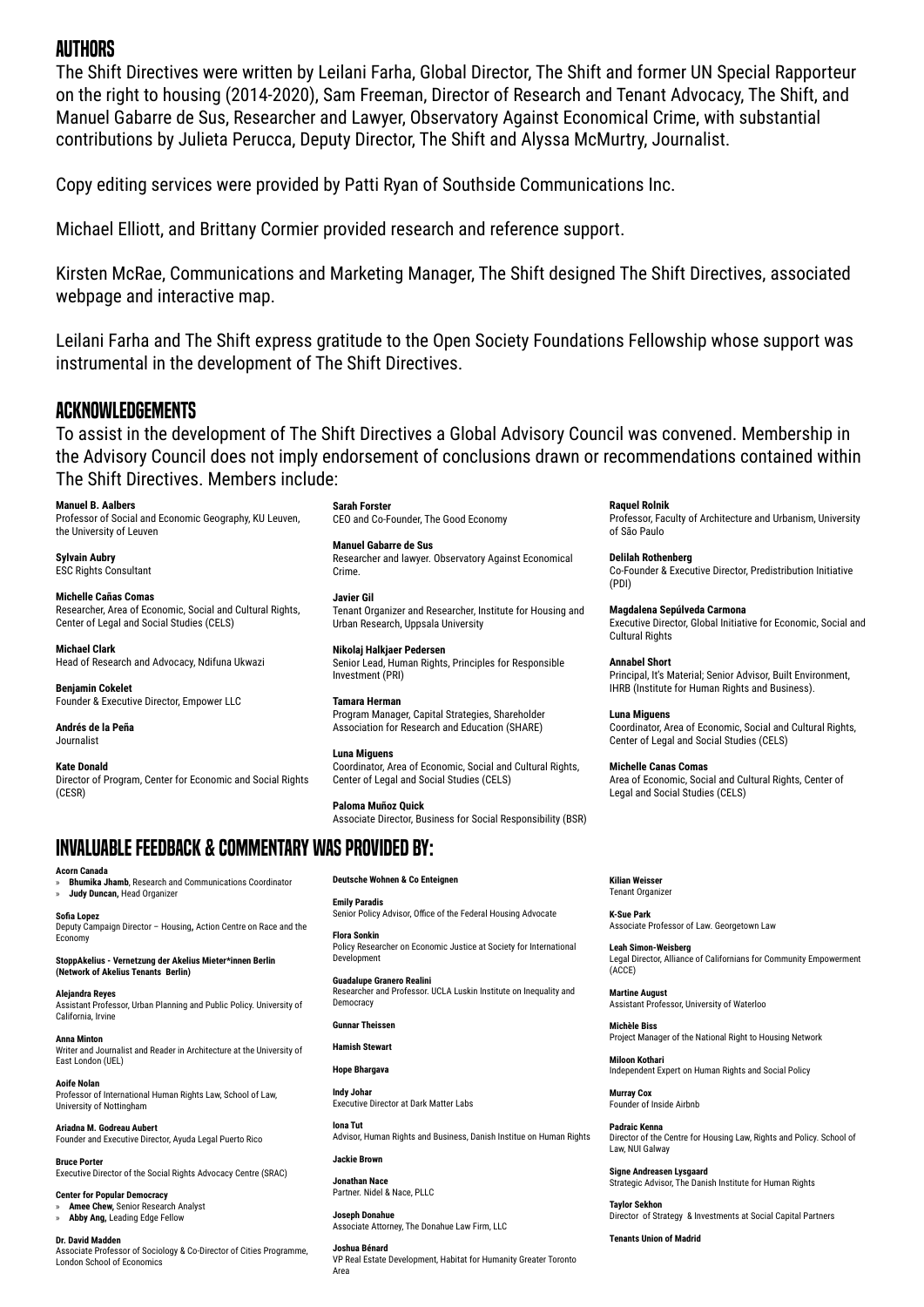## Table of Contents

- **I. HOUSING IN CRISIS ...............1**
- II. [human rights law.............5](#page-7-0)
- III. [the shift directives..........8](#page-10-0)
	- » [directive 1: Shift to a Human Rights-Based Housing Framework](#page-10-0)
	- $\rightarrow$  directive 2: Regulate Institutional Investment in Housing to Comply with Human **RIGHTS**
	- » [directive 3: Ensure Renovations and Redevelopment are Consistent with Human](#page-14-0)  **RIGHTS**
	- » [directive 4: Restrict Investment in Residential Real Estate and Vacant Homes by](#page-15-0)  [Individuals](#page-15-0)
	- » [directive 5: Regulate Short-Term Rentals and Associated Platforms](#page-16-0)
	- » [directive 6: Regulate Emerging Forms of Financialization Student Housing and](#page-17-0)  [Long-Term Care Homes](#page-17-0)
	- $\gg$  directive 7: Enact Effective Legislative Protections for Tenants and Ensure Their **PARTICIPATION**
	- » [directive 8: Ensure Compliance with Human Rights by Central and Commercial](#page-19-0)  **BANKS**
	- » [directive 9: Strengthen International, Regional and Industry Accountability](#page-20-0)  [Mechanisms](#page-20-0)
	- » [directive 10: Ensure International Financial Institutions and Frameworks Adhere to](#page-21-0)  [Human Rights Standards](#page-21-0)
- IV. [making the shift.............20](#page-22-0)
- **V. ENDNOTES .........................**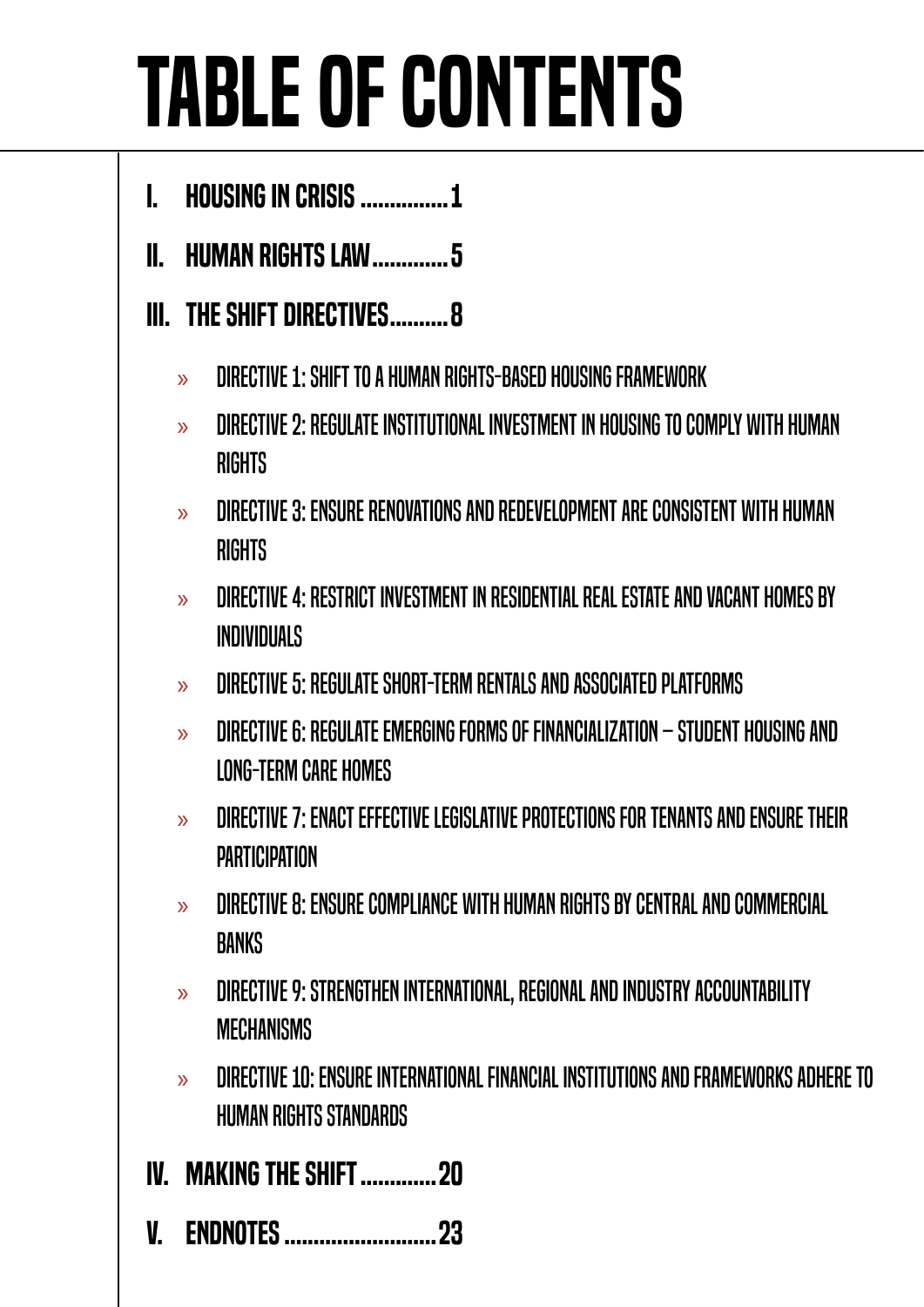## HOUSING IN CRISIS

I.

## <span id="page-3-0"></span>THE RISE OF FINANCIALIZED HOUSING & THE NEED FOR A NEW DIRECTION

The global housing crisis is intensifying. The unaffordability of housing is an increasingly acute problem in cities around the world, where the cost of housing is rising at many times the rate of income.1 Worse yet, approximately 1.8 billion people are homeless or live in grossly inadequate housing, often without access to basic services like water, sanitation, and electricity.<sup>2</sup> Meanwhile, by the end of 2020, the value of residential real estate surged to an estimated US\$258.5 trillion<sup>3</sup>– up \$90 trillion from 2016.4 Housing has become by far the most valuable asset on Earth, worth three times more than global GDP and more than 20 times all the gold ever mined.<sup>5</sup>

Soaring property prices have triggered a cascade of negative social effects, including rising inequality in cities with far-reaching consequences. Some investors purchase properties to leverage record profits, while tenant households increasingly struggle to keep up with the escalating costs of their housing. The dominant impact of wealth and private investment has also created and perpetuated spatial segregation in many cities.<sup>6</sup>

This pattern, playing out in cities around the world, defines the global housing crisis.<sup>7</sup> Housing, or residential real estate, has become the investment of choice for many, including institutional investors<sup>8</sup> [see Defining the Terms], who most often acquire housing for the profits or income that can be generated from it and convert homes into financial instruments that are traded on global markets.<sup>9</sup> Residential real estate is attractive for its

potential to offer secure income yielding investments, a hedge against inflation, portfolio diversification, and low volatility compared to other asset classes.10 Simply put, the housing sector has been taken over by finance.11 It has become a place to park, grow, leverage, and/or hide unprecedented amounts of capital. Housing has become financialized.<sup>12</sup>

The ground was laid for the financialization of housing<sup>13</sup> in the late 1970s with the introduction of neoliberal economics and the deregulation of many sectors including housing. Its current form was born in the wake of the 2008 global financial crisis, when institutional investors—particularly, though not exclusively, private equity



investment funds— used the opportunity presented by predatory lending and the mortgage foreclosure crisis to use and create financial instruments to purchase thousands of distressed homes at deep discounts.<sup>14</sup>

In financialized housing markets, those who make decisions about housing, such as its use, cost, location, or likelihood of being demolished, often do so from boardrooms with little engagement with, or accountability to, the communities in which their "assets" are located. Many residential rental properties are now owned indirectly by investors who have no connection to those properties.

In the last decade, the reach of investors in housing has grown, including during crises. For instance, natural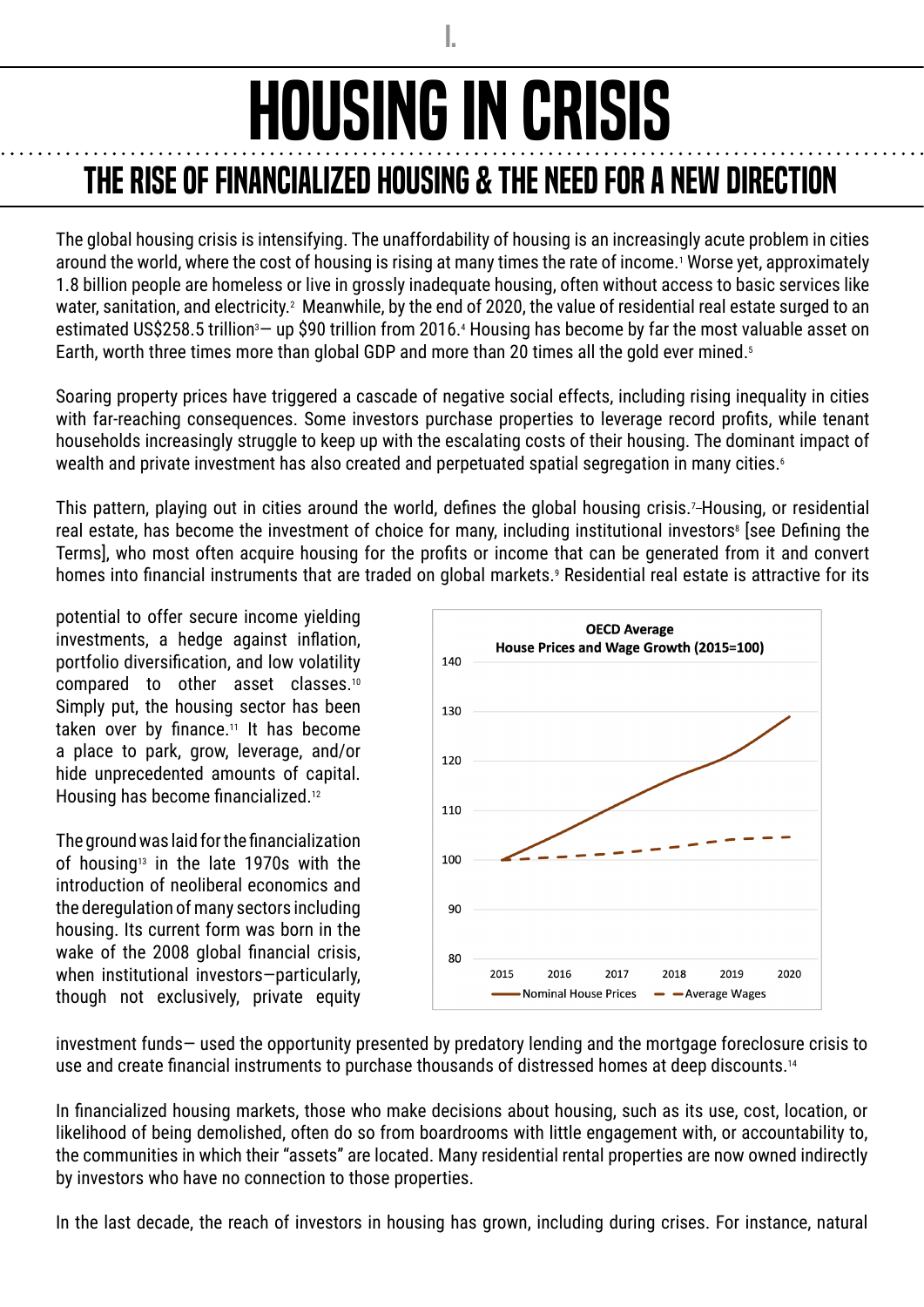#### Housing in crisis

disasters have resulted in more housing on the market at a reduced cost, and monetary policy during the Covid-19 pandemic meant investors had access to exceptionally low-interest rate loans. These conditions make housing vulnerable to exploitation as a profitable investment for those who already have wealth and strong credit profiles.

Housing that is affordable – often lived in by marginalized groups – is becoming a target of financialization.15 Some large investors are increasingly purchasing housing intended for those most in need, such as social housing and mobile homes, as well as "undervalued" apartment buildings, which are often bought and repositioned at the high-end of market value. In some instances, investors buy units only to leave them standing empty. Investors have also capitalized on the increased "touristification" of cities by converting long-term residences into short-term holiday units using short-term rental platforms. At the same time, new asset classes such as long-term residential care homes and student accommodation are being created.

In most countries, government-enacted laws and policies support and even drive the financialization of housing. These incentives include low-interest rates, quantitative easing policies,<sup>16</sup> easy access to credit particularly for those who already have wealth, preferential tax treatment in particular for real estate investment trusts, neighbourhood development schemes, and weak tenant protections. In some jurisdictions, the financialization of housing is encouraged through "golden visa" schemes, in which individual investors are enticed to purchase housing in exchange for citizenship or residency.

Financialization has resulted in governments abandoning the original idea that housing is the necessary foundation for well-being and that it can be used to stimulate economic growth *for the benefit of society at large*. Housing has lost its currency as "home"17 and is increasingly disconnected from its social function and status as a fundamental human right.

Tenants living in housing owned by corporate landlords and institutional investors often complain of sharp rent increases that can lead to displacement; evictions to facilitate sometimes substandard yet profitable renovations; costly fees for services and/or penalties for minor infractions; inadequate maintenance; and that they do not know who their landlord is or how to hold them to account.<sup>18</sup>

Those who search for housing in cities, including key workers, often find overvalued rental and ownership markets that they cannot afford even with full-time employment, and social housing is scant often with long waitlists. It is now quite common for households to be paying 50% or more of household income on rent. Looking for more affordable accommodation, many are compelled to live at great distances from employment, community services, transportation, family, and other social supports. Eviction of tenants and homeowners by financialized landlords in some jurisdictions has become quite commonplace,<sup>19</sup> regardless of the huge toll it takes on individuals and families, who often have nowhere to go once evicted. These and other realities of the financialization of housing are disproportionately experienced by marginalized groups who already suffer socioeconomic disadvantage, including women, Indigenous people, migrants and refugees, and those who are racialized, disabled, or living with low incomes<sup>20</sup>

In these ways, financialization undermines housing affordability, habitability, security of tenure, and the meaningful participation of residents in decisions that affect their lives, all of which are requirements of, and critical to, the enjoyment of the right to housing under international human rights law.21 It also contributes to social instability and inequality, which are systemic risks to the economy and, counter-intuitively, systematic risks to diversified investors and their portfolios.

The financialization of housing is now embedded in the structures that inform the functioning of States: fiscal and monetary policies and taxation law. By prioritizing the interests of investors, States (many of whom have stepped away from their role as housing providers) promote the questionable idea<sup>22</sup> that under current conditions corporate landlords are offering solutions to the housing crisis. The resulting dependency on and close relationship of States with those engaged in the financialization of housing has meant that investment in residential real estate has emerged without adequate oversight, transparency, and accountability; few States have made any meaningful attempts to ensure compliance with human rights standards and obligations. Left largely unregulated and unchecked, private interests have failed to address the housing needs of low-income and marginalized groups, and so the human rights violations of homelessness and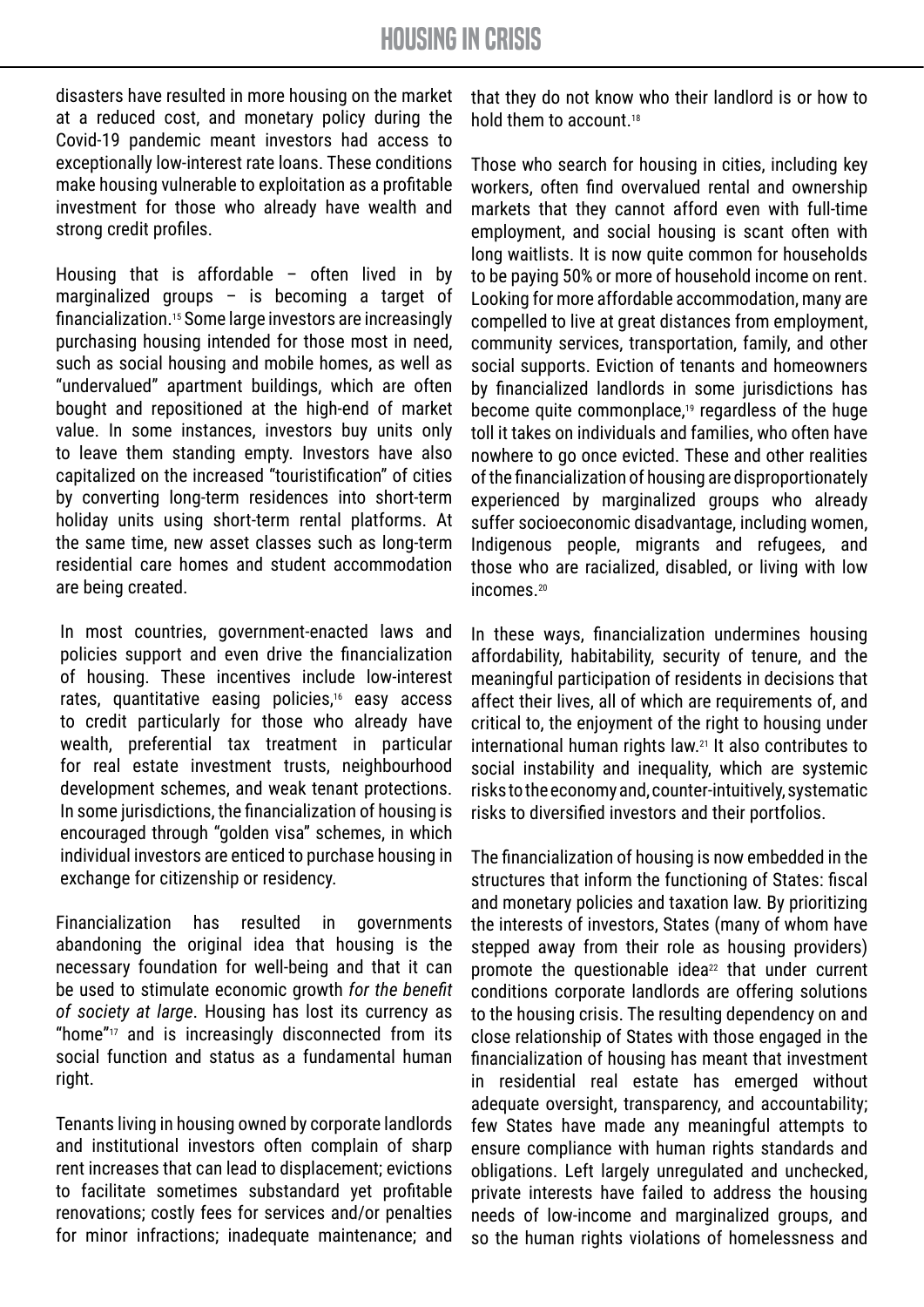#### Housing in crisis

grossly inadequate and unaffordable housing have become increasingly common.

Under international human rights law, States are obliged to regulate the real estate market and the financial actors that operate in it to ensure access to affordable and adequate housing for all.<sup>23</sup> Institutional investors in housing also have responsibilities under international human rights law and other accountability frameworks to do no harm, which too few have embraced. 24

If the financialization of housing is left unchallenged, cities could become predominantly the domain of the affluent at the expense of lower-income households who will suffer further socio-economic deprivations and inequality. The financialization of housing may also lead to the destabilization of the economy and markets, having a negative impact on investors – including those invested in housing – as well as the broader population.

It is time to re-orient housing systems across the world away from financialization and toward housing as a social good and a fundamental human right. Capital investment in housing may in fact be necessary for States to meet their obligations under the Sustainable Development Goals, particularly Target 11.1 which requires access to adequate, secure and affordable housing for all by 2030. Many countries face a chronic undersupply of truly affordable housing and will require tens of billions of dollars for new developments. There is a rapidly rising tide of interest in environmental, social and governance (ESG) criteria within the investment community. Some institutional investors are also showing interest in social impact investment including in affordable housing. This suggests an opportunity and an imperative for States and institutional investors to work together to ensure that any engagement in housing is in keeping with international human rights law and furthers the implementation of the right to adequate, affordable and secure housing for all.

For these reasons, we have developed the Shift Directives: From Financialized to Human Rights-Based Housing.

The Shift Directives are intended to assist States and investors. If embraced, they will be equipped to take the necessary steps to address the housing crisis while ensuring housing systems are based on principles of equality, security and dignity – the foundation of human rights.

#### DEFINING THE TERMS

The Shift Directives are principally concerned with the role of "institutional investors" contributing to the "financialization of housing".

#### **Institutional investors active in residential real estate refers to any or all of the following:**

[Private Equity Firms](https://www.investopedia.com/terms/p/privateequity.asp) [Private and Public Pension Funds](https://www.investopedia.com/articles/investing-strategy/090916/how-do-pension-funds-work.asp#toc-how-pension-funds-work) [Asset Management Companies](https://www.investopedia.com/terms/c/commercialbank.asp) [Real Estate Investment Trusts](https://www.investopedia.com/terms/r/reit.asp) **[Hedge Funds](https://www.investopedia.com/articles/investing/102113/what-are-hedge-funds.asp)** [Insurance Firms](https://www.investopedia.com/terms/i/insurance.asp) [Sovereign Wealth Funds](https://www.investopedia.com/terms/s/sovereign_wealth_fund.asp) [Commercial Banks](https://www.investopedia.com/terms/c/commercialbank.asp) [Publicly Traded Companies](https://www.investopedia.com/terms/p/publiccompany.asp) [Endowments and Foundations](https://www.investopedia.com/terms/e/endowment.asp)

#### **Financialization**

In The Shift Directives, the "financialization of housing" refers to structural changes in housing and financial markets and global investment whereby housing is treated as a commodity or asset, a means of accumulating wealth and often as security for financial instruments that are traded and sold on global markets. It refers to those institutional investors in housing who cater predominantly to their shareholder or investor clients and in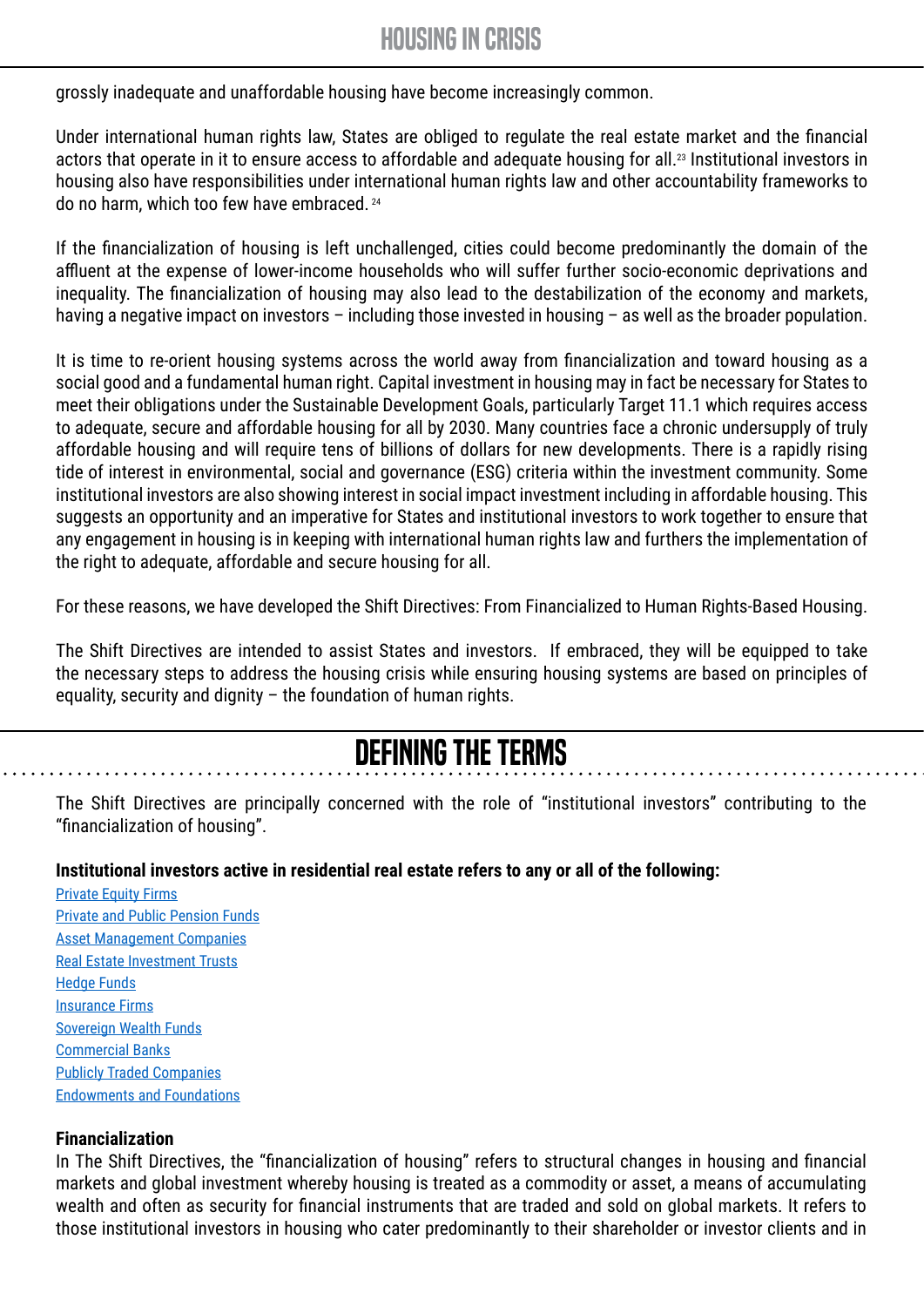the process – inadvertently or not – cause harm to tenants. It refers to the way capital investment in housing increasingly disconnects housing from its social function of providing a place to live in security and dignity and hence undermines the realization of housing as a human right. It does not refer to individuals who own a second home that they use seasonally.<sup>25</sup> Nor does it refer to all capital investment in residential real estate, in particular where investment is part of a business model that promotes the human right to adequate housing and its fundamental principles as defined in international human rights law and that is consistent with Target 11.1 of the Sustainable Development Goals.

It would be erroneous to consider the financialization of housing as solely a Northern/Western phenomenon. In many developing economies, international and regional financial institutions, as well as development finance institutions, continue to actively promote policies that push financialization as the dominant strategy for addressing the critical need for housing, despite evidence that such strategies lead to greater socioeconomic inequality. Evidence shows that housing markets in developing economies have been targeted, structured, and primed by international financial institutions and investors to facilitate the inflow of foreign capital into these markets, ostensibly to promote economic growth.







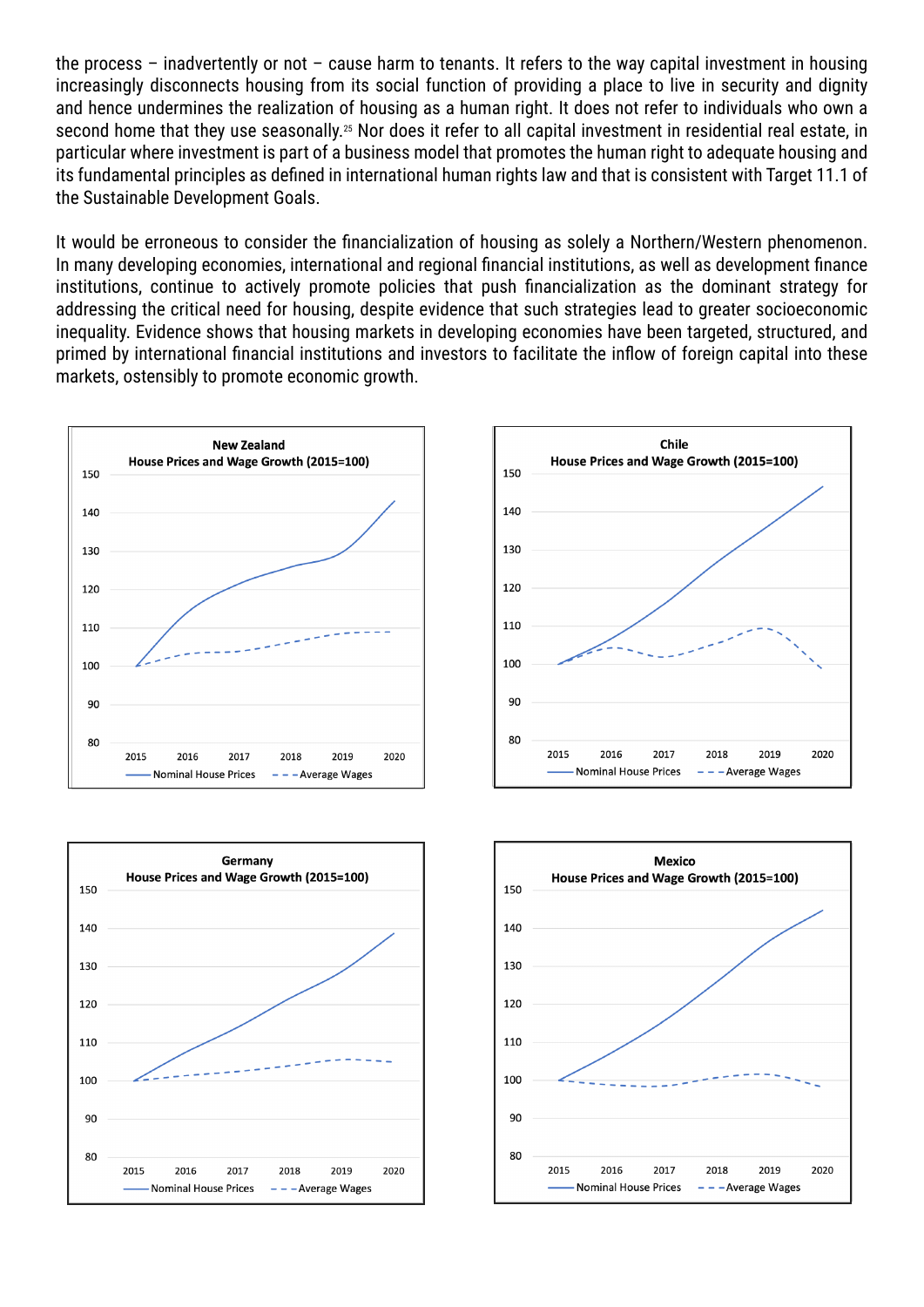## <span id="page-7-0"></span>human rights law & Environmental, Social, and Governance Standards

II.

Governments and investors in residential real estate rarely recognize or implement in practice, housing as a fundamental human right found in international and domestic law.

Housing is considered a fundamental human right because of the role it plays in human well-being and the foundation it provides for all other rights. The right to housing is found in the Universal Declaration of Human Rights, in Article 11.1 of the International Covenant on Economic, Social and Cultural Rights, and in many other international human rights treaties that have been ratified by most governments around the world.

According to the UN, the right to housing should not be interpreted in a narrow or restrictive sense, such as four walls and a roof, or exclusively as a commodity.26 In its broadest sense, the right to housing is understood as the right to live in peace, security, and dignity. It extends to all persons, irrespective of income or access to economic resources, and is interdependent with several other human rights, such as the rights to life, non-discrimination and equality, health, and water and sanitation. Certain conditions or practices are violations of the right to housing and are strictly prohibited such as forced evictions, evictions into homelessness, and homelessness.27

Deprivations of the right to housing are most commonly experienced by marginalized and disadvantaged groups, including Indigenous Peoples, persons with disabilities, racialized, ethnic, and religious minority communities, migrants and refugees, women, single mothers, and LGBTQ+ persons.

The responsibility for implementing the right to housing rests with 'States' which means all orders and levels of government: national, regional, and subnational, including municipalities and local governments.<sup>28</sup>

States must take deliberate, concrete, and targeted steps towards the fulfilment of the right to housing within a reasonable time frame and must use "maximum available resources" to these ends. This requires harnessing existing and available resources, but also identifying and taking steps to secure potential resources, for instance through the introduction of more progressive taxes, or by recouping lost revenues through tax avoidance and corruption. States are also obliged to regulate the real estate market and the financial actors operating in that market.<sup>29</sup>

International and regional frameworks have also been developed to apply human rights law to business enterprises. Most are voluntary and do not have enforceable provisions or formal accountability mechanisms.

The leading framework at the international level is the Guiding Principles on Business and Human Rights (UNGPs), which the UN Human Rights Council endorsed unanimously in 2011. This is a voluntary framework that governments from across the world have endorsed. In 2015, a voluntary reporting framework was established for companies to report on human rights issues in line with their responsibility to respect human rights.<sup>30</sup> As of 2020, no real estate-related businesses had participated. Under the UNGPs it is recommended that States formulate National Action Plans. As of 2022, only 29 States had done so, with scant references to the right to housing.31

At the regional level, the Organisation for Economic Co-operation and Development (OECD) Guidelines for Multinational Enterprises<sup>32</sup> are considered the leading instrument on responsible business conduct worldwide33 and comprise the only comprehensive and multilaterally agreed-upon code that governments have committed to promoting. The guidelines formally integrate the UN Guiding Principles framework, requiring business enterprises to, inter alia, respect human rights, avoid causing or contributing to adverse human rights impacts, address such impacts when they occur, and seek ways to prevent or mitigate adverse human rights impacts that are directly linked to their business operations, products, or services.<sup>34</sup> The governments that adhere to the Guidelines are legally obliged to promote them and to establish a non-judicial national complaints mechanism (National Contact Points, or NCPs) with the authority to hear complaints regarding compliance with the Guidelines.35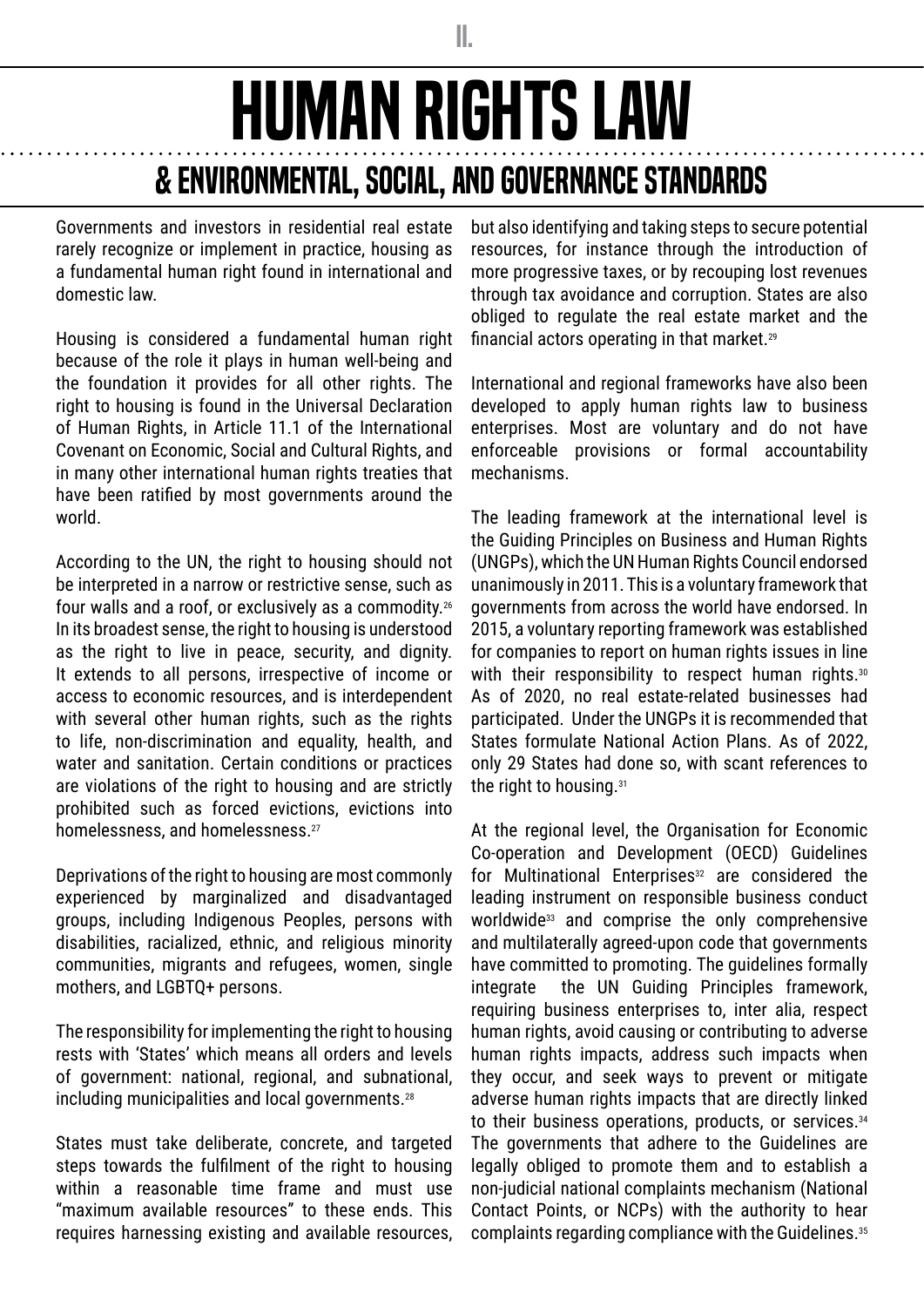Since 2000 less than a handful of cases have been heard regarding residential real estate and none raise issues related to human rights and the financialization of housing.<sup>36</sup>

In recent years, corporations and institutional investors have started to embrace environmental, social, and governance (ESG) criteria, in part due to regulatory requirements.<sup>37</sup> While many who operate or invest in residential real estate have integrated ESG factors in their investment decision-making processes —including some of the biggest actors—in most cases these commitments have focused on environmental issues and have yet to have a real impact on business practices in residential real estate and their social implications in the area of housing and human rights. The voluntary nature of these initiatives, the lack of independent monitoring, traditional interpretations of financial materiality, and the absence of specific targets and alignment with human rights standards render ESG initiatives of limited value to date.

Increasingly, ESG investors are recognizing that systemic and systematic risks, including climate change, biodiversity loss, and inequality can pose threats to diversified portfolios. Given affordable housing's role as a cornerstone in addressing inequality, there may be potential to harness evolving ESG frameworks to address human rights risks in the financialization of housing, such as through the emerging Taskforce on Inequalityrelated Financial Disclosure. In this regard, ESG criteria must be more clearly articulated in line with all human rights standards, including the constituent elements of adequate housing under international human rights law.

In recent years, there has also been a rise in impact investments in affordable housing by some institutional investors. These are investments that are made with the intention to generate positive, measurable social and environmental impact, as well as financial returns. Social impact investing is intended to contribute to achieving the SDGs. Over the last ten years, the impact investing community has developed international principles, impact management practices and reporting frameworks that aim to hold financial capital to account for delivering positive outcomes for all stakeholders, not just shareholders.38

Most social impact investors have not explicitly embraced human rights, for example, by engaging in human rights due diligence or assessing investments based on human rights indicators. As such, it is difficult to determine whether social impact investments in the area of affordable housing are human rights compliant or contributing to human rights harms.39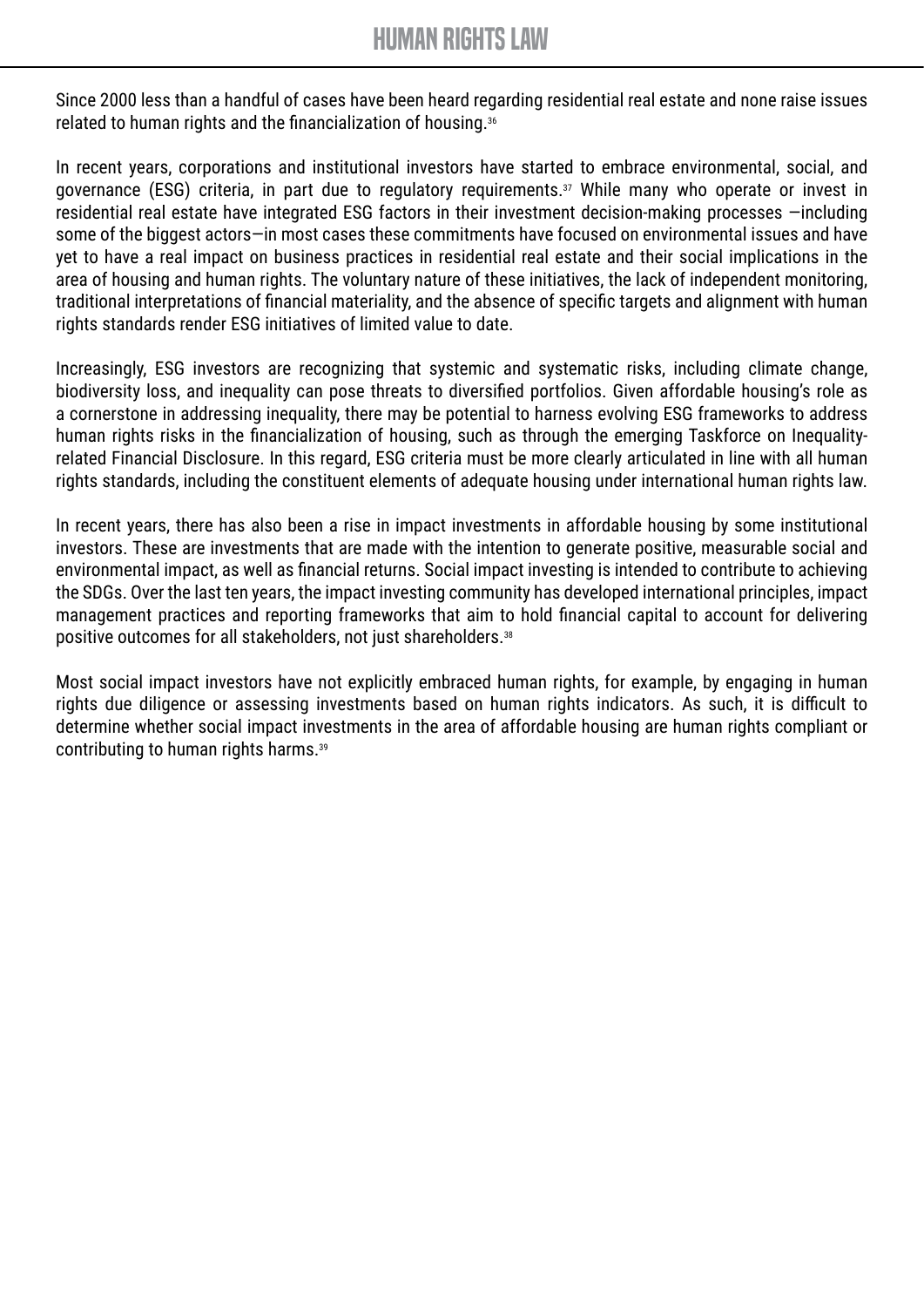### The Right to Adequate Housing: Legal Standards

The United Nations has determined that the right to housing is the right to live in peace, security and dignity, requires more than four walls and a roof, and can only be enjoyed if housing is "adequate." Adequacy is regarded as having seven key characteristics, namely:

**Affordability** – Housing is affordable if it is commensurate with household income, and not measured against what the market can command.

**Security of tenure**: For tenure to be secure States must adopt legal protections against, for example, forced eviction, harassment, or other threats; increases in rent causing unaffordability; construction or renovations causing displacement; or a change of ownership resulting in eviction or displacement.

**Habitability**: Housing must be kept in good repair providing inhabitants with adequate space and protecting them from the elements, structural hazards, and threats to health.

**Availability of services, materials, facilities, and infrastructure**: Housing must contain the facilities that are needed to ensure comfort and well-being. This includes access to safe water, sanitation, heating, cooking and washing.

**Accessibility**: Adequate housing must be sustainable and fully accessible for those who need it, in particular people who are vulnerable and marginalized.

**Location:** Housing must be located within reach of vital amenities and sources of livelihoods, including employment opportunities, healthcare facilities and educational establishments. Housing should also only be built in areas that are safe to live, in particular away from sources of pollution.

**Cultural adequacy:** Housing, through its construction methods and materials, should enable residents to express their cultural identity.

All of these characteristics are equally important. The most relevant in the financialized housing context are typically: affordability, security of tenure, habitability, and the availability of services, materials, facilities, and infrastructure.

States must respect (refrain from causing harm); protect (prevent third party actors from causing harm); and promote (take positive steps) the right to housing. Implementing the right to housing requires States to use the maximum available resources, and to take immediate, concrete steps toward the progressive realization of the right. Where an individual believes their right to housing has been violated, they must be able to seek remedies.

Key Resources: UN General Comments [No. 4](https://www.refworld.org/pdfid/47a7079a1.pdf) and [7;](https://www.refworld.org/docid/47a70799d.html) [UN Guidelines on the Implementation of the Right to Housing](https://documents-dds-ny.un.org/doc/UNDOC/GEN/G19/353/90/PDF/G1935390.pdf?OpenElement); [UN Development-Based Displacement Guidelines](https://www.ohchr.org/sites/default/files/Documents/Issues/Housing/Guidelines_en.pdf)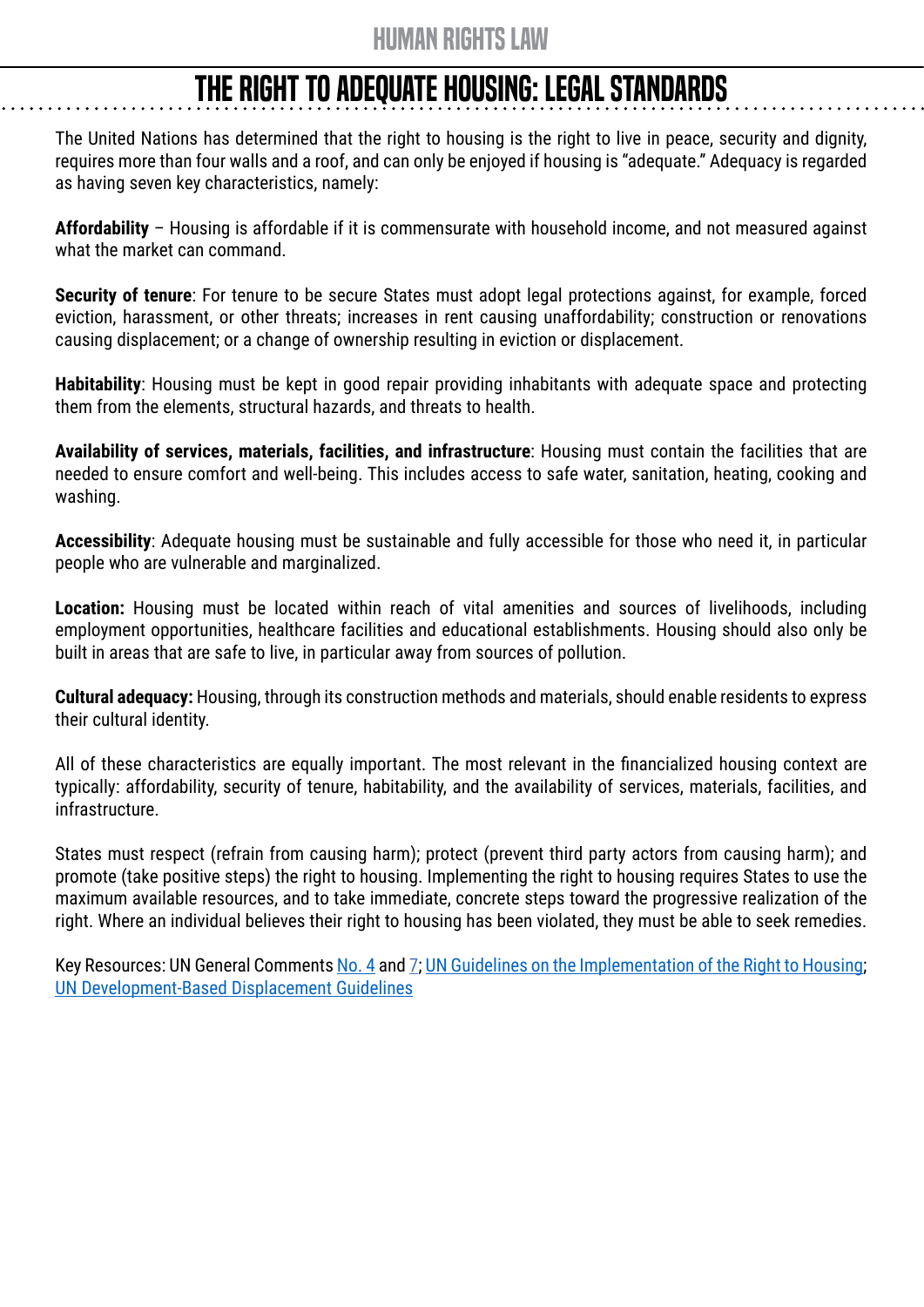III.

## <span id="page-10-0"></span>directive 1: Shift to a Human Rights-Based Housing Framework

Most governments understand that housing is a fundamental human right but support its treatment by investors as a financial instrument – an asset that generates individual and institutional wealth – regardless of the consequences.

The global housing crisis is a strong indication that current housing systems and their frameworks are not working, especially for members of marginalized groups including those who are low-income. But the housing crisis is not the result of a temporary departure from an otherwise functional housing system. Rather, it is the result of "the system working as it is intended."40 When housing is understood as an instrument of finance, governments adopt a framework of laws, policies, and resource expenditure based in and to support that understanding. When governments take legislative or policy measures to remedy inadequate housing conditions, they rarely intend for those measures to undo the framework that has caused the deleterious conditions; instead, the purpose of those measures is, more often simply to ameliorate the effects of the framework.

A fundamental shift in the framework is therefore required – one that embraces equality and non-discrimination, focuses on the well-being of those most likely to suffer socio-economic disadvantage, offers a universal set of standards, is legally binding and can provide clarity and guidance on best practices, as well as hold actors in the housing sector accountable. There is already a global consensus that an effective framework with these characteristics is one informed by human rights.<sup>41</sup>

### directive 1: Recommendations

- 1. States must enact legislation recognizing and giving effect to the human right to adequate housing as established under international human rights law.42 This legislation should include provisions requiring States to hold private actors and investors accountable to the right to housing, and that stipulates that the obligation to realize the right to housing transcends the fiduciary duties owed to investor or shareholder clients.<sup>43</sup>
- 2. States must develop and implement human rights-based housing strategies as outlined by the UN Special Rapporteur on the right to housing – in consultation with, and participation by all those affected including people who are homeless and inadequately housed and their representatives.<sup>44</sup> These strategies should be developed in consultation with all relevant stakeholders and include the following key principles: the prioritization of those most in need based on, inter alia, income level, housing status and housing conditions; a guarantee of rights-based participation; measurable goals and timelines for the establishment of appropriate policies and programmes as well as for outcomes; access to justice mechanisms to secure remedies for violations; a whole of government approach; a clarification of the obligations of private actors; and relevant measures articulated in The Shift Directives to reorient housing systems.
- 3. Rights-based housing strategies must ensure that any investment in housing contributes to affordable, secure housing – as defined in international human rights law – and is meeting the actual housing needs of rightsprotected groups in each community. States must ensure social and non-market housing is available for those in need, including through international cooperation where required. States must also make available and possible a variety of tenure forms including cooperative housing and community land trusts. They must also provide support to non-profit and community-based housing providers.
- 4. States should hold public participatory discussions or hearings<sup>45</sup> to explore the financialization of housing and its impact on the various elements of the right to housing under international human rights law, such as affordability, security of tenure, habitability, and tenant participation in decision-making. These discussions/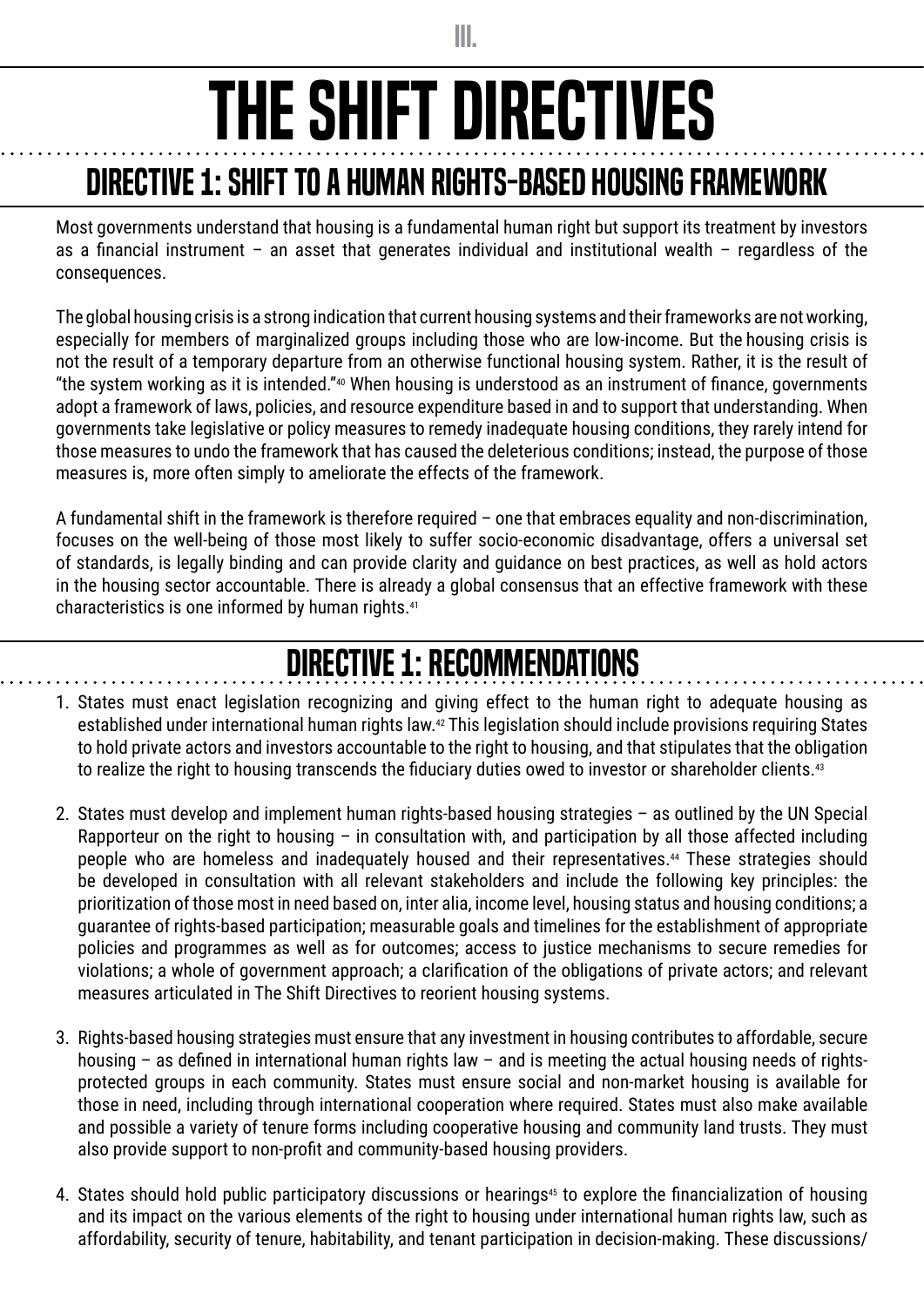#### directive 1

hearings should be used to inform domestic legislation, policies, and human rights-based housing strategies to ensure the financialization of housing does not contribute to limitations on the enjoyment of the right to housing.

- 5. Elected officials in all orders of government must be required to disclose publicly any investment properties they may hold, as well as details regarding any role institutional investors may play in the implementation of their housing strategy.
- 6. National human rights institutions should play an active role in educating decision-makers, housing providers, financial actors, tenants associations, and the public about their rights and responsibilities with respect to housing under international human rights law and the corporate responsibility to respect human rights in line with the UN Guiding Principles. They should also assist in developing human rights due diligence and assessment tools and mechanisms for States and investors. NHRIs must also monitor existing and emerging forms of financialization and report on potential and foreseeable violations of human rights and suggest legislative and regulatory measures to ensure compliance with the right to housing under international law.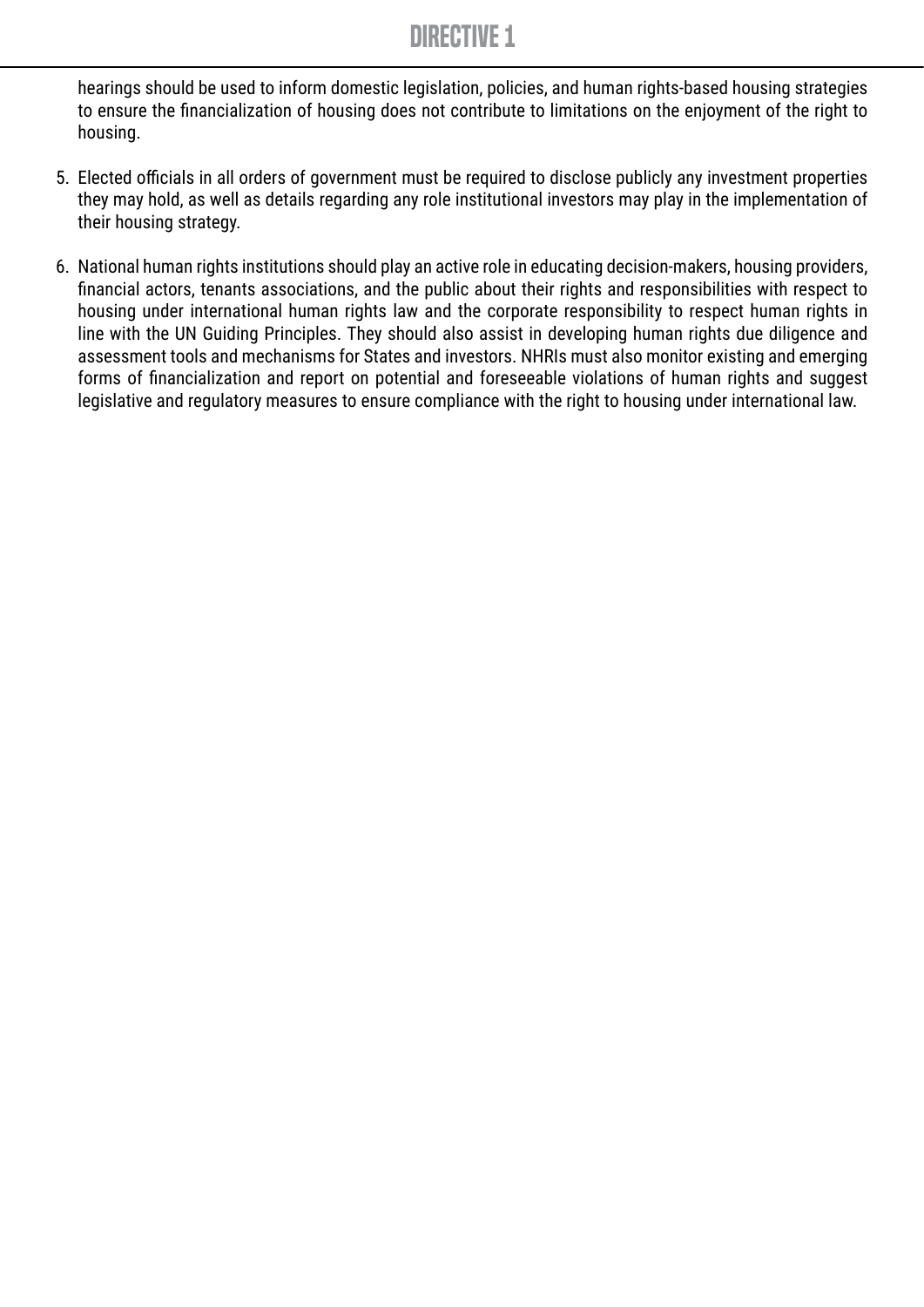## <span id="page-12-0"></span>directive 2: Regulate Institutional Investment in Housing to Comply with Human Rights

Since the aftermath of the 2008 global financial crisis, there has been a significant increase in institutional investment in residential real estate. While there are many actors using housing as a financial instrument, those with the most significant resources and greatest impact include: private equity,<sup>46</sup> private real estate funds and private capital, other asset management firms,<sup>47</sup> Real Estate Investment Trusts,<sup>48</sup> large publicly listed real estate corporate entities,<sup>49</sup> and public and private pension funds.<sup>50</sup>

The disproportionate resources often held by institutional investors grant them a significant competitive advantage over individual private purchasers. For example, many institutional investors do not need to obtain financial approval from banks for their purchases – they can easily leverage resources, can pay in cash, have privileged access to data to find properties, and can make higher offers to secure properties.<sup>51</sup>

Institutional investors are also often the beneficiaries of numerous tax policies including exemptions from or favourable rates for municipal property taxes, capital gains and corporate income tax.<sup>52</sup> Broadly, these benefits have not yet resulted in better access to housing or lower costs of housing.

Regardless of the property type or the investor, the financialized housing business model deployed by institutional investors is often similar, with a focus on raising rents and fees rendering much of the stock unaffordable for residents, contrary to human rights law. Renovations and re-development are often used to these ends (See Directives 3 and 7). Institutional investors may also contravene human rights when they use their political power to undermine government policy that would protect the human rights of tenants or expand the financialization of housing.<sup>53</sup>

This does not mean that institutional investors have no role to play in the housing sector, especially in light of their access to large pools of long-term capital. Their participation, however, must be strictly compatible and compliant with international human rights law and subject to human rights oversight and accountability.

## directive 2: Recommendations

- 1. States must ensure investors in residential real estate comply with human rights by:
	- i. requiring institutional investors to recognize and implement their human rights responsibilities, through for example, the adoption of a mandatory human rights due diligence regulation, or the creation of guidance documents on respect for human rights within the real estate sector.54
	- ii. requiring a human rights impact assessment be carried out by parties prior to a purchase of property or its sale<sup>55</sup> or by the owner before upgrades and renovations are undertaken. These assessments must be made available to all residents and where negative human rights outcomes are indicated, tenants must have access to recourse mechanisms;
	- iii. legislating reasonable and affordable percentage limits to rent increases and increases in property maintenance fees consistent with the right to adequate housing and tying rent increases to the unit, not the tenancy;
	- iv. ensuring a portion of rental units are allocated as affordable rental housing consistent with the definition of affordability in international human rights law pertaining to adequate housing;
	- v. developing new funding models in partnership with housing agencies and institutional investors that are based in human rights principles and intended for the development of affordable rental housing consistent with international human rights law pertaining to adequate housing;<sup>56</sup>
	- vi. invoking antitrust laws to limit the agglomeration of housing units in a single community or neighbourhood by a single institutional investor;
	- vii.requiring transparent beneficial ownership of all residential real estate;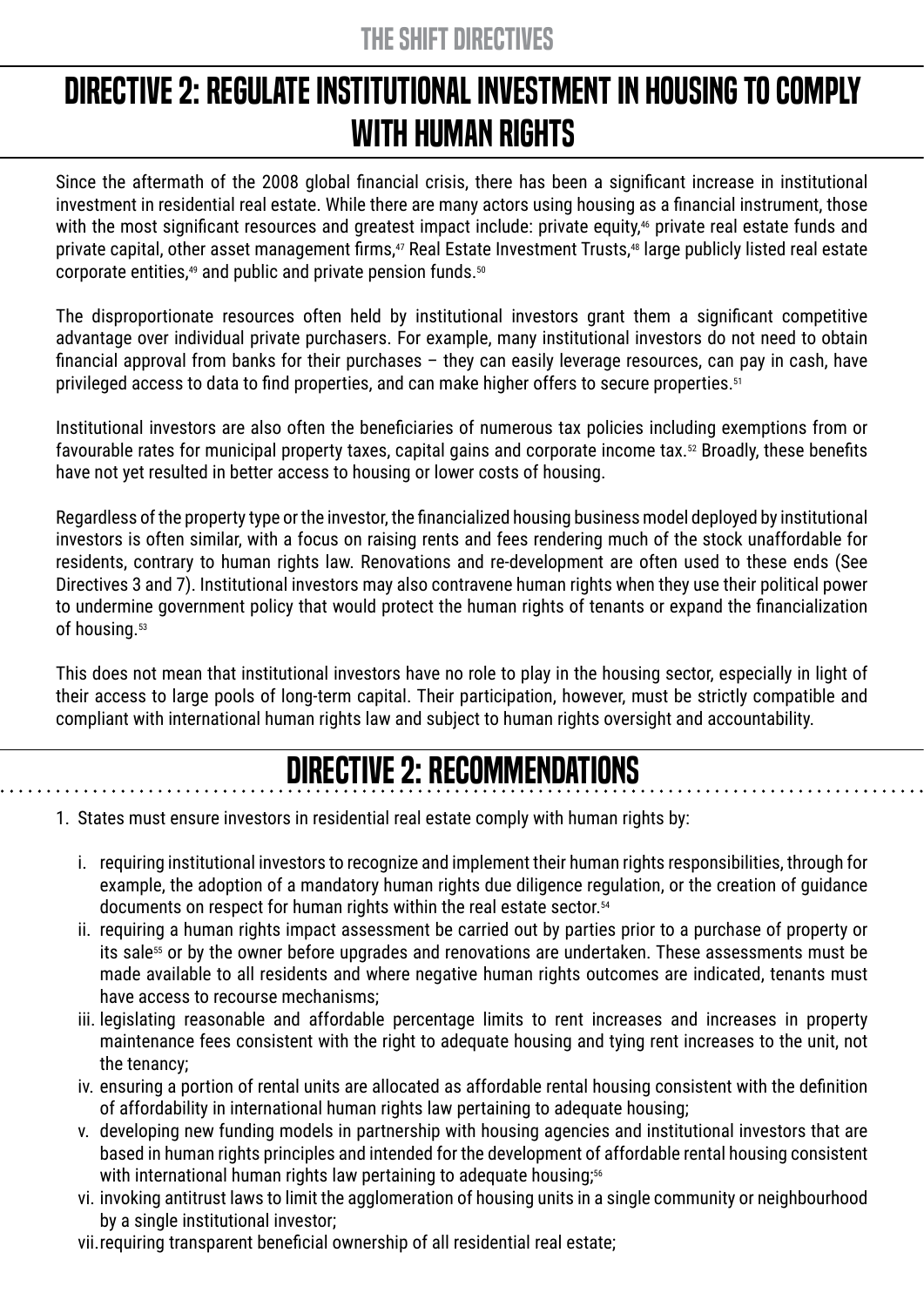- viii. collecting and putting in the public domain data on all properties for sale, the terms of the sale and purchase particularly those that might impact tenants, and the name and contact details of the owner and their representatives.
- 2. States must review and reform tax laws and policies to ensure that institutional investors engaged in the financialization of housing are not accorded preferential tax treatment.57 Capital gains tax should be levied against all investment properties. States should consider extending tax credits or advantages for institutional investor-owned buildings that substantially contribute to the affordable housing stock in compliance with human rights affordability standards.
- 3. Institutional investors must engage in responsible investment that recognizes relevant international human rights instruments and standards such as the UN Guiding Principles on Business and Human Rights. Human rights, including the right to housing, must be incorporated into investment policies, ESG criteria, social impact investing, and real estate asset allocations, and used to undertake human rights due diligence to mitigate any negative effects of investment. Institutional investors in residential real estate must establish meaningful accountability mechanisms for tenants and provide remedies for infringements of the right to housing.<sup>58</sup> Institutional investors must not use their political power to undermine legislation or policy that would protect the human rights of tenants.
- 4. Securities regulators (such as the U.S. Securities and Exchange Commission and the European Securities and Markets Authority) should establish disclosure rules requiring publicly traded companies and trusts to disclose information about their human rights impacts, including data on evictions and percentage increases in housing costs.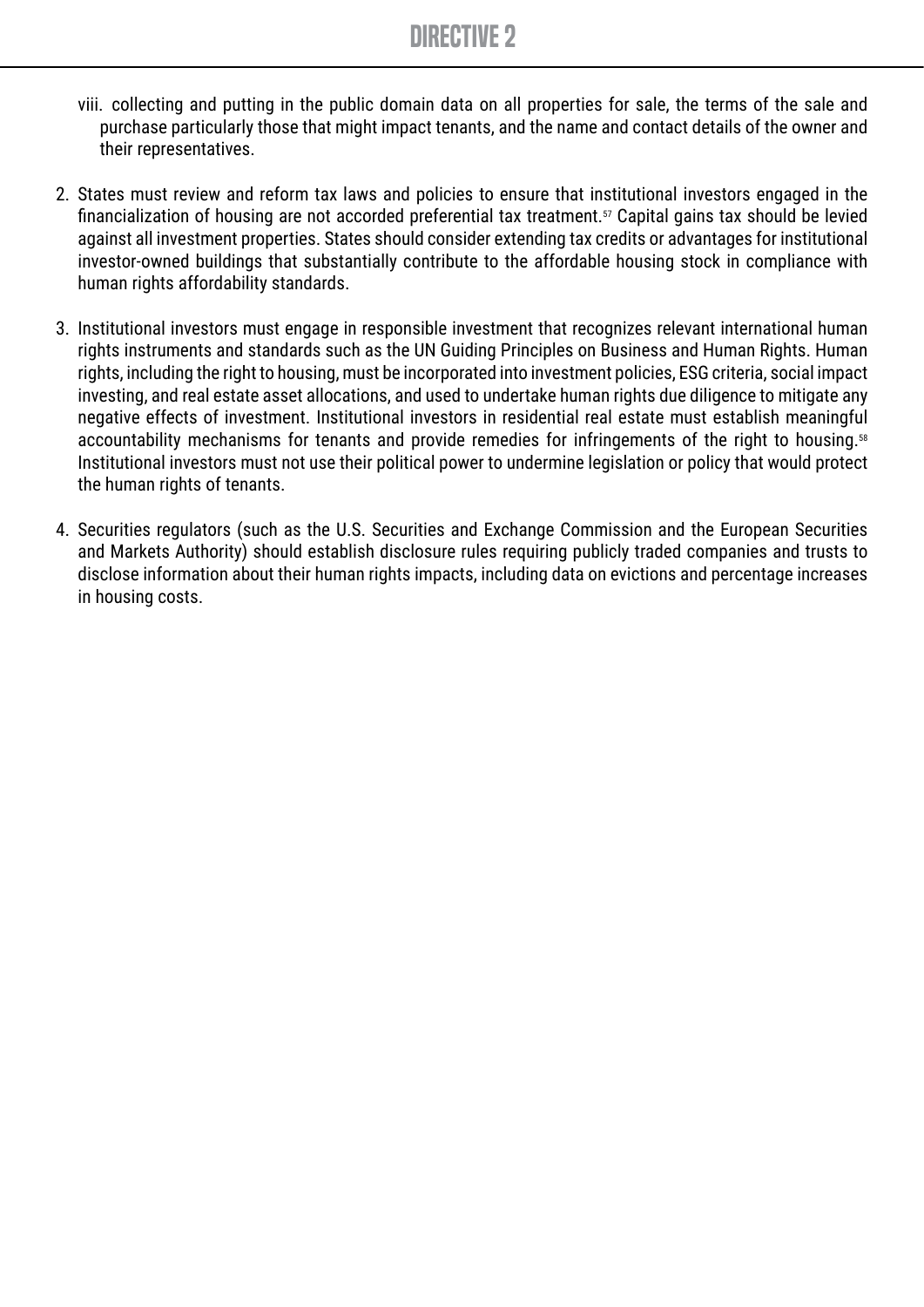## <span id="page-14-0"></span>directive 3: Ensure Renovations and Redevelopment are Consistent WITH HUMAN RIGHTS

Investor landlords commonly use renovations and redevelopment to achieve greater returns on their investments. To this end, investors often look for older, "undervalued" properties in jurisdictions with legislative frameworks that permit evictions and/or the raising of rents if they undertake "substantial renovations." They often meet this type of requirement by doing unnecessary or cosmetic upgrades.<sup>59</sup>

Tenants report that in some instances renovations are undertaken in a manner that is so disruptive they can barely tolerate the conditions and are driven out of their homes. Some suggest that this is in fact a tactic so the landlord can more easily renovate their unit and/or raise the rent.<sup>60</sup> Tenants also report that some investor landlords allow housing conditions to deteriorate significantly, sometimes to the extent that their housing becomes virtually unliveable. Their landlord then uses the fact that the condition of the housing has worsened to justify wholesale redevelopment into more expensive units to which tenants can rarely return at comparable rents.<sup>61</sup>

Renovations and redevelopment and concomitant increases in rent often disproportionately impact tenants who are migrants or refugees, persons with disabilities, women, single mothers, Indigenous and members of other marginalized groups and are thus often discriminatory. They may result in violations of domestic and international human rights laws, such as the right to life, the right to housing, and housing adequacy standards such as affordability and habitability, and protections against discrimination, forced evictions, and homelessness.

### directive 3: Recommendations

- 1. With respect to renovations to rental units, including those undertaken to mitigate climate change, States must prohibit or deter spurious upgrades, and tenant relocation as a result. With respect to general renovations, legislation must set percentage limits in accordance with human rights affordability standards regarding costs that landlords can pass to tenants through rent increases. Where climate-change mitigation is a priority and capacity permits, States should provide financial support for energy efficiency and other retrofit measures to prevent costs being passed to tenants.
- 2. States must ensure that from commencement to completion, redevelopment is consistent with domestic and international human rights law. In this regard, States and all investors in housing must adhere to the UN Special Rapporteur's Basic Principles and Guidelines on Development-Based Evictions and Displacement.<sup>62</sup>
- 3. Human rights compliant redevelopment requires that States ensure, through legislation, inter alia, that:
	- i. No tenant is displaced and all tenants have the option to reacquire a similarly sized rental unit at the original site, at a rent that is consistent with their original rental agreement.
	- ii. The redevelopment include at least the same proportion of affordable units as the original site.
	- iii. Investor landlords create binding, human rights-compliant social benefits agreements with tenants and local authorities which include an independent adjudicative mechanism for the settling of disputes.
- 4. Domestic courts must use non-discrimination and equality rights law to protect marginalized groups subject to housing renovations and redevelopment. Courts must have the authority to issue injunctive relief to halt or remediate renovation work that fails to comply with international human rights law standards.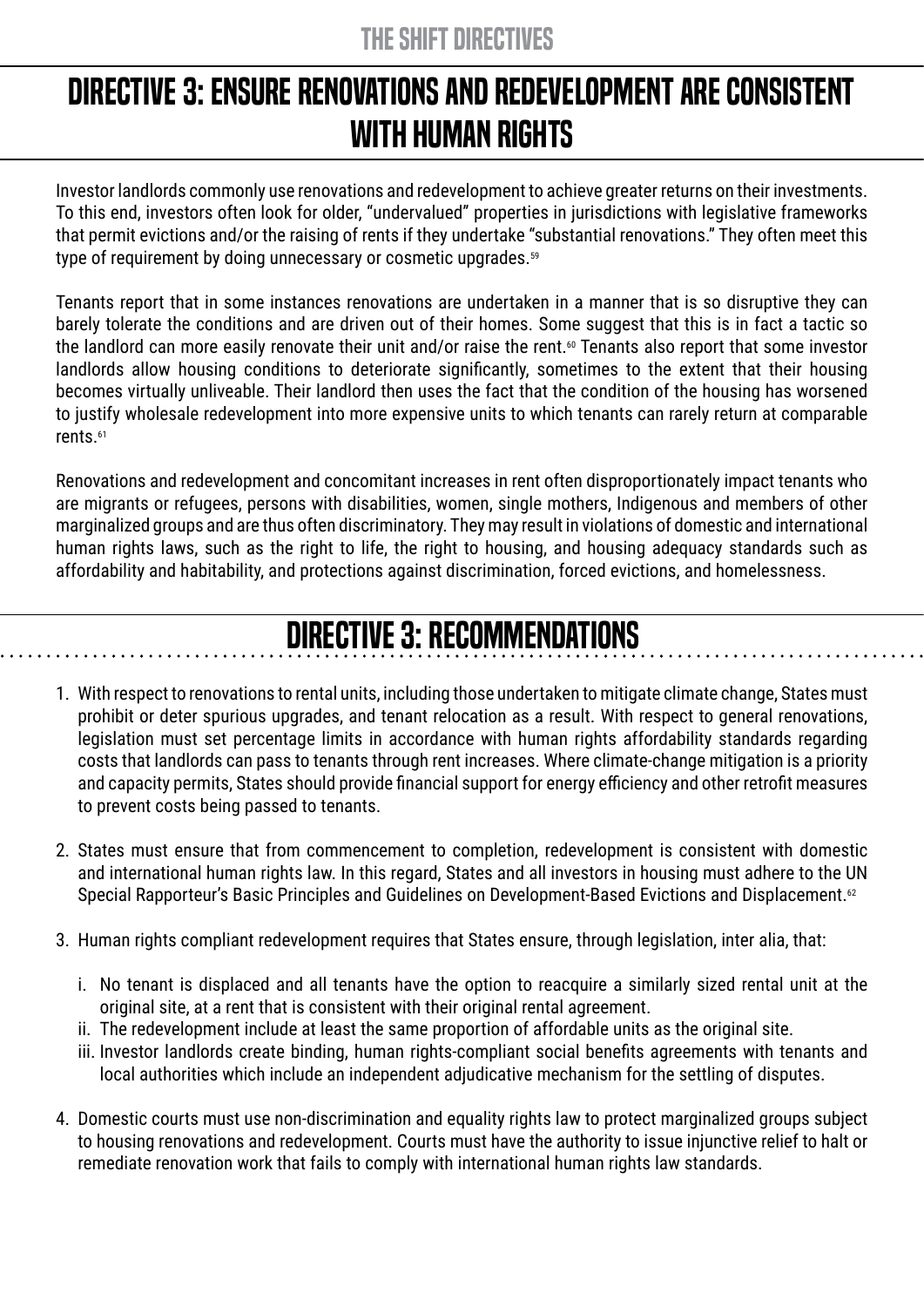## <span id="page-15-0"></span>directive 4: Restrict Investment in Residential Real Estate and Vacant Homes by Individuals

In some States, a substantial percentage of housing stock is purchased by individual investors speculating in residential real estate. These homes are offered on short-term rental platforms, rented as long-term accommodation at market or above market rates, or left empty.

The phenomenon of multi-property individual housing investment has been facilitated by several factors, in particular: the availability of loans at extremely low-interest rates, the stability of and good returns on residential real estate as an investment, the concomitant lack of other avenues for rapid wealth-building and economic security, and cultural norms that affirm using housing as an investment vehicle. In certain countries, it is also facilitated by government policies such as golden visa schemes which allow wealthy foreign nationals to obtain citizenship or residency in third States in exchange for investment in residential real estate.<sup>63</sup>

Small-scale individual investment in one or two properties beyond those required for personal use may positively contribute to a functioning private rental market. Individual investment in multiple properties, however, can contribute to pressures on the housing market. This type of speculation can make it very difficult for first-time home buyers, the less affluent, women and racialized groups to access homeownership and generate intergenerational wealth. It may also contribute to housing unaffordability by driving up the cost of purchasing, as well as rent levels.

## directive 4: Recommendations

- 1. States should impose progressively higher tax rates on purchases of second, third, and subsequent properties, whether purchased by nationals or non-nationals.<sup>64</sup> States should also impose taxes on vacant homes or consider mechanisms to render these homes part of their affordable housing stock. Taxes must be set at a rate that will prohibit speculation. Revenues generated from these taxes should be used to ensure a greater supply of social, genuinely affordable, climate-resilient and efficient housing, in keeping with the human rights obligation of States to use maximum available resources to progressively realize the right to housing.
- 2. Golden visa schemes in their current form should be revoked.<sup>65</sup> Where golden visa schemes remain, they must be designed to ensure they are transparent and do not contribute to the laundering of funds made through illicit means or to housing unaffordability and scarcity. Visa schemes could be re-oriented to promote social impact by investing in affordable housing or climate-resilient and efficient building and renovations, as long as this is done in accordance with international human rights law.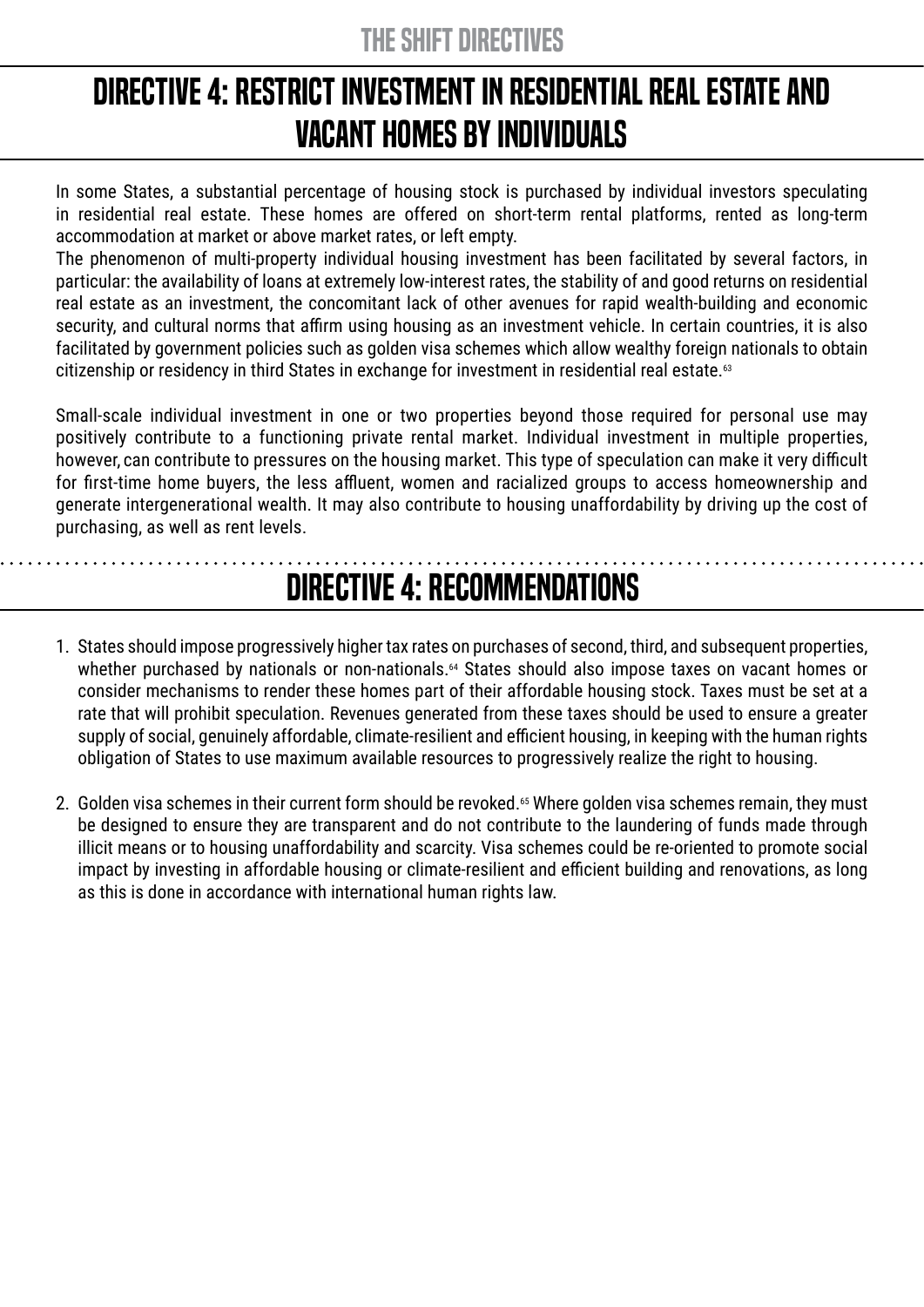#### <span id="page-16-0"></span>directive 5: Regulate Short-Term Rentals and Associated Platforms

Global travel and the drive for new revenue streams by local governments have resulted in the proliferation of short-term rental accommodation. What began as a means for individual households to derive a small income periodically from their own property has become an industry in its own right. As such, institutional investment in short-term rental platforms themselves has become hugely profitable in the last decade.<sup>66</sup>

Short-term rental platforms like Airbnb have a direct impact on the availability of affordable housing stock.<sup>67</sup> The substantial profitability of short-term rentals<sup>68</sup> has led many landlords to convert what would otherwise be longterm leased apartments for local residents into short-term lets for tourists, with tenants reporting that landlords have pressured them to leave or used legislative loopholes to evict them in order to make these conversions.<sup>69</sup> It has also influenced the nature of new housing developments, with a tendency toward building units that will be attractive to investors in short-term rentals rather than of interest to long-term residents. This has a direct bearing on the cultural adequacy of the housing that is being built.

### directive 5: Recommendations

- 1. Municipalities must be given the competence to adopt and enforce legislation pertaining to short-term rentals. States should prohibit the use of housing for short-term rentals, except with respect to principal residences and owner-occupied secondary residences (such as family vacation homes). 'Short-term stays' in principal or owner-occupied secondary residences should be defined as less than a rental period of 28 consecutive days in exchange for payment – this excludes hotels. Public authorities must maintain a formal registry or licensing system of short-term rental companies, and stiff fines must be imposed on those who fail to register without due reason.
- 2. In areas deemed over-touristed by local or national governments, and where local populations are vulnerable to being displaced, States must take measures to strictly limit short-term rentals.<sup>70</sup>
- 3. Local governments must ensure new residential real estate developments are intended to house local and long-term residents rather than to be purchased by investors and used as short-term rentals.
- 4. When investment properties (not principle or owner-occupied secondary residences) are used for short-term rentals and are left vacant for longer than three months, States should use incentives or expropriate to convert the units into long-term rentals.<sup>71</sup>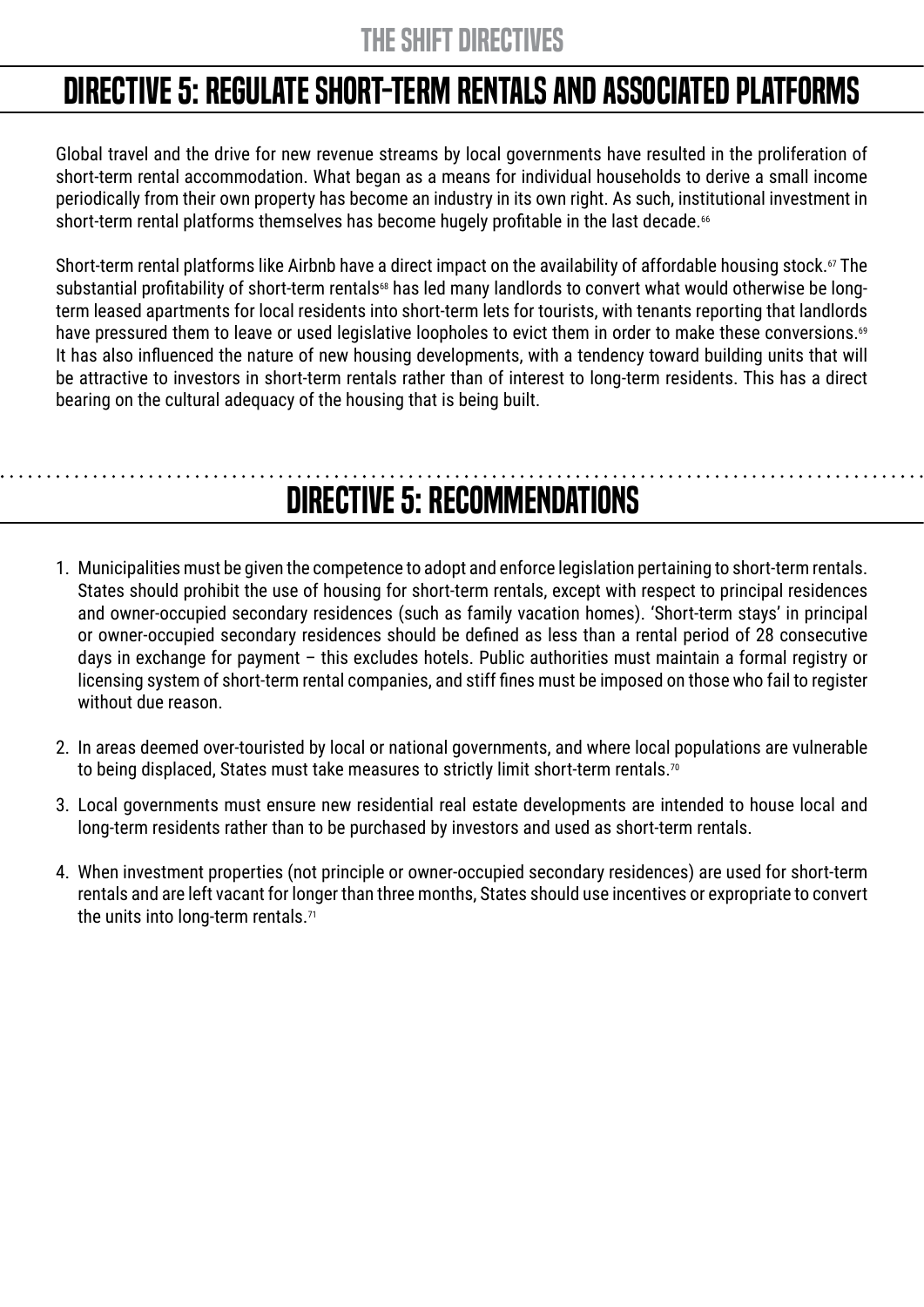## <span id="page-17-0"></span>directive 6: Regulate Emerging Forms of Financialization – Student Housing and Long-Term Care Homes

Investors regularly seek to diversify their holdings and increase their profitability by investing in new and emerging areas of residential real estate. Recent targets for investors have been purpose-built student accommodation (PBSA) and long-term care (LTC) homes, both of which are regarded as providing reasonably secure and stable income streams, and often supported, at least in part, by government funding.

In countries where investment in PBSA is common,<sup>72</sup> private equity firms have built significant portfolios using Real Estate Investment Trusts as the financial vehicle. In the U.S., the number of PBSA beds has nearly tripled in a decade, from one million in 2010 to an estimated 2.8 million in 2020.73 Similarly, significant levels of investment are being made in long-term care homes. In Germany and Sweden, investment in care homes in 2020 jumped by 21 per cent and 80 per cent respectively, compared with 2019.74 In Canada, financial firms own 33 per cent of all Canadian seniors' housing, including 22 per cent of long-term care homes and 42 per cent of retirement living communities.75

Investor capital into these new asset classes has led to a significant shift in approach,<sup>76</sup> sometimes causing deleterious effects for residents and undermining their human rights. Residents in these settings have expressed concerns regarding affordability, with many of these facilities charging exorbitant rents or fees, failing to provide essential services including water,<sup>77</sup> cutting costs, and locking residents into long-term contracts.<sup>78</sup>

PBSA not only undermines rights to affordable, adequate housing for students, it can reinforce inequality. Lowerincome students – often from marginalized communities – who cannot afford PBSA often have no choice but to live off-campus which can result in longer commutes and less time for participation in university-related activities and study.79

The risk of death and serious illness is increased in financialized LTC homes, as compared to public and other private homes, typically on account of cost-cutting/profit increasing staff reductions in financialized settings.<sup>80</sup> A number of recent studies have shown that the health outcomes of people living in financialized LTC homes for older persons during the pandemic have been far worse than for the broader population.<sup>81</sup> In this way, the financialization of LTC homes can breach the right to life.

## directive 6: Recommendations

- 1. States must recognize alternative forms of accommodation including, but not limited to, PBSA, LTC homes, children's care homes,<sup>82</sup> homeless shelters, prisons, and accommodation for refugees and migrants as subject to the standards of international human rights law and specifically, the adequacy standards related to affordability, habitability, and security of tenure.
- 2. States must regulate investment into institutional living facilities to protect the sector from financialization that prioritizes profits over the health, well-being, equality and dignity of the residents. In this regard, States should channel any subsidies for LTC homes, PBSA or other such housing to not-for-profit, non-financialized providers and where relevant revoke licenses where the facilities fail to meet international human rights standards.
- 3. Tenant protection legislation and legislation that regulates financialization must extend to emerging forms of financialization and be consistent with international human rights standards.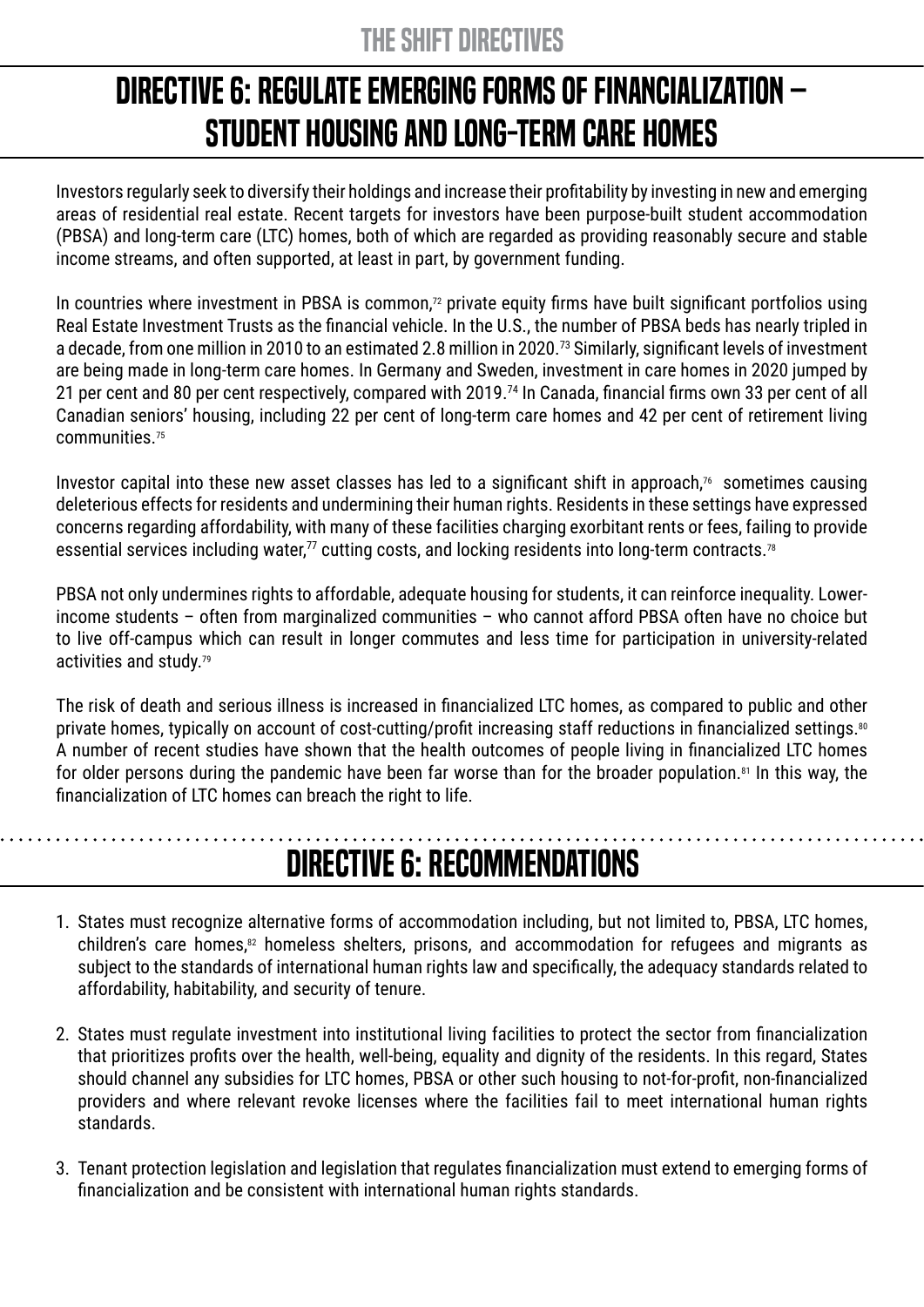## <span id="page-18-0"></span>directive 7: Enact Effective Legislative Protections for Tenants and Ensure Their Participation

In financialized housing systems, decisions are often made unilaterally by executives who often have little connection to the properties they own or the communities in which those properties are situated. Residents are rarely afforded the opportunity to play an active and meaningful role in decision-making and commonly report not having been properly consulted about improvements to their units, for which they eventually are burdened with the costs,<sup>83</sup> receiving last-minute information about disruptive renovations<sup>84</sup> and rent increases,<sup>85</sup> or they find that their homes have been slated for demolition or sold to another investor without their input.<sup>86</sup> The meaningful participation of tenants in decisions that affect their living conditions is a requirement under international human rights law.

Exclusion from decision-making is often compounded by weak tenant protections which play an important role in the financialization of housing. Governments often compromise tenant protections to facilitate profit-making for owners of residential real estate, including by enacting legislation that allows rents to be raised without limits or with tenant turnover,<sup>87</sup> and permitting the exploitation of legal provisions like no-cause or expedited eviction proceedings as a means of increasing rents.<sup>88</sup>

## directive 7: Recommendations

- 1. States must legislate strong tenant protections which must comply with, and extend to all aspects of, the right to adequate housing under international human rights law, including security of tenure, availability of services, affordability, habitability, and accessibility. No-fault eviction must be strictly prohibited as inconsistent with security of tenure. Evictions that will render the tenant homeless must also be strictly prohibited. Tenant protections must extend to all tenants – regardless of who owns the unit in which they reside and the type of tenure they hold.
- 2. States must protect the right to meaningful and effective participation in domestic legislation, including the right of all tenants and homeowners to form unions, movements, grassroots organizations, associations, and advocacy groups without reprisal. In law and practice, meaningful participation must ensure that tenants and their representatives can influence decisions that affect their tenancies. Governments must also ensure that the obligation to engage with interested and affected parties when making decisions extends to both public and private actors.
- 3. Investors in multi-family apartment buildings must be required to establish participatory processes to ensure tenants can – should they choose to do so – meaningfully engage and influence decisions that affect their tenancies and community including with respect to the sale or purchase of the property and modifications to the property (including to meet climate-related targets). Where tenants have a reasonable belief that the sale of the property in which they live will negatively affect their human rights, they must have recourse to administrative or judicial mechanisms to seek relief. States must also consider extending the right of first refusal to tenants whose properties are being sold.
- 4. States must establish accountability mechanisms to ensure access to justice for breaches of tenant protections, the failure of government to enact or implement sufficient protections for tenants/dwellers, and for tenants to challenge the financialization of housing itself. Access to justice mechanisms may include courts, tribunals, ombuds, or any other mechanisms that can provide a remedy that can be implemented and enforced and that can address both individual and systemic violations.89 States must ensure the provision of legal aid to facilitate access to these mechanisms.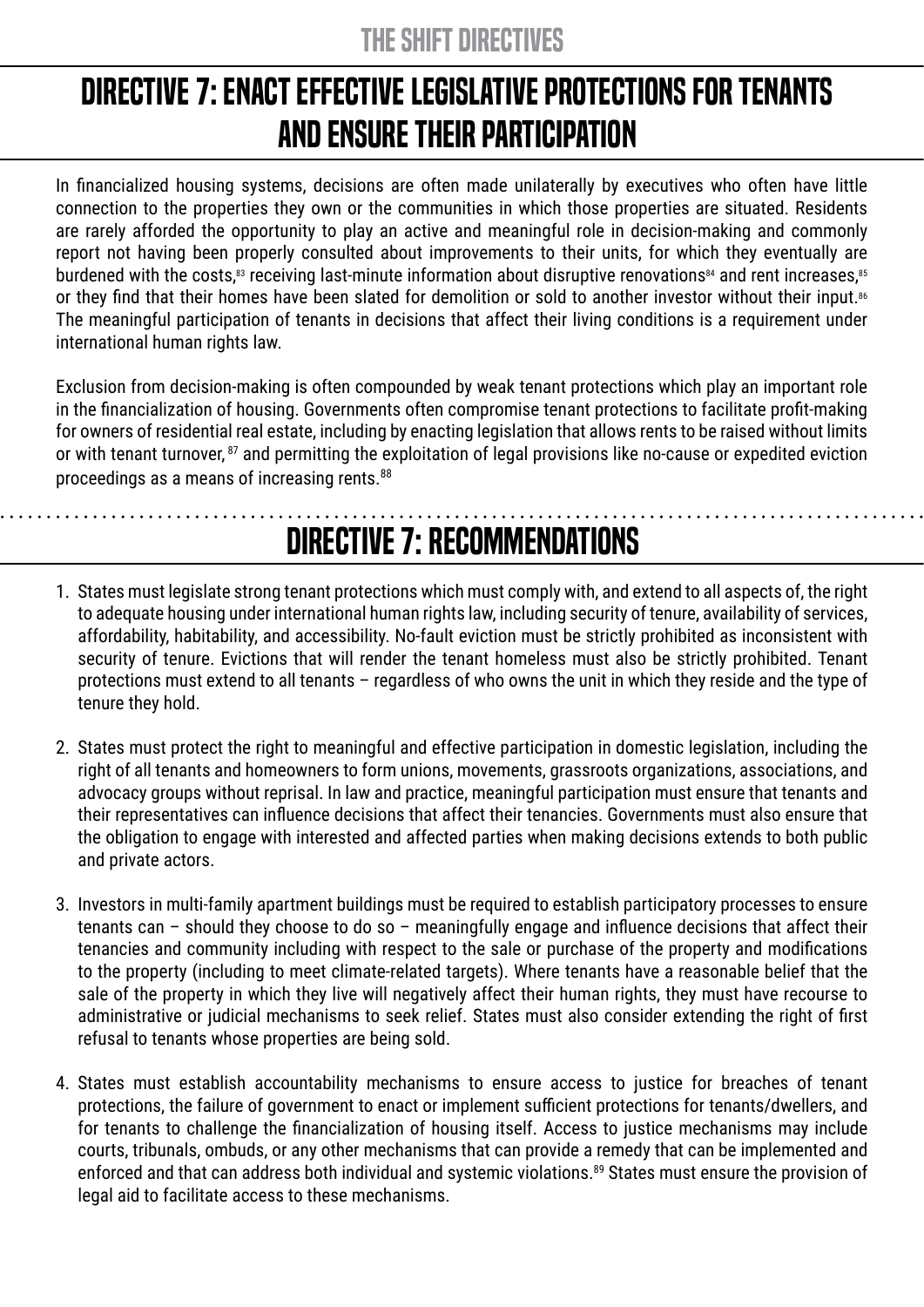## <span id="page-19-0"></span>directive 8: Ensure Compliance with Human Rights by Central and Commercial Banks

Central and commercial banks and State mortgage entities engaged in lending<sup>90</sup> contribute significantly to the financialization of housing.<sup>91</sup>

In the aftermath of the global financial crisis, central banks have helped ensure that interest rates remain low. Low-interest rates encourage borrowing by investors in residential real estate and those who already have wealth and assets against which to leverage more capital. This can lead to "displacement financing"92 where institutional investors secure loans demonstrating that they can repay them by generating income from increased rental charges and fees, and through upgrades to the properties which can lead to higher home equity values. These practices can lead to the displacement of tenants.

Banks are often quick to foreclose on a home when mortgage payments are in arrears. This is contrary to human rights law, which requires that banks pursue all viable alternatives to eviction prior to taking action that would result in eviction.93

Banks also facilitate the selling-off of bad debt to institutional investors. In response to the 2008 financial crisis, the Basel Committee on Banking Supervision<sup>94</sup> adopted an internationally agreed-upon set of measures. As a result, many banks had to increase their solvency by selling off non-performing loans, including their real estate assets. This policy opened the door to "shadow banks,"95 such as private equity firms and opportunistic funds, which purchase foreclosed homes at discount prices. Unlike banks, shadow banks lack external or independent regulation, which enables them to remain largely unaccountable.<sup>96</sup>

## directive 8: Recommendations

- 1. All monetary and fiscal measures adopted by States must contribute to the realization of human rights and thus central banks must consider access to housing, including for marginalized groups, when they set monetary policies.<sup>97</sup>
- 2. States must establish processes to ensure complete transparency in all transactions related to residential real estate, including any terms related to the transaction, beneficial ownership, leveraging of debt to facilitate the transaction, and any aspect of the proposed business plan likely to affect human rights.
- 3. States should require banks and other lenders to act in the public interest and uphold human rights, including the right to housing.<sup>98</sup> For example, States should:
	- i. prevent banks and other lenders from lending that may reasonably lead to displacement financing;<sup>99</sup>
	- ii. encourage investment that will produce deeply affordable<sup>100</sup> housing in perpetuity;<sup>101</sup>
	- iii. require banks to demonstrate that they have explored all options to prevent the foreclosure of a home and the eviction of the household;
	- iv. ensure no eviction occurs without the availability of an adequate permanent housing alternative;
	- v. impose taxes on banks when they foreclose on a home; and
	- vi. enable the right of first refusal to purchase homes sold by banks for governments, public institutions, and, tenants.
- 4. Banks and other lenders should make financial products, such as interest-free or low-interest loans, available to community organizations to develop housing that is affordable to low-income communities.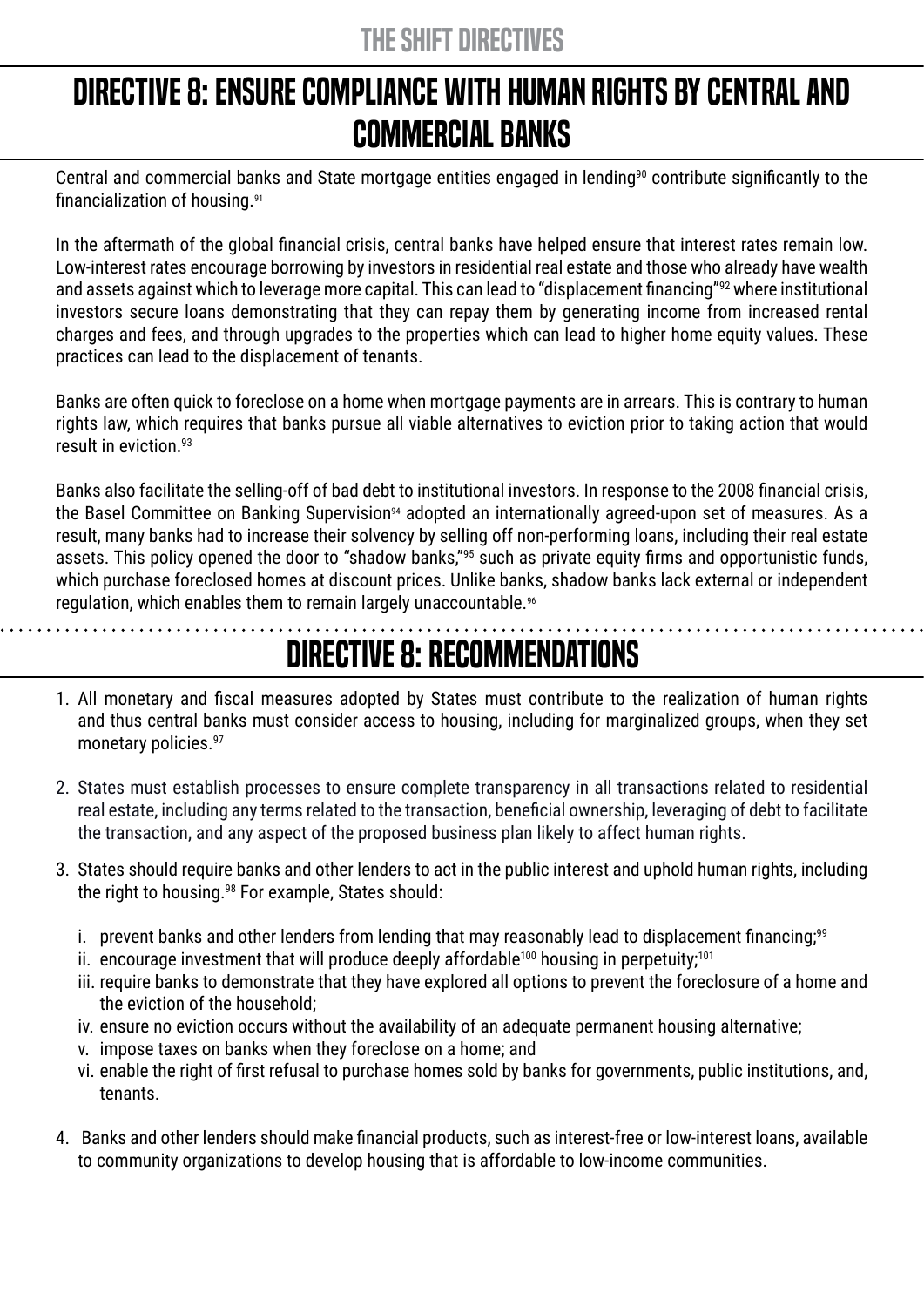## <span id="page-20-0"></span>directive 9: Strengthen International, Regional and Industry Accountability Mechanisms

The primary responsibility for the implementation of human rights rests with States. Considering the dominance and political power of the real estate investment sector, whose activities fall squarely within an area that is a human right, States must ensure these actors do not violate the right to housing. In fact, they should contribute to the implementation of this right. States must be held accountable in this regard.

The voluntary nature of most international and regional business and investment oversight bodies has proven insufficient to ensure human rights outcomes. These bodies have yet to recognize violations of the right to housing as experienced by tenants as an area of concern. Self-monitoring within the real estate and housing sectors insulates the industry from independent review and prevents meaningful correction in line with human rights obligations.

### directive 9: Recommendations

- 1. Relevant State accountability mechanisms at the international level should commit to working with other stakeholders including those who have contributed to The Shift Directives to develop a set of joint recommendations to address the financialization of housing. This includes: the UN Committee on Economic, Social and Cultural Rights, the UN Working Group on Business and Human Rights and the UN Special Rapporteurs on the right to adequate housing and on extreme poverty.
- 2. The provisions in the UN Guiding Principles on Business and Human Rights and the OECD Guidelines for Multinational Enterprises<sup>102</sup> must be interpreted in a manner that both prohibits institutional financial actors in the housing sector from contributing to adverse human rights impacts and requires these actors to contribute to the progressive realization of the right to housing as understood under international human rights law.<sup>103</sup>
- 3. The European Commission's proposed social taxonomy must include provisions for institutional landlords, with housing as a special industry/asset class, and apply universal human rights standards in the region to ensure greater transparency and regulation of institutional landlords.104
- 4. State, regional and international regulations should be established which require transparency with respect to whether investments in and financial products associated with residential real estate are compliant with the right to housing. Bodies responsible for guiding investment practices, such as the UN Principles for Responsible Investment,<sup>105</sup> and the European Sustainable Finance Disclosure Regulation,<sup>106</sup> must ensure due consideration is accorded to the impact of investment on human rights, including the right to housing<sup>107</sup> as well as the Sustainable Development Goals, particularly Target 11.1 of Goal 11.
- 5. Business and finance self-governing bodies must establish independent monitoring and complaint mechanisms with expertise in the human right to housing to ensure any business conducted within the area of residential real estate, including social impact investing or ESG related investment, complies with international and regional human rights standards and obligations.108 The Task Force on Inequality-related Financial Disclosures<sup>109</sup> should consider using human rights to inform its framework and establish a working group on housing.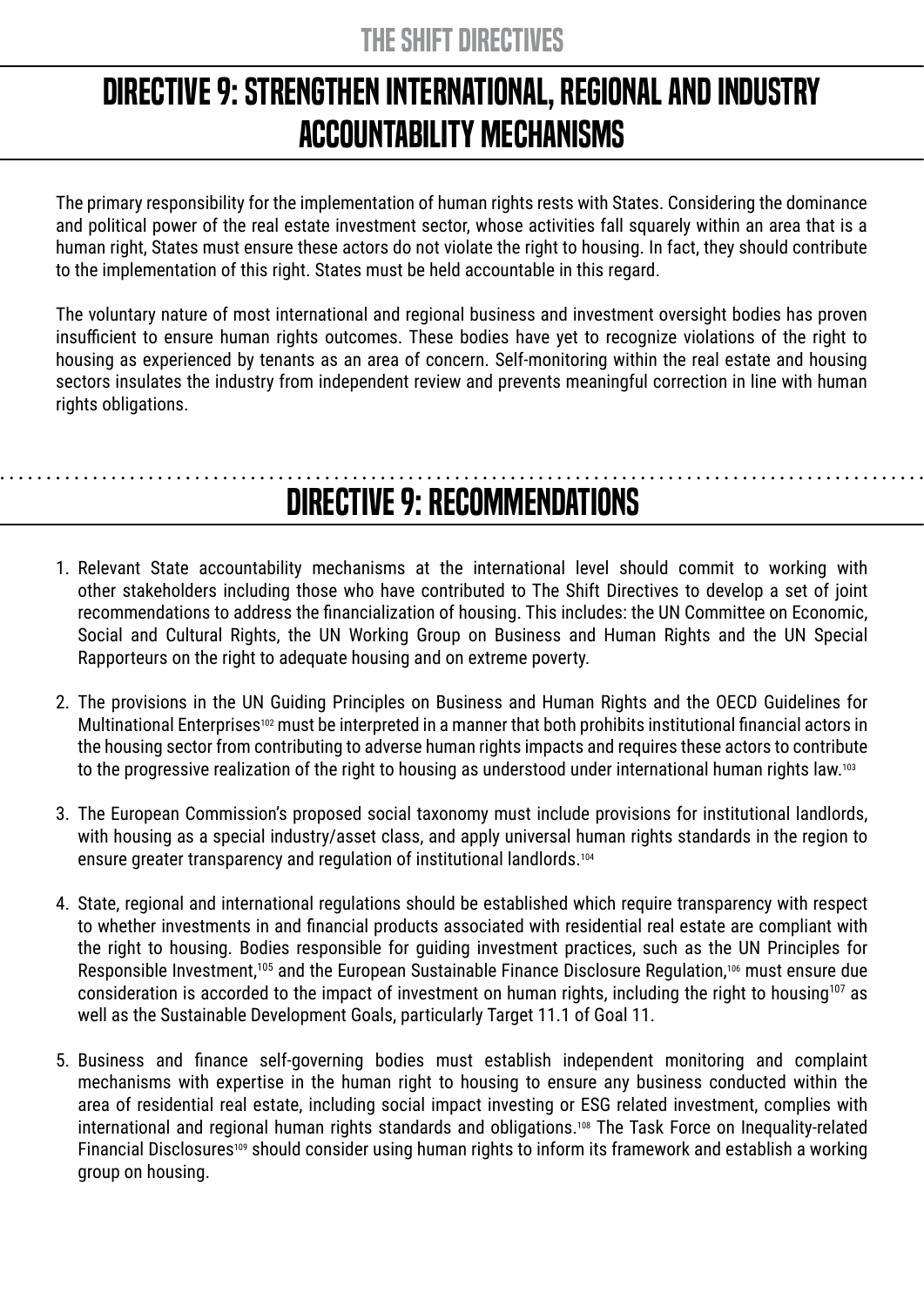## <span id="page-21-0"></span>directive 10: Ensure International Financial Institutions and Frameworks Adhere to Human Rights Standards

In many developing and emerging economies, international and regional financial institutions actively promote the financialization of housing as a principal strategy for addressing the critical need for housing, despite evidence that such strategies can lead to greater socio-economic inequality and may not provide housing options to households that are most in need.110

For instance, to address the Global Financial Crisis and its impact on developed countries, the International Monetary Fund and regional banks imposed austerity measures in several European countries, encouraging golden visa schemes and liberalization of housing systems. The result was that governments relied on financialized housing assets to service their own debt.<sup>111</sup> The human rights impact of these measures was never considered. In many countries, these are the conditions in which financialization took hold.

In developing countries, World Bank housing-related programmes concentrate on what they consider to be the building blocks of housing finance, such as housing title registration, foreclosure procedures, lending regulations, long-term funding instruments, and improving the liquidity of mortgage assets to reduce the costs of credit-risk underwriting for investors. Those policies have meant that development programmes frequently support the emergence of a financialized housing system that may be at odds with States' obligations to prioritize the needs of those in the most desperate housing circumstances.<sup>112</sup>

## directive 10: Recommendations

1. International, regional, and development banks and financial institutions must adopt human rights policies<sup>113</sup> and undertake human rights due diligence in all activities, including in their requirements of governments. They should review all existing policies and practices to ensure these comply with the human right to housing, including with respect to their effects, and do not directly or indirectly promote or facilitate the financialization of housing. Policies or policy recommendations that require a State to violate its international human rights obligations must be immediately rescinded.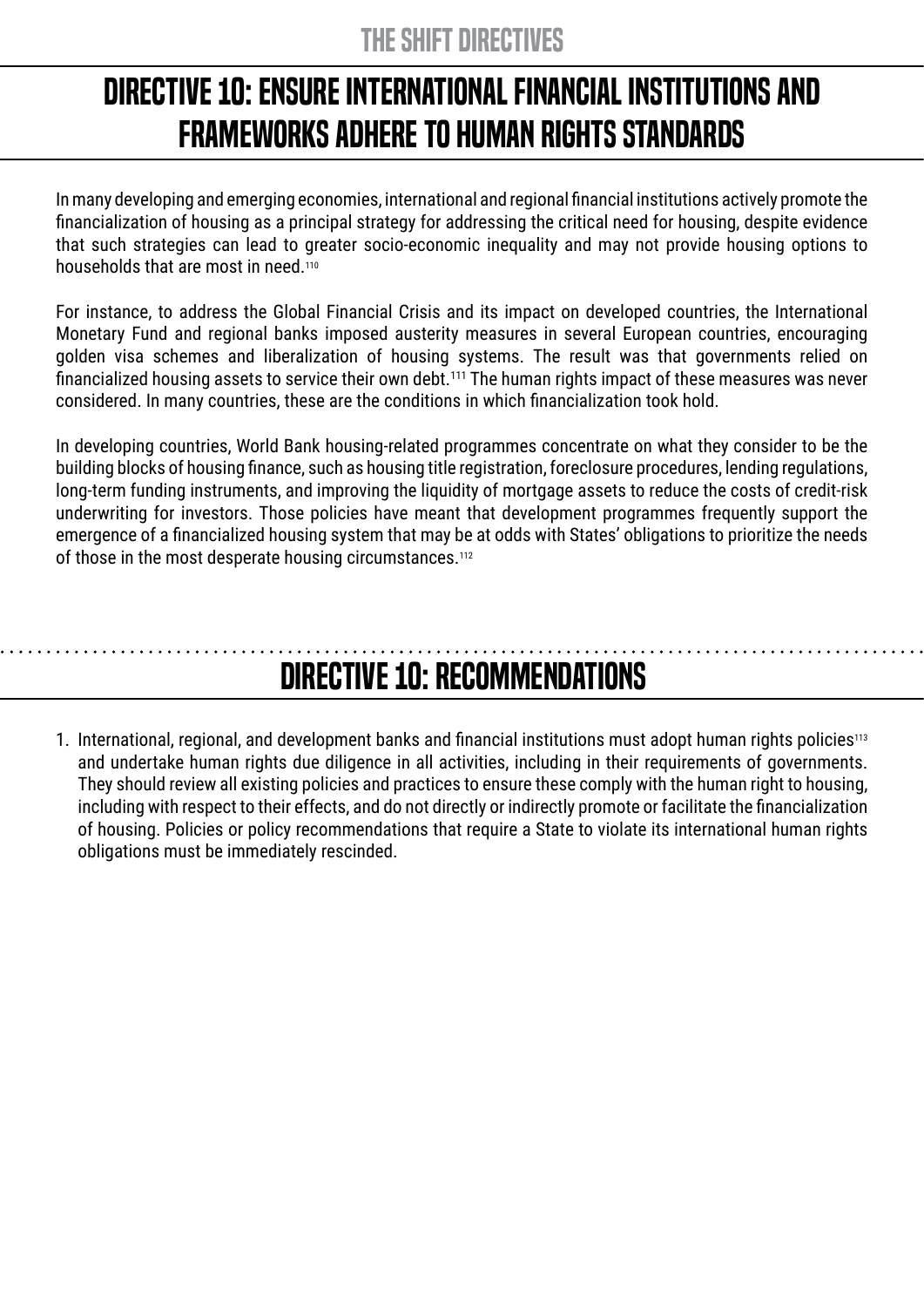#### IV.

## making the shift examples

<span id="page-22-0"></span>While no State has deployed a holistic human rights-based housing strategy to address the financialization of housing, jurisdictions around the world are enacting laws and policies to address financialization. Leaders are realizing that trusting markets, which are skewed to favour investor interests, to manage housing with little oversight was a miscalculation. Political pressure is growing, speculative bubbles are threatening economies and residents who are being priced out of their communities are fighting back. At the same time, the housing crisis created in part through the financialization of housing poses a systemic risk to economic stability, social stability, and therefore is also a systematic risk to long-term investors and their returns.

Signs of progress are appearing in jurisdictions around the world. Encouraging steps are being taken to challenge the financialization of housing and to affirm it must be protected as a human right essential to human well-being. The examples provided are not offered as best practices of the implementation of the right to housing. In fact some may include elements that frustrate the enjoyment of the right. Equally, by including a particular State or region in this section, is not to suggest they are abiding by their international human rights obligations. Indeed, it should be noted that these highlighted policies generally do not address larger systemic issues causing the housing crisis. All that being said, the current wave of de-financialization measures could signal the beginning of a shift toward more functional and just approaches to housing in the 21st-century.

**Berlin**. Foreign investors swooped into the German capital after the fall of the Berlin Wall. In 2004, Goldman Sach'sbacked firm Cerberus Capital Management bought the city's public housing association and its approximately 66,700 housing units for \$6,700 per home.114 Between 2007 and 2020 more large-scale real estate investments were made in Berlin than in London and Paris combined. Rents and housing prices soared.<sup>115</sup> Residents were outraged and in response, the city passed a five-year rent freeze in 2020. A top court struck it down over a year later, ruling that the city infringed on the federal government's powers. A grassroots campaign to re-socialize housing gained steam. In 2021, Berlin voters passed a referendum approving a plan to expropriate (socialize) homes belonging to private real-estate companies with 3,000 or more units through public purchases by the Berlin government "well below market value," which would mean acquiring around 11% of the city's housing stock. Although not legally binding, it is a clear call for action. Activists are now preparing legislation they hope will be passed to bring the results of the referendum to life.<sup>116</sup>

**Catalonia.** This region of Spain was greatly affected by the global financial crisis and became prey for many institutional investors. Between 2008 and 2020, at least 135,739 evictions were carried out in this region. In 2022, the Catalan Parliament passed a new housing bill that aims to protect residents, particularly from the most aggressive investors. Under the law, large property holders must register with the government and are obliged to offer social rent proposals to individuals at risk of housing exclusion before serving eviction notices or after a contract expires. The duration of the social rent contracts, which are below market value, can last up to seven years if the property owner is an enterprise, and housing costs should be set at between 12-18% of household income. Residents entitled to social housing are protected from evictions for up to two cycles or rental contracts at regulated prices if they are at risk of losing their primary residence and the owner is a bank, a large investment fund or owns more than 15 apartments. The new law also includes protection from evictions for vulnerable people who, in the absence of alternatives, are living without legal title in vacant homes owned by banks and investment funds. These owners are also subject to fines if they don't offer "anti-eviction social rentals". Property owners also face penalties if a house has been left vacant without justified cause for more than two years or in other scenarios of noncompliance with the social function of housing. If violated, landlords will be asked to remedy the situation. If they do not, authorities can impose monthly coercive fines totalling as much as 50% of the value of the property and can transfer the empty homes to the social housing fund for up to seven years. Homes not being used as habitual, permanent residences can also be expropriated at 50% of the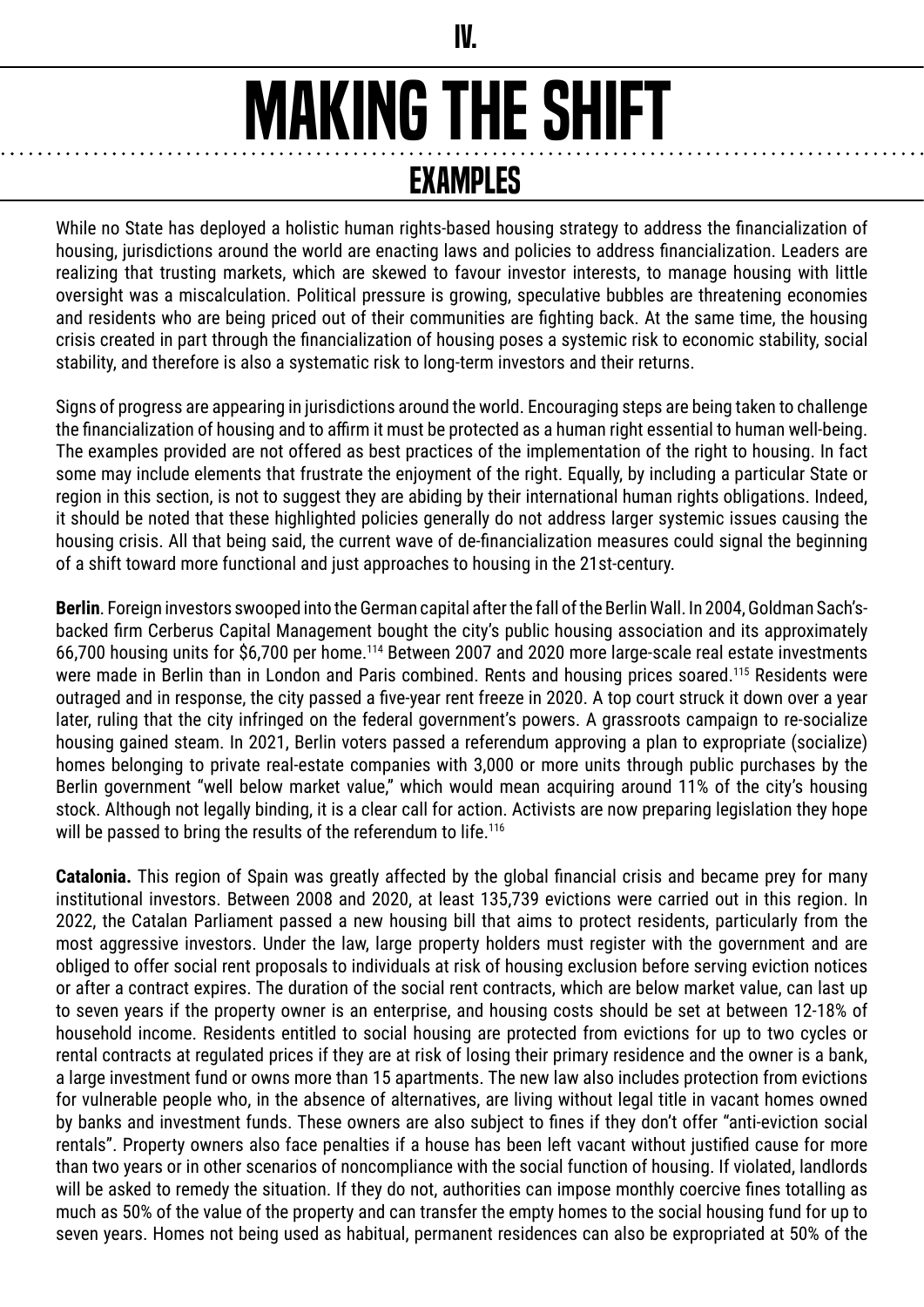market value if they are located in areas under severe housing stress.<sup>117</sup>

**Chile**. For decades, private real-estate builders, developers and financial institutions have dominated Chile's housing market. The push towards homeownership both commodified housing and increased speculation. Despite major government investments into securing homes from the 1990s, by 2021 more than 81,000 families were living in informal settlements— the highest number since 1996.<sup>118</sup> Housing prices continue to rise and an increasing number of low to middle-income households are overburdened by their rents and mortgages.<sup>119</sup> After an explosion of social unrest over inequality in 2019, the government was pressured to hold a plebiscite on rewriting the Pinochet-era constitution. The referendum passed in 2020 with 78% approval. The new constitution is being drafted with provisions regarding the right to housing that have been successfully proposed to be voted on. The text of the provision reads: "Every person has the right to a dignified and adequate home, which allows for the free development of a personal, family and community life."120

**China**. China is home to the single largest housing market, and real estate activity accounts for approximately 25% of the country's GDP.<sup>121</sup> In Beijing, an average home costs nearly 25 times the average wage.<sup>122</sup> Under the motto "houses are for living in, not speculation," the government rolled out a policy in 2020 to clamp down on reckless borrowing by big developers. Under the policy, developers looking to refinance are evaluated by three thresholds: that liabilities don't exceed more than 70% of assets, that debt doesn't exceed equity and that cash must be at least equal to short-term borrowings.123 The move had a considerable effect on some of the country's largest developers, many of which were heavily indebted and reliant on refinancing. A prime example is Evergrande, a massive developer whose CEO and founder's wealth peaked at \$36.2 billion in 2019,<sup>124</sup> which entered into "restricted default" in late 2021 and is set to undergo one of Asia's largest debt restructurings.125 Credit rating agency Fitch anticipates moderate declines of 3% to 5% in China's overall home prices in both 2022 and 2023.126

**Denmark.** For years institutional investors had been buying property in Denmark, with activity increasing sharply after 2009. Investors were driving up rent prices dramatically by taking advantage of a legal provision that allowed owners of older properties to increase rents after renovation.<sup>127</sup> In response, the government created a Parliamentary Committee that compiled a report on the issue, and based on that, Parliament enacted the socalled "Blackstone Law" in 2020, which prevents investors who purchase properties from increasing rents within five years following the purchase of a property.<sup>128</sup> Tenants' rights were also strengthened by tripling fines for noncompliance with housing laws and enhancing transparency so every tenant in an apartment can know what others pay in rent. Nine months after the law entered into force, Denmark's housing minister noted that it had led to a decrease in property prices of around 8 to 12% and caused many of the most aggressive investors to withdraw from Copenhagen.<sup>129</sup>

**New Zealand.** Facing pressure to calm the housing market as the median house price increased by 23% in the year leading up to February 2021, the New Zealand administration announced the largest public housing build program since the 1970s. Heeding housing advocates' warnings that the plan would still fall short,130 in a global first, the New Zealand government announced it would begin requiring its central bank to " take into account the Government's objective to support more sustainable house prices, including by dampening investor demand for existing housing stock to help improve affordability for first-home buyers."<sup>131</sup> New Zealand also recently passed a sweeping zoning reform legislation to permit medium-density housing in all of the country's major cities.<sup>132</sup>

**Singapore**. In Singapore, government institutions including the Housing and Development Board (HBD), launched an aggressive building campaign to improve deteriorating housing stock and deal with a population explosion in the mid-20th century. This approach has continued until today and the model has seen relative success. More than 80% of Singaporeans currently live in housing built and managed by the HBD.<sup>133</sup> Selling or renting HBD homes is highly restricted to reduce profiteering, and sellers are required to physically live in their homes for at least five years.134 Even so, when the government noticed housing prices pick up in 2021, they passed measures to cool the market such as imposing a 17% tax on the purchase of second properties and a 25% tax on third or subsequent properties for citizens. Foreign non-resident buyers of housing also face 30% taxes on any purchase,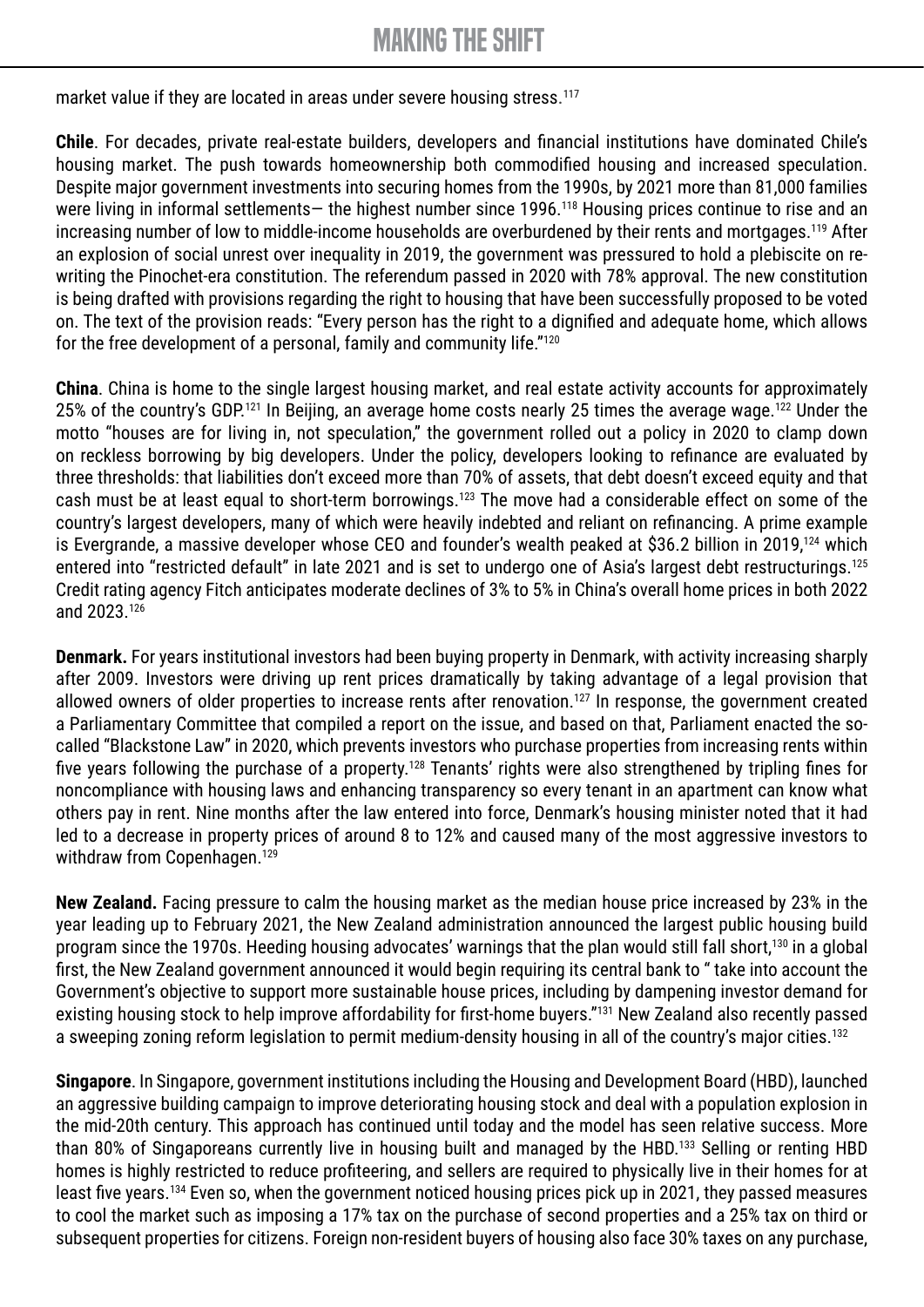while entities have to pay 35% on the purchase of any home.<sup>135</sup>

**Taiwan**. Between 2005 and 2015, housing prices more than doubled in the Taiwanese capital Taipei while salaries remained stagnant. Two-thirds of the average household income was going toward mortgage payments.136 In 2016, the government established capital gains taxes to curb residential real estate speculation and tightened the tax laws again in 2021. Under the latest legislation, individuals and companies have to pay 45% capital gains taxes on properties sold within less than two years after purchase. The rate decreases to 35% for sales between two and five years and to 20% for sales more than five years after purchase. Foreign investors are subject to taxes of between 35% to 45%, depending on the holding period.<sup>137</sup>

**US Banks.** A growing number of US banks are committing to preventing displacement financing. For instance, the Bank of California pledged to support affordable housing<sup>138</sup> and look into whether its policies and practices regarding lending to landlords with poor track records align with the California Reinvestment Coalition's Anti-Displacement Code of Conduct.139 In New York, Signature Bank and New York Community Bank also signed onto a set of best practices, with Signature saying it discourages lending that would likely lead to tenant displacement and to landlords with "inadequate building and tenant management practices."<sup>140</sup>

**More examples of financialization and steps being taken to push back can be found on The Shift Directives' [interactive map.](http://www.make-the-shift.org/directives)**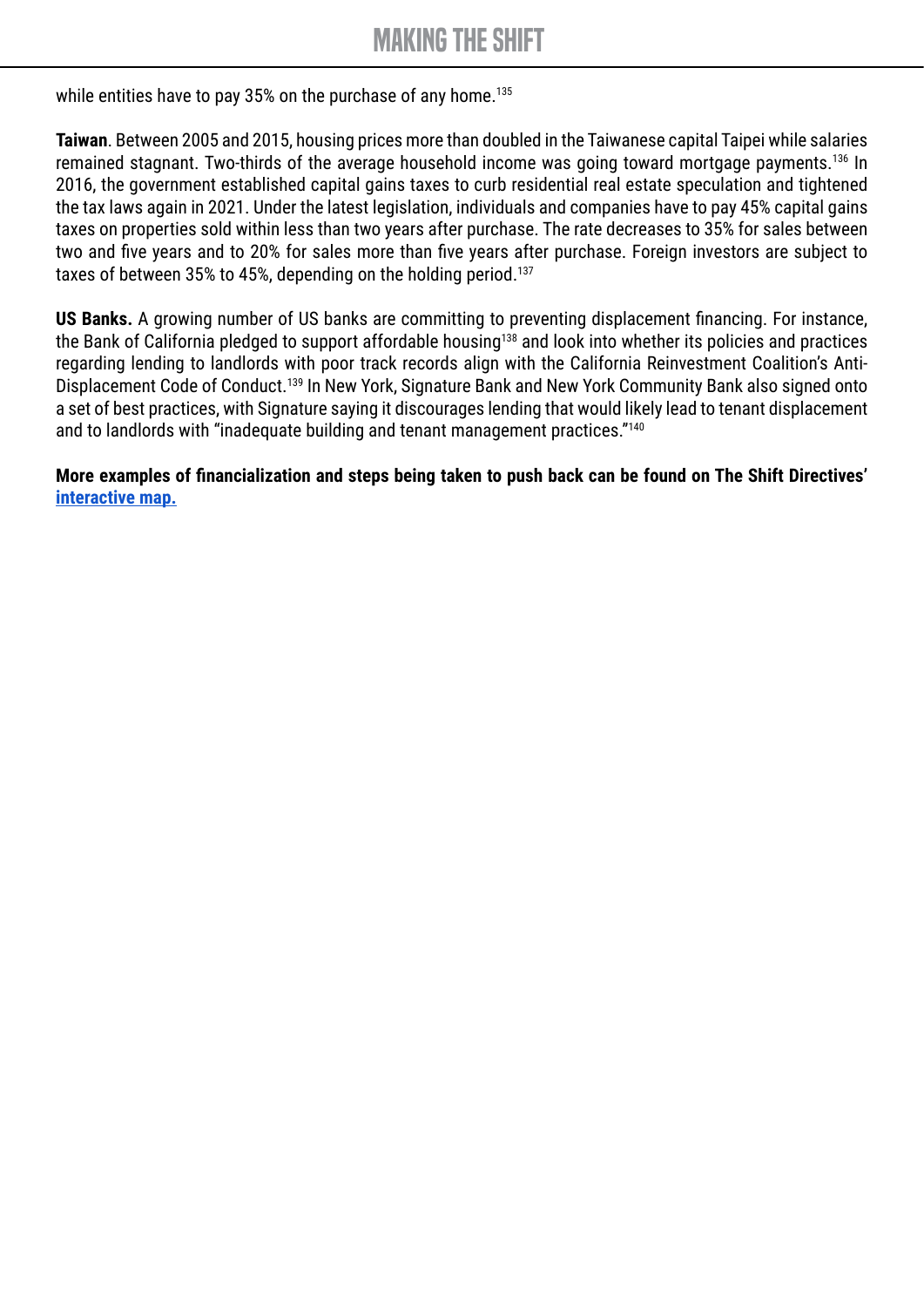## <span id="page-25-0"></span>**ENDNOTES**

#### I. HOUSING IN CRISIS

1 See, for example, Alicia Mazzara, A. (2019, September 27). Census: Income-gap grew in 2018. (Centre on Budget and Policy Priorities.), "Census: Incomegap grew in 2018", 27 September 2019. Available at [https://www.cbpp.org/blog/census-income-rent-gap-grew-in-2018https://www.cbpp.org/blog/census-income-rent](https://www.cbpp.org/blog/census-income-rent-gap-grew-in-2018)[gap-grew-in-2018https://www.cbpp.org/blog/census-income-rent-gap-grew-in-2018](https://www.cbpp.org/blog/census-income-rent-gap-grew-in-2018) 

2 United Nations, Humans Rights Office of the High Commissioner. (n.d.). "*Protecting the right to housing in the context of the COVID-19 outbreak*." Available at<https://www.ohchr.org/EN/Issues/Housing/Pages/COVID19RightToHousing.aspx>

3 Tostevin, P. (2021, September). The total value of global real estate. Savills. Available at [https://www.savills.com/impacts/market-trends/the-total-value-of](https://www.savills.com/impacts/market-trends/the-total-value-of-global-real-estate.html)[global-real-estate.html](https://www.savills.com/impacts/market-trends/the-total-value-of-global-real-estate.html)

4 Tostevin, P. (2017, April 10). How much is the world worth? Savills. Available at [https://www.savills.com/blog/article/216300/residential-property/how](https://www.savills.com/blog/article/216300/residential-property/how-much-is-the-world-worth.aspx)[much-is-the-world-worth.aspx](https://www.savills.com/blog/article/216300/residential-property/how-much-is-the-world-worth.aspx)

5 Tostevin, P. (2021, September). The total value of global real estate. Savills. Available at [https://www.savills.com/impacts/market-trends/the-total-value-of](https://www.savills.com/impacts/market-trends/the-total-value-of-global-real-estate.html)[global-real-estate.html](https://www.savills.com/impacts/market-trends/the-total-value-of-global-real-estate.html)

6 Financialized housing markets create and thrive on gentrification and the appropriation of public value for private wealth. Improved services, schools, or parks in an impoverished neighbourhood attract investment, which then drives residents out. See: L. Farha, *Report of the Special Rapporteur on adequate housing as a*  component of the right to adequate standard of living, and the right to non-discrimination in this context (18 January 2017), UN General Assembly, [A/HRC/34/51,](https://documents-dds-ny.un.org/doc/UNDOC/GEN/G17/009/56/PDF/G1700956.pdf?OpenElement) page 11.

7 These Directives do not seek to suggest that the financialization of housing is the only cause of the housing crisis. Other contributing factors may include, for example, population growth, wage stagnation, and a lack of public investment. The Directives seek to demonstrate that even though financialization is currently a central creator of housing need, distress, and crisis around the world (and often a contributor to other factors, such as the failure of governments to properly invest in affordable and social housing), it has not been recognized as such in most policy and State practice.

8 Institutional investors for the purposes of The Shift Directives includes the following: Private equity firms, Private and Public pension funds, Asset Management Companies, Real Estate Investment Trusts, Hedge funds, Insurance Firms, Sovereign Wealth Funds, Commercial Banks, Publicly Traded Companies, and Endowments and Foundations.

9 Saskia Sassen argues that high finance is an economy of extraction - finance creates financial instruments that allows value to be extracted from housing, and other modest assets. See: Saskia Sassen, S. (2014). Expulsions: Brutality and Complexity in the Global Economy. (Cambridge, Massachusetts, Harvard University Press, 2014).

10 For a thorough account of private capital, the actors involved, and its impact globally, see Empower LLC, *Runaway Train: The Perilous and Pernicious Path of Private Capital Worldwide* (Empower LLC, 2021). e-book.

11 See Raquel Rolnik, R. (2015). Urban Warfare: Housing Under the Empire of Finance. See also: (London, Verso, 2015); Manuel Aalbers, M. (2016). The Financialization of Housing: A Political Economy Approach; (Oxfordshire, Routledge, 2016).; and David Harvey, D. (2014), Seventeen Contradictions and the End of Capitalism. iii (New York, NY, Oxford University Press, 2014).

12 For more information, see Ryan Dezember, R. (2021, April 4). "*If you sell a house these days, the buyer might be a pension fund,*", The Wall Street Journal. 4 April 2021. Available at [https://www.wsj.com/articles/if-you-sell-a-house-these-days-the-buyer-might-be-a-pension-fund-11617544801https://www.wsj.com/articles/](https://www.wsj.com/articles/if-you-sell-a-house-these-days-the-buyer-might-be-a-pension-fund-11617544801) [if-you-sell-a-house-these-days-the-buyer-might-be-a-pension-fund-11617544801](https://www.wsj.com/articles/if-you-sell-a-house-these-days-the-buyer-might-be-a-pension-fund-11617544801)

13 In The Shift Directives, the "financialization of housing" refers to structural changes in housing and financial markets and global investment whereby housing is treated as a commodity or asset, a means of accumulating wealth and often as security for financial instruments that are traded and sold on global markets. It refers to those institutional investors in housing who cater predominantly to their shareholder or investor clients and in the process - inadvertently or not - cause harm to tenants. It refers to the way capital investment in housing increasingly disconnects housing from its social function of providing a place to live in security and dignity and hence undermines the realization of housing as a human right. It does not refer to individuals who own a second home that they use seasonally. Nor does it refer to

all capital investment in residential real estate, in particular where investment is part of a business model that promotes the human right to adequate housing and its fundamental principles as defined in international human rights law and that is consistent with Target 11.1 of the Sustainable Development Goals.

14 In 2016, Jonathan Grey, then global head of real estate at Blackstone, stated that it was the global financial crisis that enabled Blackstone to purchase distressed real estate assets en masse. In 2012, Blackstone entered the single-family home market by purchasing 50,000 distressed homes and turning them into rental accommodation. To watch an interview with Jonathan Grey at the 2016 Real Estate Impact Conference, see [https://www.youtube.com/watch?v=Aynf\\_wRrq-o.](https://www.youtube.com/watch?v=Aynf_wRrq-o) See Miami Herbert Business School, "Real Estate Impact Conference, seereal estate impact conference - Keynote session: Jon Gray", video, 16 February 2016. Available at [https://](https://www.youtube.com/watch?v=Aynf_wRrq-o) [www.youtube.com/watch?v=Aynf\\_wRrq-ohttps://www.youtube.com/watch?v=Aynf\\_wRrq-o](https://www.youtube.com/watch?v=Aynf_wRrq-o)

15 Bokhari, Sheharyar and Katz, Lily (2021, July 22). Investor Home Purchases Hit Record, Surpassing Pre-Pandemic Levels. Redfin. Available at [https://www.](https://www.redfin.com/news/investor-home-purchases-q2-2021/) [redfin.com/news/investor-home-purchases-q2-2021/](https://www.redfin.com/news/investor-home-purchases-q2-2021/).

16 As Anna Minton pointed out in a 2021 article in *The Guardian*, the flood of global capital into properties since the global financial crisis, including during the COVID-19 crisis, "has been driven by low or negative interest rates, the growing dominance of global private equity in real estate and quantitative easing, the policy of creating trillions of pounds of electronic money" pursued by Central Banks across the world. "In the UK [£445bn was created](https://www.bankofengland.co.uk/monetary-policy/quantitative-easing) between 2009 and 2016, which went disproportionately into the [hands of the richest](https://www.theguardian.com/business/economics-blog/2016/sep/28/quantitative-easing-qe-pernicious-effects-favour-wealthy-tax-middle-class), who ploughed it disproportionately into property. Between March and November 2020, a further £450bn was funnelled into the economy, which is predicted to have a [similarly distorting effect](https://committees.parliament.uk/oralevidence/1700/pdf/) on the housing market." See Anna Minton, A. (2021, July 6). "*Liberalise planning rules to fix a housing crisis – sounds logical, but it won't work*." The Guardian. Available at [https://www.theguardian.com/commentisfree/2021/jul/06/government-reforms-planning](https://www.theguardian.com/commentisfree/2021/jul/06/government-reforms-planning-laws-help-housing-crisis)[laws-help-housing-crisis](https://www.theguardian.com/commentisfree/2021/jul/06/government-reforms-planning-laws-help-housing-crisis)

17 Saskia Sassen, S. (2014). *Expulsions –: Brutality and Complexity in the Global Economy*. The Belknap Press of (Cambridge, Massachusetts, Harvard University Press.;, 2014); and OECD SMEs, Regions and Cities. (2019, May 2). "*Saskia Sassen - The process of financialization of real estate assets* [Video]. YouTube. Available at [https://www.youtube.com/watch?v=7Vz2LZYU5c8&t=230s&ab\\_channel=OECDSMEs%2CRegionsandCities](https://www.youtube.com/watch?v=7Vz2LZYU5c8&t=230s&ab_channel=OECDSMEs%2CRegionsandCities) at 3:37. Video. 2 May 2019.

18 Some institutional investors are committed to maintaining and producing affordable housing, and to bettering the private rental sector. There is also increasing interest in responsible investment including in the area of housing. See, for example work being done by The Good Economy in the United Kingdom: [https://](https://thegoodeconomy.co.uk/sectors/affordable-housing) [thegoodeconomy.co.uk/sectors/affordable-housing.](https://thegoodeconomy.co.uk/sectors/affordable-housing)

19 There have been over 1 million evictions in Spain since 2011. See: Nicholas Casey, New York Times, As Pandemic Evictions Rise, Spaniards Declare 'War' on Wall Street Landlords. (Nov. 2021). Available at <https://www.nytimes.com/2021/11/21/world/europe/spain-evictions-cerberus-covid.html>.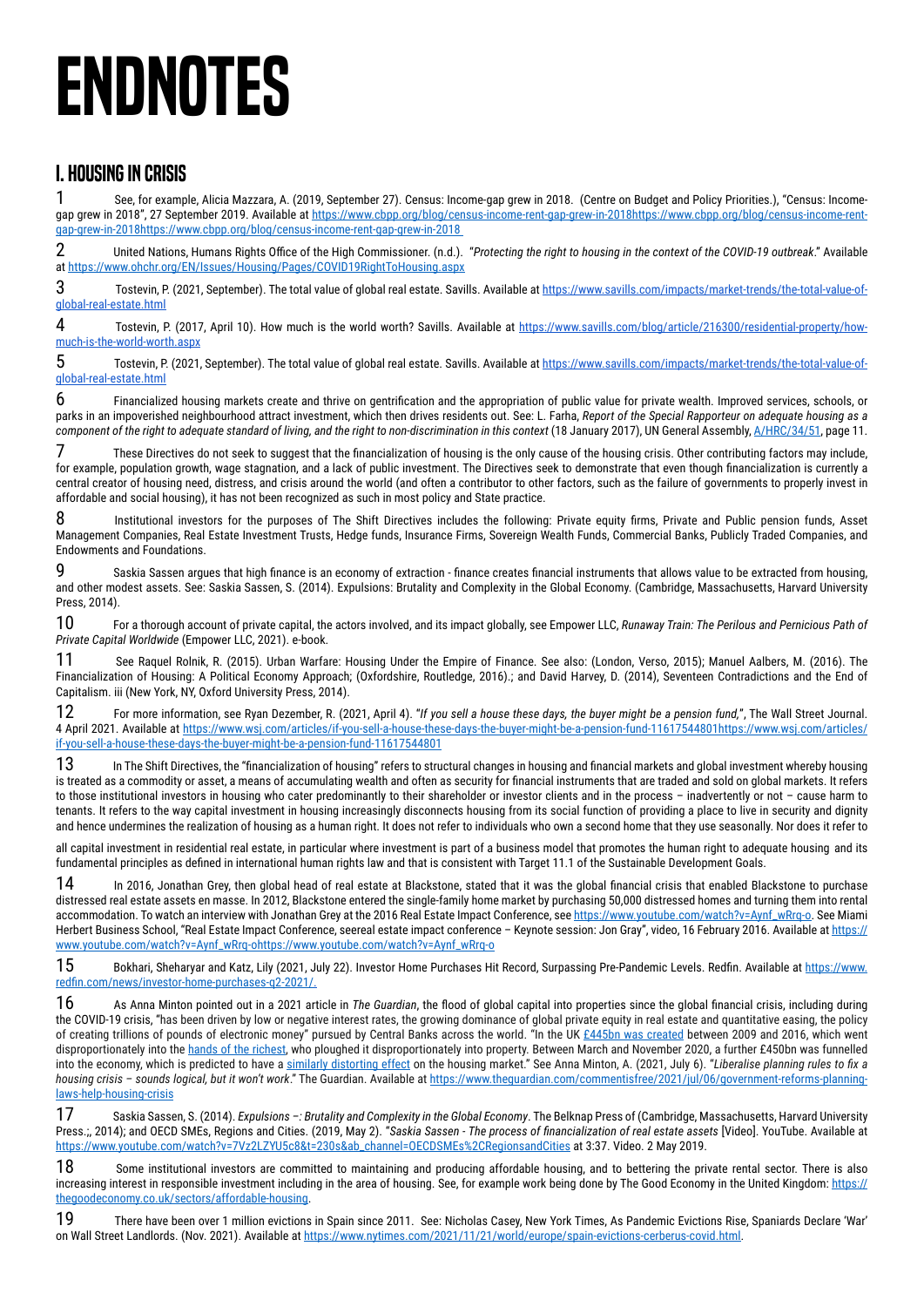20 See, for example California Reinvestment Coalition, "REO to Rental in California: Wall Street Investments, Big Bank *financing*, and Neighbourhood Displacement. Available at <https://calreinvest.org/wp-content/uploads/2018/08/REO-to-Rental-in-California-CRC-June-2015.pdf>

21 International Covenant on Economic, Social and Cultural Rights, Article 11.1; CESCR, *General Comment No. 4: The Right to Adequate Housing (Art. 11 (1) of* 

the Covenant), 6<sup>th</sup> Sess, adopted 13 December 1991, UN. Doc. E/1992/23. Available at <https://www.refworld.org/pdfid/47a7079a1.pdf> para 8.

22 Peter S. Goodman, P.S. (2022). *Davos Man: How the billionaires devoured the world*.

23 CESCR, *General Comment No. 24 (2017) on state obligations under the International Covenant on Economic, Social and Cultural Rights in the context of business activities*, E/C.12/GC/24 (10 August 2017). Available from<https://www.refworld.org/docid/5beaecba4.html> para. 18

24 See, United Nations Guiding Principles of Business and Human Rights, 2011. Available at: [https://www.ohchr.org/sites/default/files/documents/publications/](https://www.ohchr.org/sites/default/files/documents/publications/guidingprinciplesbusinesshr_en.pdf) [guidingprinciplesbusinesshr\\_en.pdf;](https://www.ohchr.org/sites/default/files/documents/publications/guidingprinciplesbusinesshr_en.pdf) See also, [https://www.unglobalcompact.org/what-is-gc/mission/principles/principle-1;](https://www.unglobalcompact.org/what-is-gc/mission/principles/principle-1) See also, Caplan, K. & McCarthy, K. (2019, March 25). *Blackstone's response to communication sent by Special Rapporteur on the right to housing*, UN Human Rights Office of the High Commissioner. Available at [https://www.ohchr.org/Documents/Issues/Housing/Financialization/Reply\\_OL\\_OTH\\_17\\_2019.pdf](https://www.ohchr.org/Documents/Issues/Housing/Financialization/Reply_OL_OTH_17_2019.pdf)

#### II. THE LAW

25 It is recognised that in some States problems are caused by individuals purchasing vacation homes in lower-income communities. This can deny locals the opportunity to live in their communities and can increase local rents and housing costs. Whilst recognizing this as a concern, such purchases fall outside of the scope of The Shift Directives.

26 CESCR, *General Comment No. 4: The Right to Adequate Housing (Art. 11 (1) of the Covenant)*, 6th Sess, adopted 13 December 1991, UN. Doc. E/1992/23. Available at <https://www.refworld.org/pdfid/47a7079a1.pdf> para. 7

27 CESCR, *General Comment No. 4: The Right to Adequate Housing (Art. 11 (1) of the Covenant)*, 6th Sess, adopted 13 December 1991, UN. Doc. E/1992/23.

Available at <https://www.refworld.org/pdfid/47a7079a1.pdf>; CESCR, General Comment No. 7 (1996), para. 1; and UN Special Rapporteur on the right to housing, Guidelines on the implementation on the right to adequate housing, UN Doc. A/HRC/43/43 (26 December 2019), Available at<https://undocs.org/A/HRC/43/43>, para. 30.

28 United Nations, General Assembly, *Report of the Special Rapporteur on adequate housing as a component of the right to an adequate standard of living, and* 

*on the right to non-discrimination in this context, Leilani Farha*, A/HRC/28/62 (22 December 2014). Available at [https://documents-dds-ny.un.org/doc/UNDOC/GEN/](https://documents-dds-ny.un.org/doc/UNDOC/GEN/G14/248/16/PDF/G1424816.pdf?OpenElement) [G14/248/16/PDF/G1424816.pdf?OpenElement](https://documents-dds-ny.un.org/doc/UNDOC/GEN/G14/248/16/PDF/G1424816.pdf?OpenElement)

29 CESCR, *General Comment No. 24 (2017) on state obligations under the International Covenant on Economic, Social and Cultural Rights in the context of business activities*, UN Doc. E/C.12/GC/24 (10 August 2017). Available at <https://www.refworld.org/docid/5beaecba4.html> para. 18

30 Shift & Mazars. (2017). *UN guiding principles reporting framework*. Available at [https://www.ungpreporting.org/wp-content/uploads/](https://www.ungpreporting.org/wp-content/uploads/UNGPReportingFramework_2017.pdf) [UNGPReportingFramework\\_2017.pdf](https://www.ungpreporting.org/wp-content/uploads/UNGPReportingFramework_2017.pdf)

31 See National Action Plans on Business and Human Rights, Available at https://globalnaps.org/

32 OECD. (2011). *OECD guidelines for multinational enterprises*. OECD Publishing. Available at <http://dx.doi.org/10.1787/9789264115415-en> [http://dx.doi.](http://dx.doi.org/10.1787/9789264115415-en) [org/10.1787/9789264115415-en](http://dx.doi.org/10.1787/9789264115415-en)

33 OECD. (2018). OECD guidelines for multinational enterprises: A glass half full. Available at [https://www.oecd.org/investment/mne/OECD-Guidelines-for-](https://www.oecd.org/investment/mne/OECD-Guidelines-for-MNEs-A-Glass-Half-Full.pdf)[MNEs-A-Glass-Half-Full.pdf](https://www.oecd.org/investment/mne/OECD-Guidelines-for-MNEs-A-Glass-Half-Full.pdf)

34 OECD. (2011). *OECD guidelines for multinational enterprises*. Available at<http://dx.doi.org/10.1787/9789264115415-en>

35 John Gerard Ruggie, J. G. (2007). "Business and human rights: The evolving international agenda.", *American Journal of International Law,* vol. *101* No. 4, 819-840. (October 2007). Available at <http://dx.doi.org/10.1017/S0002930000037738>

36 See: OECD Guidelines for Multinational enterprises, database of alleged misconduct, https://mneguidelines.oecd.org/database/

37 For example, see: Task-Force on Climate-related Financial Disclosures (TCFD), Available at <https://www.fsb-tcfd.org/> and the Sustainable Finance Disclosure

Regulation (SFDR). Available at <https://www.eurosif.org/policies/sfdr/>

38 See: Operating Principles for Impact Management <https://www.impactprinciples.org/>and the Impact Management Platform. Available at [https://](https://impactmanagementplatform.org/) [impactmanagementplatform.org/](https://impactmanagementplatform.org/)

39 European Parliament, Policy Department for External Relations (2020), Impact investing in the framework of business and human rights, Available at [https://](https://www.europarl.europa.eu/RegData/etudes/IDAN/2020/603490/EXPO_IDA(2020)603490_EN.pdf) [www.europarl.europa.eu/RegData/etudes/IDAN/2020/603490/EXPO\\_IDA\(2020\)603490\\_EN.pdf](https://www.europarl.europa.eu/RegData/etudes/IDAN/2020/603490/EXPO_IDA(2020)603490_EN.pdf)

40 Peter Marcuse and David Madden, In Defense of Housing, (London, Verso, 2016) page 8.

#### DIRECTIVE 1

41 171 States have ratified the International Covenant on Economic, Social and Cultural Rights, committing to the progressive realization of the right to housing. Available at [https://tbinternet.ohchr.org/\\_layouts/15/TreatyBodyExternal/Treaty.aspx?Treaty=CESCR&Lang=en](https://tbinternet.ohchr.org/_layouts/15/TreatyBodyExternal/Treaty.aspx?Treaty=CESCR&Lang=en)

42 [A/HRC/43/43,](https://documents-dds-ny.un.org/doc/UNDOC/GEN/G19/353/90/PDF/G1935390.pdf?OpenElement) Guideline 1

43 Vienna Declaration on Human Rights and Program of Action, Article 1. Available at [https://www.ohchr.org/en/instruments-mechanisms/instruments/vienna](https://www.ohchr.org/en/instruments-mechanisms/instruments/vienna-declaration-and-programme-action)[declaration-and-programme-action.](https://www.ohchr.org/en/instruments-mechanisms/instruments/vienna-declaration-and-programme-action)

44 See [UN Doc. E/1992/23](https://www.refworld.org/pdfid/47a7079a1.pdf) and [UN Doc. A/HRC/37/53](https://documents-dds-ny.un.org/doc/UNDOC/GEN/G18/007/65/PDF/G1800765.pdf?OpenElement) (15 January 2018).

45 The Parliament of Denmark struck a committee to investigate the financialization of housing and its impact. The result of that closed-door convening was new legislation aimed at curbing it.

#### DIRECTIVE 2

46 Private equity applies to both "hedge funds and institutional investors that make investments on behalf of other individuals who invest with them, and to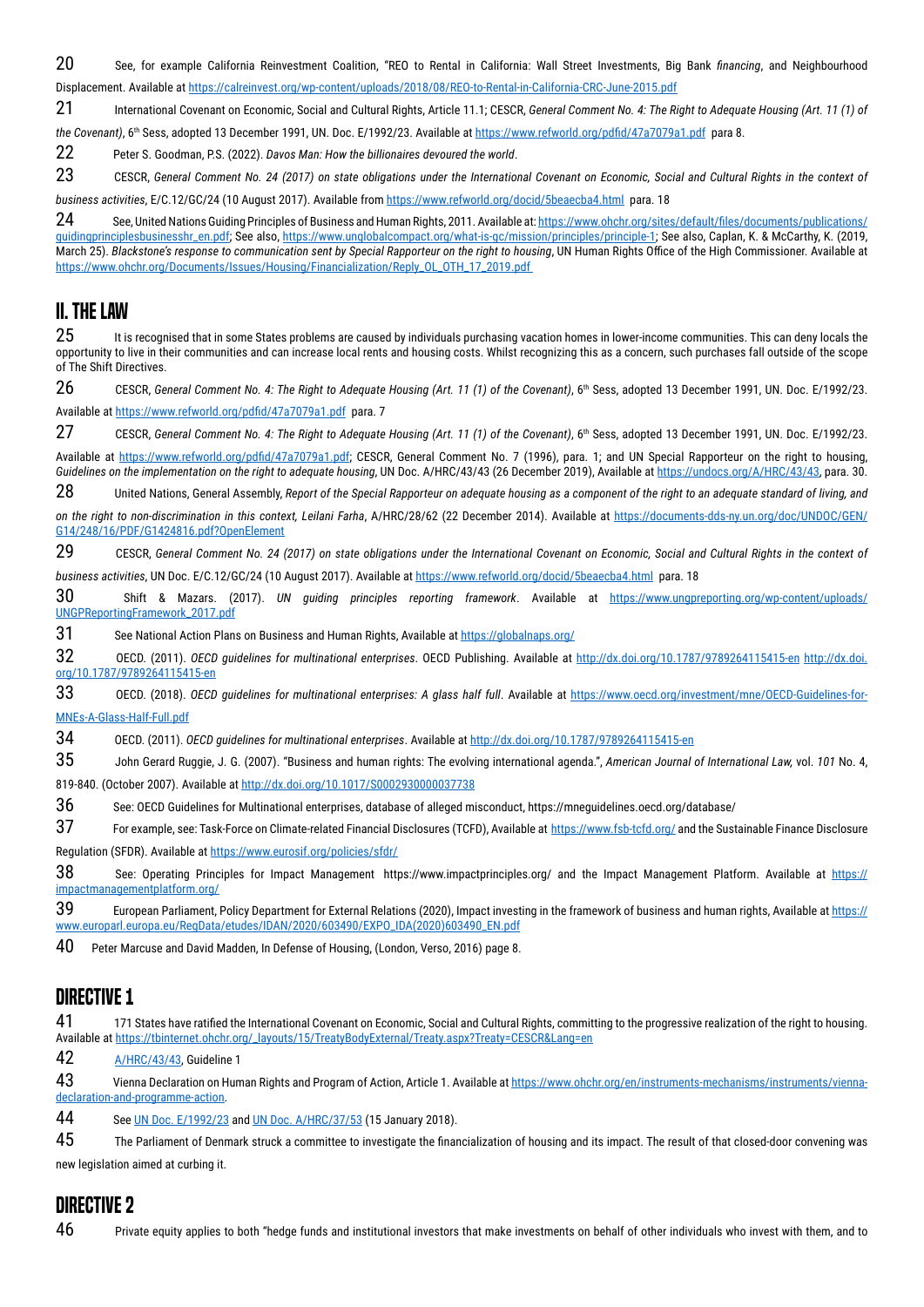wealthy individuals who are making equity investments through their own or pooled vehicles." Through private equity firms, investors provide capital to directly fund or buy out companies. Private equity real estate firms put most or all of their accrued investor capital into housing or commercial real estate, sometimes establishing REITs or subsidiary companies to operate these properties, generating income through rents and other fees, which are securitized. See: Alexander Ferrer, A. (2021). "The just recovery series: Beyond wall street landlords. Strategic Action for a Just Economy." Available at [https://www.saje.net/wp-content/uploads/2021/03/Final\\_A-Just-](https://www.saje.net/wp-content/uploads/2021/03/Final_A-Just-Recovery-Series_Beyond_Wall_Street.pdf)[Recovery-Series\\_Beyond\\_Wall\\_Street.pdf](https://www.saje.net/wp-content/uploads/2021/03/Final_A-Just-Recovery-Series_Beyond_Wall_Street.pdf) page 10

47 Asset Management refers to the consolidation of wealth from institutional and individual investors used to make alternative investments, primarily through leveraged buyouts of non-publicly listed, often (though not always) distressed assets, generally over a 10-year time-horizon. See: Cokelet, B. (2020). Empower LLC, Runaway Train: The perilous and pernicious path of private capital worldwide. Empower, LLC. Available at https://empowerllc.net/eng/private-capital/Private Capital Worldwide (2021), e-book, page 78

48 A real estate investment trust, or REIT, is a company that pools capital from small and large investors to own, operate, or finance income-producing real estate. REITs embrace a wide range of real estate. However, at the current time, their primary focus is on residential real estate in the form of apartments (multi-family homes), single-family homes, and mobile homes. Most REITs publicly trade on stock markets. REIT shareholders earn a portion of the income produced through real estate investment. Residential REITs are most commonly found in North America and Europe, although they are beginning to emerge in peripheral economies. For example, residential REITs represent US\$3.5 trillion in assets across the U.S. and €450 billion in Europe. See: Nareit. (2022). REITS by the numbers. Available at [https://](https://www.reit.com/data-research/data/reits- numbers) [www.reit.com/data-research/data/reits- numbers](https://www.reit.com/data-research/data/reits- numbers) and Stevenson, S. (2013). The global real estate investment trust market: Development and growth. In R. Sotelo & S. McGreal (Eds.), Real estate investment trusts in Europe: Evolution, regulation, and opportunities for growth (pages 17-25). Springer. pages 18–19

49 These are private real estate companies that may be listed publicly but which do not use a trust or equity structure. For example, Vonovia [https://investoren.](https://investoren.vonovia.de/) [vonovia.de/](https://investoren.vonovia.de/) based in Germany represents one of the largest real estate companies in Europe with more than 560,000 rental apartments. It is a public company with offerings on several stock exchanges.

50 Public and private pension funds are among the biggest institutional investors in all asset classes. They hold trillions of dollars in assets and have a huge impact on global markets. Some invest directly in real estate, some create real estate subsidiaries to do so, and others use private equity and asset management firms to invest on their behalf. (See: SHARE, Investors for Affordable Cities, Responsible investment and affordable rental housing in Canada, Discussion Paper (2021). Available at: https://share.ca/wp-content/uploads/2021/10/SHARE-InvestorsForAffordableCities-2021.pdf. Some examples of pension fund investment in residential real estate include: ABP, a large Dutch pension fund whose capital amounted to more than €460 billion in 2019, allocates 10 per cent of its fund to real estate investments. CalPERS, California's public pension fund, had a total fund market value of \$354 billion in 2018. It has various funds under management that are heavily invested in REITs. Norway's Government Pension Fund Global is one of the world's largest investment funds and one of Europe's most active real estate investors. The fund is also the largest shareholder in Caixabank, a Spanish bank that is known for the eviction of tenants from their homes and is the ninth largest shareholder of Blackstone Mortgage Trust. The latter owns and operates thousands of apartments around the world, consistently raising rents and evicting tenants.

51 Brumer-Smith, L. (8<sup>th</sup> June 2021). Americans are competing with private equity firms for homes. Million Acres. Available at [https://www.msn.com/en-us/](https://www.msn.com/en-us/money/realestate/americans-are-competing-with-private-equity-firms-for-homes/ar-AAKPS7v) [money/realestate/americans-are-competing-with-private-equity-firms-for-homes/ar-AAKPS7v](https://www.msn.com/en-us/money/realestate/americans-are-competing-with-private-equity-firms-for-homes/ar-AAKPS7v)

52 Daniela Gabor and Sebastian Kohl (2022), The Financialization of Housing in Europe: "My Home is an Asset Class", pages 44, 52-53. [http://extranet.](http://extranet.greens-efa-service.eu/public/media/file/1/7461) [greens-efa-service.eu/public/media/file/1/7461](http://extranet.greens-efa-service.eu/public/media/file/1/7461). See also: ACORN, (2021). Rein in the REITS. Available at [https://acorncanada.org/sites/default/files//Rein%20in%20](https://acorncanada.org/sites/default/files//Rein in the REITs_English_0.pdf) [the%20REITs\\_English\\_0.pdf](https://acorncanada.org/sites/default/files//Rein in the REITs_English_0.pdf); Price Waterhouse Cooper, (2019). Worldwide Real Estate Investment Trust (REITs) Regimes. Available at [https://www.pwc.com/gx/en/](https://www.pwc.com/gx/en/asset-management/assets/pdf/worldwide-reit-regimes-nov-2019.pdf) [asset-management/assets/pdf/worldwide-reit-regimes-nov-2019.pdf](https://www.pwc.com/gx/en/asset-management/assets/pdf/worldwide-reit-regimes-nov-2019.pdf)

53 Proposition 10, California; and Peter S. Goodman. Davos Man: How the Billionaires Devoured the World. (New York, NY, Custom House, 2022).

54 This is consistent with the UN Guiding Principles on Business and Human Rights which state at Principle 2 that: "States should set out clearly the expectation that all business enterprises domiciled in their territory and/or jurisdiction respect human rights throughout their operations." See, [https://www.ohchr.org/sites/default/](https://www.ohchr.org/sites/default/files/documents/publications/guidingprinciplesbusinesshr_en.pdf) [files/documents/publications/guidingprinciplesbusinesshr\\_en.pdf](https://www.ohchr.org/sites/default/files/documents/publications/guidingprinciplesbusinesshr_en.pdf)

55 This is consistent with UN Guiding Principles on Business and Human Rights, Principle 18, "In order to gauge human rights risks, business enterprises should identify and assess any actual or potential adverse human rights impacts with which they may be involved either through their own activities or as a result of their business relationships" and Principle 19, "In order to prevent and mitigate adverse human rights impacts, business enterprises should integrate the findings from their impact assessments across relevant internal functions and processes, and take appropriate action". See, [https://www.ohchr.org/sites/default/files/documents/](https://www.ohchr.org/sites/default/files/documents/publications/guidingprinciplesbusinesshr_en.pdf) [publications/guidingprinciplesbusinesshr\\_en.pdf](https://www.ohchr.org/sites/default/files/documents/publications/guidingprinciplesbusinesshr_en.pdf)

Human rights impact assessments of purchase and sale of properties could include, an audit of tenants requiring particular human rights protections against increases in rent, eviction or displacement, for example due to low-income, race or ethnic origin, or marital/family status; and transparency regarding building upgrades, the necessity of such upgrades to comply with human rights adequacy standards, the actual cost of the upgrades and the plan to ensure no one is displaced as a result.

56 Such schemes are notoriously abused, so it is imperative that States ensure these units are allocated in a fair manner consistent with human rights principles of non-discrimination, equality, and adequate housing. Cash payments in lieu of the provision of affordable units must only be allowed in exceptional circumstances and where cash payments are accepted they must be used to create affordable housing.

57 See, The Principles for Human Rights in Fiscal Policy (2021). Available at [https://derechosypoliticafiscal.org/images/ASSETS/Principles\\_for\\_Human\\_Rights\\_](https://derechosypoliticafiscal.org/images/ASSETS/Principles_for_Human_Rights_in_Fiscal_Policy-ENG-VF-1.pdf) [in\\_Fiscal\\_Policy-ENG-VF-1.pdf](https://derechosypoliticafiscal.org/images/ASSETS/Principles_for_Human_Rights_in_Fiscal_Policy-ENG-VF-1.pdf); [A/HRC/43/43,](https://documents-dds-ny.un.org/doc/UNDOC/GEN/G19/353/90/PDF/G1935390.pdf?OpenElement) para 69(a)(vi)

58 For recommendations of this nature see: Sara Blackwell and others, Investor toolkit on human rights, Investor Alliance for Human Rights, Investor Toolkit on Human Rights (2021). Available at [https://investorsforhumanrights.org/sites/default/files/attachments/2020-05/Full%20Report-%20Investor%20Toolkit%20on%20](https://investorsforhumanrights.org/sites/default/files/attachments/2020-05/Full Report- Investor Toolkit on Human Rights May 2020c.pdf) [Human%20Rights%20May%202020c.pdf;](https://investorsforhumanrights.org/sites/default/files/attachments/2020-05/Full Report- Investor Toolkit on Human Rights May 2020c.pdf) and SHARE, Investors for Affordable Cities, Responsible investment and affordable rental housing in Canada, Discussion Paper (2021).

#### DIRECTIVE 3

59 See, for example, Communication to Akelius Residential Property AB, 27<sup>th</sup> April 2020. Available at [https://spcommreports.ohchr.org/TMResultsBase/](https://spcommreports.ohchr.org/TMResultsBase/DownLoadPublicCommunicationFile?gId=25199) [DownLoadPublicCommunicationFile?gId=25199;](https://spcommreports.ohchr.org/TMResultsBase/DownLoadPublicCommunicationFile?gId=25199) See also, Martine August

The financialization of Canadian multi-family rental housing: From trailer to tower (2020) Journal of Urban Affairs 1; Teviah Moro, 'Residents of east Hamilton buildings declare rent strike (2<sup>nd</sup> March 2020) The Hamilton Spectator. Available at [https://www.thespec.com/news/hamilton-region/2018/04/26/residents-of-east-hamilton](https://www.thespec.com/news/hamilton-region/2018/04/26/residents-of-east-hamilton-buildings-declare-rent-strike.html)[buildings-declare-rent-strike.html](https://www.thespec.com/news/hamilton-region/2018/04/26/residents-of-east-hamilton-buildings-declare-rent-strike.html)

60 See, Communication to Akelius Residential Property AB, 27<sup>th</sup> April 2020, Available at [https://spcommreports.ohchr.org/TMResultsBase/](https://spcommreports.ohchr.org/TMResultsBase/DownLoadPublicCommunicationFile?gId=25199) [DownLoadPublicCommunicationFile?gId=25199](https://spcommreports.ohchr.org/TMResultsBase/DownLoadPublicCommunicationFile?gId=25199)

61 See, Letter of Concern from The Shift to Pemberstone Ltd, 25<sup>th</sup> June 2021. Available at [https://make-the-shift.org/wp-content/uploads/2021/07/Letter-to-](https://make-the-shift.org/wp-content/uploads/2021/07/Letter-to-Pemberstone-from-The-Shift-250621.pdf)[Pemberstone-from-The-Shift-250621.pdf](https://make-the-shift.org/wp-content/uploads/2021/07/Letter-to-Pemberstone-from-The-Shift-250621.pdf) ; See also, Save Our Homes LS26 Campaign, <https://saveourhomesls26.org/page/2/,>post of 7<sup>th</sup> August 2021

62 United Nations, General Assembly, *Implementation of General Assembly Resolution 60/251 of 15 March 2006, Entitled "Human Rights Council"*, A/HRC/4/18 (5 February 2007). Available at<https://documents-dds-ny.un.org/doc/UNDOC/GEN/G07/106/28/PDF/G0710628.pdf?OpenElement>; Miloon Kothari, UN Special Rapporteur on the Right to Housing, [A/HRC/4/18](https://documents-dds-ny.un.org/doc/UNDOC/GEN/G07/106/28/PDF/G0710628.pdf?OpenElement)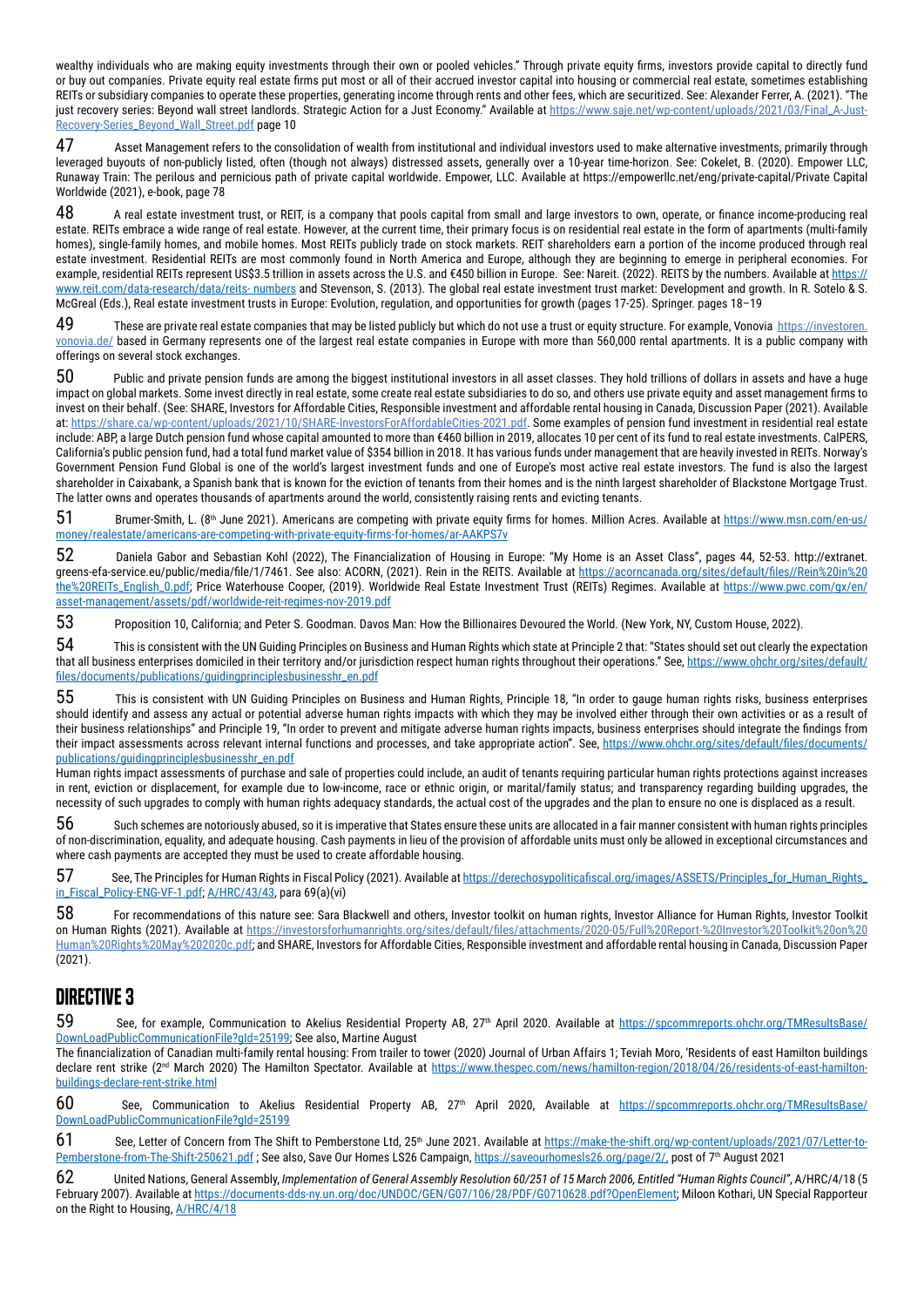#### DIRECTIVE 4

 $63\,$  A number of countries have adopted golden visa schemes to revitalize their tourism and real estate sectors, which are mutually reliant. Approximately 100,000 individuals have bought European Union residency. The greatest number of golden visas have been granted in Spain (24,755), Hungary (19,838), Portugal (17,521), Latvia (17,342), the U.K. (10,445), and Greece (7,565). Overall, these programmes have generated approximately €25 billion in the European Union over the last decade. See Daniel Boffey, "Golden visa' schemes pose risk to EU security, Brussels to say", The Guardian, 22 January 2019. Available at [https://www.theguardian.com/world/2019/](https://www.theguardian.com/world/2019/jan/22/golden-visa-schemes-pose-risk-to-eu-security-brussels-to-say) [jan/22/golden-visa-schemes-pose-risk-to-eu-security-brussels-to-say](https://www.theguardian.com/world/2019/jan/22/golden-visa-schemes-pose-risk-to-eu-security-brussels-to-say); Transparency International and Global Witness, "European getaway: Inside the murky world of golden visas", (2018). Available at [https://images.transparencycdn.org/images/2018\\_report\\_GoldenVisas\\_English.pdf](https://images.transparencycdn.org/images/2018_report_GoldenVisas_English.pdf) page 14.

64 A number of countries impose a "foreign buyers' tax" to dissuade foreign investment in residential real estate. For example, Hong Kong (1.5 to 8.5 per cent); Ontario, Canada (15%) unless the buyer is a student, works in, or is a permanent resident of Ontario; China.

65 The UK has recently revoked its Golden Visa scheme citing its role is assisting foreign nationals to move 'dirty money', often earned through corruption, offshore. See Aubrey Allegretti, "UK axes 'golden visa' scheme after fraud and Russia concerns", The Guardian, 17 February 2022. Available at [https://www.theguardian.com/](https://www.theguardian.com/uk-news/2022/feb/17/uk-ministers-plan-to-scrap-golden-visa-scheme-amid-russia-concerns) [uk-news/2022/feb/17/uk-ministers-plan-to-scrap-golden-visa-scheme-amid-russia-concerns](https://www.theguardian.com/uk-news/2022/feb/17/uk-ministers-plan-to-scrap-golden-visa-scheme-amid-russia-concerns)

#### DIRECTIVE 5

66 For a list of Airbnb shareholders, see MarketBeat, "Airbnb institutional ownership". Available at [https://www.marketbeat.com/stocks/NASDAQ/ABNB/](https://www.marketbeat.com/stocks/NASDAQ/ABNB/institutional-ownership/) [institutional-ownership/](https://www.marketbeat.com/stocks/NASDAQ/ABNB/institutional-ownership/). Shadow bank Morgan Stanley owns the greatest number of shares, at 1,471,065.

67 See A/HRC/34/51 [at](https://corporateeurope.org/sites/default/files/unfairbnb.pdf) para 28; See also Corporate Europe Observatory, "UnFairbnb: How online rental platforms use the EU to defeat cities' affordable housing

measures" (2018). Available at <https://corporateeurope.org/sites/default/files/unfairbnb.pdf>

 $68$  A recent study conducted in Mississauga, Ontario, a city west of Toronto, found that it takes only seven to 14 days for an Airbnb listing to generate as much rent as a traditional long-term monthly lease. See Fairbnb, "Squeezed Out: Airbnb's commercialization of home sharing in Toronto" (2017). Available at www[.fairbnb.ca/](https://fairbnb.ca/Fairbnb_Report_Feb_29.pdf) [Fairbnb\\_Report\\_Feb\\_29.pdf](https://fairbnb.ca/Fairbnb_Report_Feb_29.pdf), page 31

69 See, Steven Hill, 'Evictions and Conversions: The Dark Side of Airbnb' (19th October 2015) The American Prospect. Available at [https://prospect.org/economy/](https://prospect.org/economy/evictions-conversions-dark-side-airbnb/) [evictions-conversions-dark-side-airbnb/](https://prospect.org/economy/evictions-conversions-dark-side-airbnb/)

70 The city of Amsterdam adopted this approach and was taken to court by local businesses. The matter remains before the courts; see Hannah Rivera,

"Amsterdam to appeal against ruling on Airbnb listings", Short Term Rentalz, 18 April 2021. Available at <https://shorttermrentalz.com/news/amsterdam-appeal-airbnb/>. Rental of apartments in Palma de Mallorca for holidays has been prohibited for three years unless a tourism license is obtained; see Patricia Lozano, "Bookings for illegal

holiday apartment rentals at 25% for the summer", Majorca Daily Bulletin, 26 May 2021. Available at <u>[https://www.majorcadailybulletin.com/news/local/2021/05/26/84551/](https://www.majorcadailybulletin.com/news/local/2021/05/26/84551/palma-mallorca-bookings-for-illegal-holiday-apartment-rentals.html#:~:text=Holiday rental of apartments has,for June they are 40%25)</u> [palma-mallorca-bookings-for-illegal-holiday-apartment-rentals.html#:~:text=Holiday%20rental%20of%20apartments%20has,for%20June%20they%20are%2040%25.](https://www.majorcadailybulletin.com/news/local/2021/05/26/84551/palma-mallorca-bookings-for-illegal-holiday-apartment-rentals.html#:~:text=Holiday rental of apartments has,for June they are 40%25)

71 In 2020 the Mayor of Lisbon incentivized owners of short-term rentals to rent their units to the City of Lisbon who would then rent the units at subsidized rates. See: Ashifa Kassam, 'Covid created an opportunity': Lisbon to turn tourist flats into homes, (1<sup>st</sup> December 2020) The Guardian. Available at [https://www.theguardian.com/](https://www.theguardian.com/world/2020/dec/01/covid-created-an-opportunity-lisbon-turns-20000-tourist-flats-into-homes) [world/2020/dec/01/covid-created-an-opportunity-lisbon-turns-20000-tourist-flats-into-homes.](https://www.theguardian.com/world/2020/dec/01/covid-created-an-opportunity-lisbon-turns-20000-tourist-flats-into-homes)

#### DIRECTIVE 6

72 PBSA is common in countries such as Canada, USA, UK, Australia, Germany, France and The Netherlands. See, Knight Frank, "Global student property 2019: A global perspective on student property and investment". Available at [https://content.knightfrank.com/research/1775/documents/en/global-student-property-report-](https://content.knightfrank.com/research/1775/documents/en/global-student-property-report-2019-may-2019-6426.pdf)[2019-may-2019-6426.pdf](https://content.knightfrank.com/research/1775/documents/en/global-student-property-report-2019-may-2019-6426.pdf)

73 Knight Frank, "Global student property 2019: A global perspective on student property and investment". Available at [https://content.knightfrank.com/](https://content.knightfrank.com/research/1775/documents/en/global-student-property-report-2019-may-2019-6426.pdf) [research/1775/documents/en/global-student-property-report-2019-may-2019-6426.pdf](https://content.knightfrank.com/research/1775/documents/en/global-student-property-report-2019-may-2019-6426.pdf) page 21.

74 Europe Real Estate. (2020, November 25). *Germany and Sweden see significant increases in home care investment*. Available at [https://europe-re.com/](https://europe-re.com/germany-and-sweden-see-significant-increases-in-care-home-investment/68536) [germany-and-sweden-see-significant-increases-in-care-home-investment/68536](https://europe-re.com/germany-and-sweden-see-significant-increases-in-care-home-investment/68536)

75 Martine August, "Financialization of housing from cradle to grave: COVID-19, seniors' housing and multifamily rental housing in Canada", *Studies in Political Economy*, vol. 102, No. 3 (January 2022). Available at<https://doi.org/10.1080/07078552.2021.2000207>

76 Knight Frank, "Global student property 2019: A global perspective on student property and investment". Available at [https://content.knightfrank.com/](https://content.knightfrank.com/research/1775/documents/en/global-student-property-report-2019-may-2019-6426.pdf) [research/1775/documents/en/global-student-property-report-2019-may-2019-6426.pdf](https://content.knightfrank.com/research/1775/documents/en/global-student-property-report-2019-may-2019-6426.pdf) page 21.

Europe Real Estate. "Germany and Sweden see significant increases in home care investment", 25 November 2020. Available at [https://europe-re.com/germany-and](https://europe-re.com/germany-and-sweden-see-significant-increases-in-care-home-investment/68536)[sweden-see-significant-increases-in-care-home-investment/68536](https://europe-re.com/germany-and-sweden-see-significant-increases-in-care-home-investment/68536)

 Martine August, "Financialization of housing from cradle to grave: COVID-19, seniors' housing and multifamily rental housing in Canada", *Studies in Political Economy*, vol. 102, No. 3 (January 2022). Available at [https://doi.org/10.1080/07078552.2021.2000207;](https://doi.org/10.1080/07078552.2021.2000207) Nick Revington and Martine August, "Making a market for

itself: The emergent financialization of student housing in Canada", *Environment and Planning A: Economy and Space*, vol. 52, No. 5 (2020). Available at [http://dx.doi.](http://dx.doi.org/10.1177/0308518X19884577) [org/10.1177/0308518X19884577](http://dx.doi.org/10.1177/0308518X19884577)

77 For example, several London School of Economics postgraduate students living in accommodation owned by the university but managed by one of the UK's largest student housing REITs, Unite Students, were forced to litigate the substandard conditions in which they were living including rodent infestation, mould, and a lack<br>of hot water for extended periods; Sarah Marsh, "S of hot water for extended periods; Sarah Marsh, "Students to sue LSE over 'mouldy and mice-infested [theguardian.com/education/2017/jul/16/students-sue-london-school-economics-mould-rat-infested-accommodation](https://www.theguardian.com/education/2017/jul/16/students-sue-london-school-economics-mould-rat-infested-accommodation)

78 Jeff Collins, "Zoom university' students stuck with unwanted leases", The Orange County Register, 19 June 2020. Available at [https://www.ocregister.](https://www.ocregister.com/2020/06/19/zoom-university-students-stuck-with-unwanted-leases/) [com/2020/06/19/zoom-university-students-stuck-with-unwanted-leases/](https://www.ocregister.com/2020/06/19/zoom-university-students-stuck-with-unwanted-leases/); Noah Biesiada, "Student protests spur Irvine City Council to discuss rent and housing options", Voice of OC, 4 June 2020. Available at <https://voiceofoc.org/2020/06/student-protests-spur-irvine-city-council-to-discuss-rent-and-housing-options/>

In the US the Irvine Group, which owns student housing in California, students who needed to break their leases due to Covid-19 were charged termination fees that, in some cases, amounted to \$15,000, see: Sara Myklebust and others, "Cashing in on our homes: Billionaire landlords profit as millions face eviction", March 2021. Available at <https://ourfinancialsecurity.org/wp-content/uploads/2021/03/Cashing-in-on-Our-Homes-FINAL.pdf>, page 18.

79 See: Ali Breland, "If the Tuition Doesn't Get You, The Cost of Student Housing Will", Bloomberg Businessweek Feature (August, 2019), https://www.bloomberg. com/news/features/2019-08-13/if-the-tuition-doesn-t-get-you-the-cost-of-student-housing-will

80 Shiloh Krupar and Amina Sadural, "COVID "death pits": US nursing homes, racial capitalism, and the urgency of antiracist eldercare", *Environment and Planning C: Politics and Space* (2022). Available at <https://journals.sagepub.com/doi/pdf/10.1177/23996544211057677>; Jackie Brown, "The dangers of financialized long-term care", Healthy Debate, 20 January 2021. Available at <https://healthydebate.ca/2021/01/topic/dangers-financialized-long-term-care/>

81 A recent U.S.-based study found that private equity ownership increases the short-term mortality of Medicare patients by 10 per cent. See: Eileen O'Grady, "Pulling back the veil on today's private equity ownership of nursing homes", Private Equity Stakeholder Project, July 2021. Available at [https://pestakeholder.org/wp-](https://pestakeholder.org/wp-content/uploads/2021/07/PESP_Report_NursingHomes_July2021.pdf)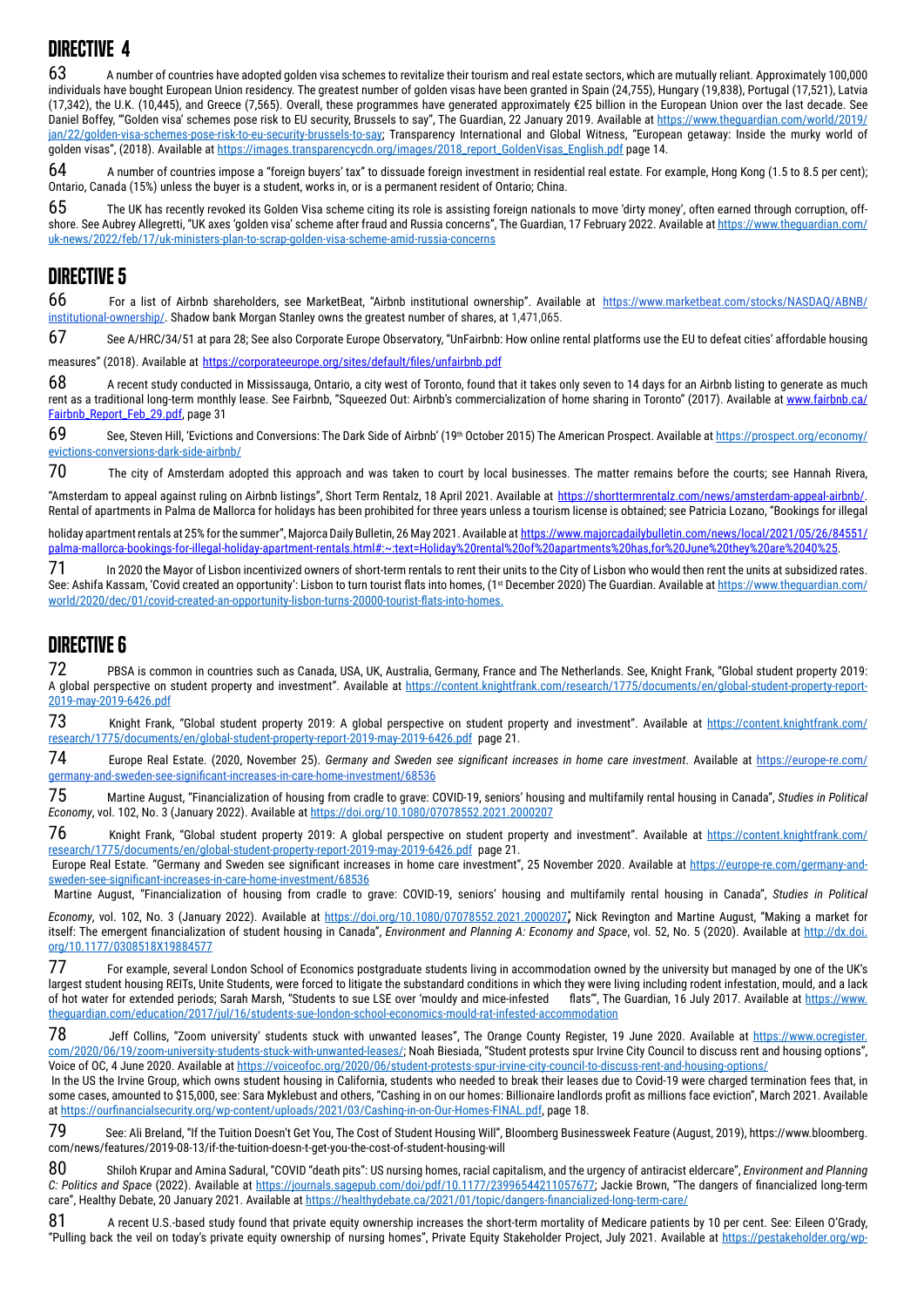[content/uploads/2021/07/PESP\\_Report\\_NursingHomes\\_July2021.pdf](https://pestakeholder.org/wp-content/uploads/2021/07/PESP_Report_NursingHomes_July2021.pdf). In Ontario, Canada, at the beginning of the Coronavirus pandemic, 48 per cent of deaths in for-profit homes occurred in those owned by private equity or other financial actors even though that sector owns only 30 per cent of private beds, See, Martine August, 'The coronavirus exposes the perils of profit in seniors' housing' 26<sup>th</sup> July 2020, The Conversation. Available at: [https://theconversation.com/the-coronavirus-exposes](https://theconversation.com/the-coronavirus-exposes-the-perils-of-profit-in-seniors-housing-141915)[the-perils-of-profit-in-seniors-housing-141915](https://theconversation.com/the-coronavirus-exposes-the-perils-of-profit-in-seniors-housing-141915). Similarly, a study by Americans for Financial Reform found that, in New Jersey, 58.8 per cent of private equity-owned nursing home residents contracted COVID-19, a figure that was 24.5 per cent higher than the state-wide nursing home average and 57 per cent higher than the figure for publicly owned and operated facilities. COVID-19 fatality rates were 10.2 per cent higher than the state-wide average at private equity-run care homes and were higher than at both non-profit and for-profit homes, See, Americans for Financial Reform Education Fund, "The Deadly Combination of Private Equity and Nursing Homes During A Pandemic" (2020). Available at <https://ourfinancialsecurity.org/2020/08/report-3-private-equity-nursing-homes-coronavirus/>

#### DIRECTIVE 7

82 For an interesting article on the deleterious effects of corporate ownership of children's care homes see: Claire Methven O'Brien and Rebekah Wilson, (2022). "Private Equity and Children's Care Homes: a socially responsible investment?" in Open Global Rights. Available at [https://www.openglobalrights.org/private-equity-and](https://www.openglobalrights.org/private-equity-and-child-care-homes-a-socially-responsible-investment/)[child-care-homes-a-socially-responsible-investment/](https://www.openglobalrights.org/private-equity-and-child-care-homes-a-socially-responsible-investment/)

83 See, for example, Communication to Akelius Residential Property AB, 27<sup>th</sup> April 2020. Available at [https://spcommreports.ohchr.org/TMResultsBase/](https://spcommreports.ohchr.org/TMResultsBase/DownLoadPublicCommunicationFile?gId=25199) [DownLoadPublicCommunicationFile?gId=25199](https://spcommreports.ohchr.org/TMResultsBase/DownLoadPublicCommunicationFile?gId=25199)

84 See, for example, Communication to Akelius Residential Property AB, 27<sup>th</sup> April 2020. Available at [https://spcommreports.ohchr.org/TMResultsBase/](https://spcommreports.ohchr.org/TMResultsBase/DownLoadPublicCommunicationFile?gId=25199) [DownLoadPublicCommunicationFile?gId=25199](https://spcommreports.ohchr.org/TMResultsBase/DownLoadPublicCommunicationFile?gId=25199)

85 See, for example, Sonya Dowsett, 'Special Report: Why Madrid's poor fear Goldman Sachs and Blackstone' (24th October 2014) Reuters. Available at [https://](https://www.reuters.com/article/us-spain-housing-specialreport-idUSKCN0ID0GP20141024) [www.reuters.com/article/us-spain-housing-specialreport-idUSKCN0ID0GP20141024](https://www.reuters.com/article/us-spain-housing-specialreport-idUSKCN0ID0GP20141024)

86 See, for example, Communication from the Special Rapporteur on the right to housing to Credit Suisse (25<sup>th</sup> November 2019). Available at [https://](https://spcommreports.ohchr.org/TMResultsBase/DownLoadPublicCommunicationFile?gId=24907) spcommreports.ohchr.org/TMResultsBase/DownLoadPublicCommunicationFile?gld=24907; See also, See, Letter of Concern from The Shift to Pemberstone Ltd, 25<sup>th</sup> June 2021. Available at<https://make-the-shift.org/wp-content/uploads/2021/07/Letter-to-Pemberstone-from-The-Shift-250621.pdf>

87 This was highlighted during the COVID-19 pandemic in the U.S., where, despite an eviction moratorium being in place, financialized landlords were able to exploit gaps and ambiguities in the regulation to legally file evictions against tenants. See, ----, 'US private equity landlord seeking to evict renters despite ban: report' 16<sup>th</sup> April 2021, The Business Times. Available at <https://www.businesstimes.com.sg/real-estate/us-private-equity-landlord-seeking-to-evict-renters-despite-ban-report>; See also, Sara Myklebust and others, "Cashing in on our homes: Billionaire landlords profit as millions face eviction", March 2021. Available at [https://ourfinancialsecurity.](https://ourfinancialsecurity.org/wp-content/uploads/2021/03/Cashing-in-on-Our-Homes-FINAL.pdf) [org/wp-content/uploads/2021/03/Cashing-in-on-Our-Homes-FINAL.pdf](https://ourfinancialsecurity.org/wp-content/uploads/2021/03/Cashing-in-on-Our-Homes-FINAL.pdf) pages 7–8.

88 For example, the Irish government has rejected calls to provide lifetime leases and stronger eviction protections on the basis that these would likely dissuade investors from purchasing Irish residential property. See Rory Hearne, "The government does not want you to be able to afford to buy a home", The Journal, 5 May 2021. Available at [https://www.thejournal.ie/readme/ireland-investment-housing-5428746-May2021/?utm\\_source=shortlink.](https://www.thejournal.ie/readme/ireland-investment-housing-5428746-May2021/?utm_source=shortlink) For more on the financialization of housing and its impact in Ireland, see Rory Hearne, *Housing Shock: The Irish Housing Crisis and How to Solve It* (Bristol, Policy Press, 2020).

89 United Nations, General Assembly, *Access to justice for the right to housing*, A/HRC/40/61 (15 January 2019). Available at [https://daccess-ods.un.org/](https://daccess-ods.un.org/access.nsf/Get?OpenAgent&DS=A/HRC/40/61&Lang=E) [access.nsf/Get?OpenAgent&DS=A/HRC/40/61&Lang=E](https://daccess-ods.un.org/access.nsf/Get?OpenAgent&DS=A/HRC/40/61&Lang=E)

#### DIRECTIVE 8

90 For example, the Canada Mortgage and Housing Corporation; or in the U.S., Fannie Mae and Freddie Mac.

91 See, Kevin Stein, "Disrupting displacement financing in Oakland and beyond", California Reinvestment Coalition, June 2018. Available at [https://calreinvest.](https://calreinvest.org/wp-content/uploads/2018/07/Disrupting-Displacement-Financing.pdf) [org/wp-content/uploads/2018/07/Disrupting-Displacement-Financing.pdf](https://calreinvest.org/wp-content/uploads/2018/07/Disrupting-Displacement-Financing.pdf)

92 See, Kevin Stein, "Disrupting displacement financing in Oakland and beyond", California Reinvestment Coalition, June 2018. Available at [https://calreinvest.](https://calreinvest.org/wp-content/uploads/2018/07/Disrupting-Displacement-Financing.pdf) [org/wp-content/uploads/2018/07/Disrupting-Displacement-Financing.pdf](https://calreinvest.org/wp-content/uploads/2018/07/Disrupting-Displacement-Financing.pdf)

93 CESCR Committee on Economic, Social and Cultural Rights, General Comment No. 7 on Forced Evictions, [E/1998/22.](https://www.refworld.org/docid/47a70799d.html)

94 The Basel Committee on Banking Supervision is the international oversight body for commercial banks.

95 Shadow banks provide an alternative to traditional banking. They don't have customers who make deposits. Instead, they rely on other short-term funds to make longer-term loans. Their funds come from investor dollars.

96 Empower LLC, *Runaway Train: The Perilous and Pernicious Path of Private Capital Worldwide* (2021), e-book, page 128.

97 New Zealand has recently instructed its Reserve Bank to ensure it takes house prices into account when setting interest rates. See Grant Robertson, "Reserve Bank to take account of housing in decision making", New Zealand Government, 25 February 2021. Available at [https://www.beehive.govt.nz/release/reserve-bank-take](https://www.beehive.govt.nz/release/reserve-bank-take-account-housing-decision-making)[account-housing-decision-making](https://www.beehive.govt.nz/release/reserve-bank-take-account-housing-decision-making) and Tyler Powell and David Wessel, "Why is the New Zealand government telling its central bank to focus on rising house prices?", Brookings, 2 April 2021. Available at [https://www.brookings.edu/blog/up-front/2021/04/02/why-is-the-new-zealand-government-telling-its-central-bank-to-focus-on](https://www.brookings.edu/blog/up-front/2021/04/02/why-is-the-new-zealand-government-telling-its-central-bank-to-focus-on-rising-house-prices/)[rising-house-prices/.](https://www.brookings.edu/blog/up-front/2021/04/02/why-is-the-new-zealand-government-telling-its-central-bank-to-focus-on-rising-house-prices/)

98 The Principles for Human Rights in Fiscal Policy, May 2021. Available at [https://derechosypoliticafiscal.org/images/ASSETS/Principles\\_for\\_Human\\_Rights\\_](https://derechosypoliticafiscal.org/images/ASSETS/Principles_for_Human_Rights_in_Fiscal_Policy-ENG-VF-1.pdf) [in\\_Fiscal\\_Policy-ENG-VF-1.pdf](https://derechosypoliticafiscal.org/images/ASSETS/Principles_for_Human_Rights_in_Fiscal_Policy-ENG-VF-1.pdf), Directive 8.

99 See, Kevin Stein, "Disrupting displacement financing in Oakland and beyond", California Reinvestment Coalition, June 2018. Available at [https://calreinvest.](https://calreinvest.org/wp-content/uploads/2018/07/Disrupting-Displacement-Financing.pdf) [org/wp-content/uploads/2018/07/Disrupting-Displacement-Financing.pdf](https://calreinvest.org/wp-content/uploads/2018/07/Disrupting-Displacement-Financing.pdf)

100 Deeply affordable rents are based on household income rather than on market rents, with the understanding that households should not use more than about 30 per cent of their income to pay for housing.

101 See the work of Fair Finance International (<https://fairfinanceguide.org/ff-international/home/>), which has successfully campaigned for responsible, human rights-compliant investment policies and practices; see also the California Reinvestment Coalition has developed a Code of Conduct, signed by 100 groups, directing bank practices towards the public interest [\(https://calreinvest.org/about/code-of-conduct/](https://calreinvest.org/about/code-of-conduct/)).

#### DIRECTIVE 9

102 OECD Guidelines for Multinational Enterprises, 2011 Edition. Available at:<https://www.oecd.org/daf/inv/mne/48004323.pdf>

103 Danwood Chirwa and Nojeem Amodu, "Economic, social and cultural rights, sustainable development goals, and duties of corporations: Rejecting the false dichotomies", *Business and Human Rights Journal*, vol. 6, No. 1, February 2021. Available at [https://www.cambridge.org/core/journals/business-and](https://www.cambridge.org/core/journals/business-and-human-rights-journal/article/economic-social-and-cultural-rights-sustainable-development-goals-and-duties-of-corporations-rejecting-the-false-dichotomies/E5065E94B552D0B6BE8C5C533F331DFD)[human-rights-journal/article/economic-social-and-cultural-rights-sustainable-development-goals-and-duties-of-corporations-rejecting-the-false-dichotomies/](https://www.cambridge.org/core/journals/business-and-human-rights-journal/article/economic-social-and-cultural-rights-sustainable-development-goals-and-duties-of-corporations-rejecting-the-false-dichotomies/E5065E94B552D0B6BE8C5C533F331DFD) [E5065E94B552D0B6BE8C5C533F331DFD](https://www.cambridge.org/core/journals/business-and-human-rights-journal/article/economic-social-and-cultural-rights-sustainable-development-goals-and-duties-of-corporations-rejecting-the-false-dichotomies/E5065E94B552D0B6BE8C5C533F331DFD).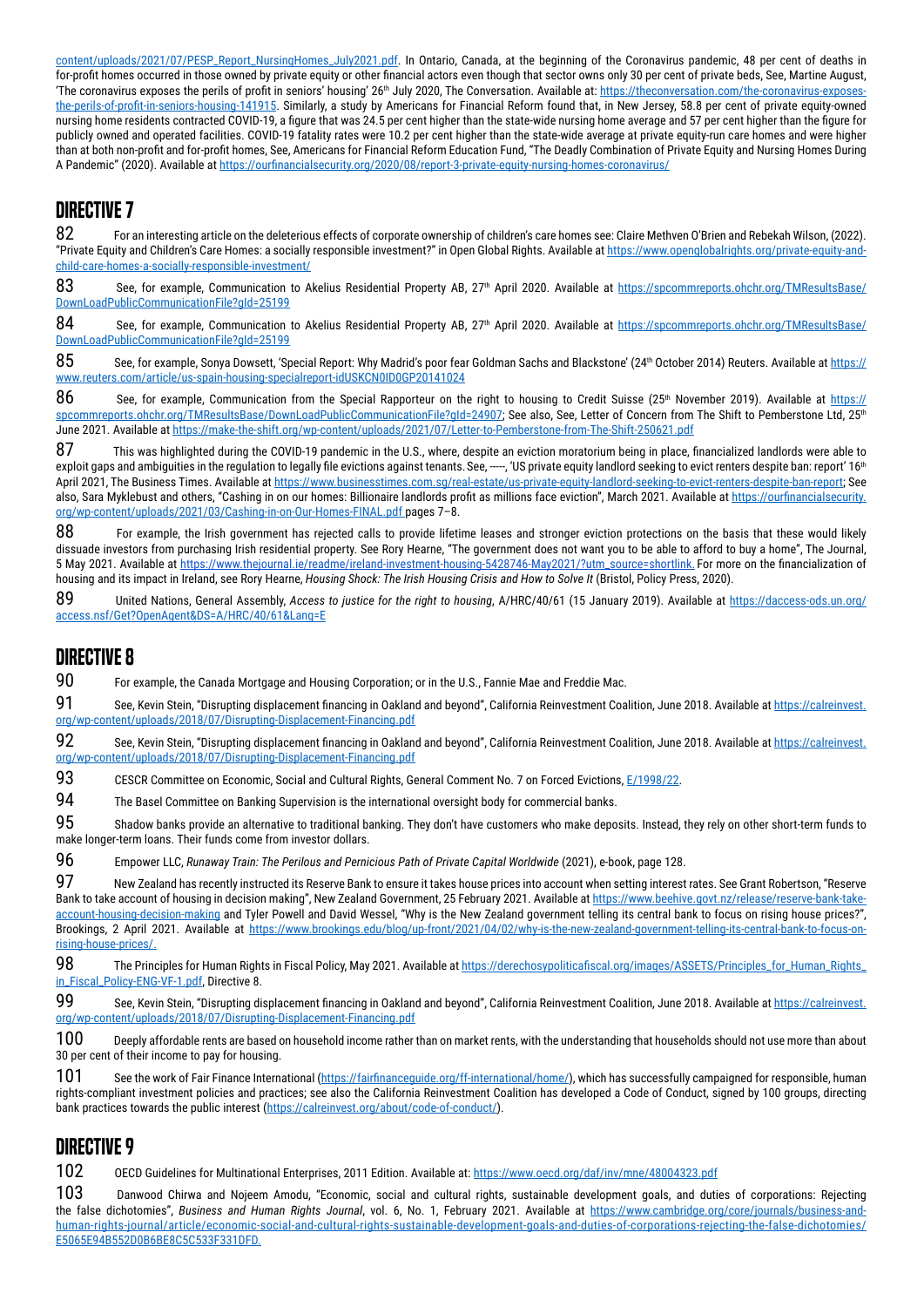104 See Daniela Gabor and Sebastian Kohl, "The financialization of housing in Europe: 'My home is an asset class'", The Greens/EFA, January 2022. Available at [http://extranet.greens-efa-service.eu/public/media/file/1/7461.](http://extranet.greens-efa-service.eu/public/media/file/1/7461) The EU taxonomy formally established in 2020 is intended as a classification system to establish a list of environmentally sustainable economic activities with a view to providing investors and policy-makers with definitions regarding which economic activities might be regarded as environmentally sustainable (see [https://ec.europa.eu/info/business-economy-euro/banking-and-finance/sustainable-finance/eu-taxonomy-sustainable](https://ec.europa.eu/info/business-economy-euro/banking-and-finance/sustainable-finance/eu-taxonomy-sustainable-activities_en#why)[activities\\_en#why](https://ec.europa.eu/info/business-economy-euro/banking-and-finance/sustainable-finance/eu-taxonomy-sustainable-activities_en#why)). Since its advent, there have been many proposals by NGOs for the creation of a social taxonomy that would include guidance and standards for those investing in residential real estate. See, for example, [Platform on Sustainable Finance's draft reports on a social taxonomy and on an extended taxonomy to support](file:///C:\Users\laton\AppData\Local\Microsoft\Windows\INetCache\Content.Outlook\0TFKC76C\Platform on Sustainable Finance) [economic transition:](file:///C:\Users\laton\AppData\Local\Microsoft\Windows\INetCache\Content.Outlook\0TFKC76C\Platform on Sustainable Finance) https://ec.europa.eu/info/publications/210712-sustainable-finance-platform-draft-reports\_en.

105 Principles for Responsible Investment, "A blueprint for responsible investment". Available at https://www.unpri.org/download?ac=5330

106 Regulation (EU) 2019/2088 of the European Parliament and of the Council of 27 November 2019 on sustainability-related disclosures in the financial services sector. Available at [https://eur-lex.europa.eu/legal-content/EN/TXT/PDF/?uri=CELEX:32019R2088&from=ENhttps://www.eurosif.org/policies/sfdr/.](https://eur-lex.europa.eu/legal-content/EN/TXT/PDF/?uri=CELEX:32019R2088&from=ENhttps://www.eurosif.org/policies/sfdr/) Articles 8 and 9 regarding pre-contractual disclosures, for example, to provide meaningful standards and requirements to deliver adequate housing consistent with international human rights law.

107 The Good Economy (see <https://thegoodeconomy.co.uk/>), an impact advisory firm working with investors, has developed a framework that applies ESG principles to assess investors' social impact with respect to housing.

108 See, for example, B Corporation [\(https://www.bcorporation.net/en-us\)](https://www.bcorporation.net/en-us), which has developed a set of standards (including human rights) that businesses must meet to receive certification. It has also developed an independent Standards Advisory Council and a public complaints procedure.

#### DIRECTIVE 10

The Task Force on Inequality-related Financial Disclosures (TIFD) is conceived as an explicit systemic risk management framework that can reduce inequality created by the private sector. A collaboration among a broad range of stakeholders, TIFD will provide guidance, thresholds, targets, and metrics for companies and investors to measure and manage their impacts on inequality, as well as inequality's impacts on company and investor performance. See: <https://thetifd.org/>

110 See, UN Special Rapporteur on the right to housing, [A/HRC/22/46/Add.3](https://documents-dds-ny.un.org/doc/UNDOC/GEN/G13/111/56/PDF/G1311156.pdf?OpenElement) (2013), para 60 citing the example of World Bank lending to Mexico leading to unaffordable mortgage based housing

111 United Nations, General Assembly, *Report of the Special Rapporteur on adequate housing as a component of the right to an adequate standard of living, and on the right to non-discrimination in this context*, A/HRC/34/51 (18 January 2017). Available at [https://documents-dds-ny.un.org/doc/UNDOC/GEN/G17/009/56/PDF/](https://documents-dds-ny.un.org/doc/UNDOC/GEN/G17/009/56/PDF/G1700956.pdf?OpenElement) [G1700956.pdf?OpenElement](https://documents-dds-ny.un.org/doc/UNDOC/GEN/G17/009/56/PDF/G1700956.pdf?OpenElement) para. 42

112 In his 2015 report, UN Special Rapporteur on Extreme Poverty, Philip Alston argues that the World Bank is for most purposes, "a human rights-free zone" (para. 68) and that "as a general rule, the Bank does not engage with any aspect of human rights in its actual operations and lending" para. 52,  $A/70/274$  (2015).

113 The UN Special Rapporteur on the right to housing argues that as a specialized agency of the United Nations, by agreement entered into with the Economic and Social Council in accordance with Articles 57 and 63 of the Charter of the United Nations, the World Bank is "subject to international law, [and] required at a minimum to respect the purposes set forth in Article 55 of the Charter, including the "universal respect for, and observance of, human rights". "Moreover, …the obligations of States parties to the international human rights treaties should be understood as extending to their membership of the World Bank". See UN Special Rapporteur on the right to housing, [A/HRC/22/46/Add.3](https://documents-dds-ny.un.org/doc/UNDOC/GEN/G13/111/56/PDF/G1311156.pdf?OpenElement) (2013), para. 9.

#### IV. MAKING THE SHIFT – EXAMPLES

114 Caroline Winter and Andrew Blackman, "No city hates its landlords like Berlin does", Bloomberg Businessweek, 4 February 2020. Available at [https://archive.](https://archive.ph/o1hly#selection-2671.114-2671.253) [ph/o1hly#selection-2671.114-2671.253](https://archive.ph/o1hly#selection-2671.114-2671.253)

115 Moritz Wienert, Text: José Miguel Calatayud, Adriana Homolova,Hendrik Lehmann & Team Cities for Rent, 'How international investments are revolutionizing the housing market'(28<sup>th</sup> April 2021). Available at: [https://interaktiv.tagesspiegel.de/lab/mietmarktlabor-berlin-wie-internationales-investment-den-mietmarkt](https://interaktiv.tagesspiegel.de/lab/mietmarktlabor-berlin-wie-internationales-investment-den-mietmarkt-veraendert/)[veraendert/](https://interaktiv.tagesspiegel.de/lab/mietmarktlabor-berlin-wie-internationales-investment-den-mietmarkt-veraendert/)

116 Alexander Vasudevan, "Berlin's vote to take properties from big landlords could be a watershed moment", The Guardian, 29 September 2021. Available at [https://www.theguardian.com/commentisfree/2021/sep/29/berlin-vote-landlords-referendum-corporate;](https://www.theguardian.com/commentisfree/2021/sep/29/berlin-vote-landlords-referendum-corporate) Deutsche Wohnen & Co Enteignen, Gesetz zur Überführung von

Wohnimmobilien in Gemeineigentum. Available at: <https://www.dwenteignen.de/wp-content/uploads/2021/05/Vergesellschaftungsgesetz.pdf>(in German)

117 See. Catalan Emergency Housing Act, Act 1/2022. Available at [BOE-A-2022-4208 Ley 1/2022, de 3 de marzo, de modificación de la Ley 18/2007, la Ley](https://www.boe.es/eli/es-ct/l/2022/03/03/1) [24/2015 y la Ley 4/2016, para afrontar la emergencia en el ámbito de la vivienda.](https://www.boe.es/eli/es-ct/l/2022/03/03/1) [Catalan Emergency Housing Act, Act 1/2022](https://www.cuatrecasas.com/resources/legal-flash-catalan-emergency-housing-act-act-1-2022-622f0b9a81e19667421564.pdf?v1.1.10.202201191812#:~:text=It empowers the Catalan Housing,new infringements and enforcement measures.)

118 Un Techo Para Chile, Fundaión Vivienda, and CES, 'Catastro Nacional de Campamentos 2020-2021'. Available at: https://ceschile.org/wp-content/ uploads/2020/11/Informe%20Ejecutivo\_Catastro%20Campamentos%202020-2021.pdf

119 Matías Reyes Labbé and Ignacio Silva Didier, 'Asequibilidad de la vivienda y formas de tenencia'. Available at: https://ceschile.org/wp-content/ uploads/2021/01/EnlaCES-primera-edicion.pdf (in Spanish)

120 Convención Constitucional, Rights to housing, health, education, social security and work are integrated into the Constitutional text' (20<sup>th</sup> April 2022). Available at: https://www.chileconvencion.cl/news\_cconstitucional/derechos-a-la-vivienda-salud-educacion-seguridad-social-y-trabajo-se-integran-a-texto-constitucional/

121 Stella Yifan Xie, "China's economy faces risk of years long real-estate hangover", The Wall Street Journal, 8 November 2021. Available at [https://www.wsj.](https://www.wsj.com/articles/chinas-economy-faces-risk-of-yearslong-real-estate-hangover-11636372801) [com/articles/chinas-economy-faces-risk-of-yearslong-real-estate-hangover-11636372801](https://www.wsj.com/articles/chinas-economy-faces-risk-of-yearslong-real-estate-hangover-11636372801)

122 Andreas Steno Larsen and Philip Maldia Madsen, "China: I'm forever blowing bubbles. How bad is the situation in Chinese real estate?", Market Phenomenology, 22 September 2021. Available at <https://corporate.nordea.com/article/67806/china-im-forever-blowing-bubbles-how-bad-is-the-situation-in-chinese-real-estate>

123 Bloomberg QuickTake, "What China's three red lines mean for property firms", Bloomberg News, 8 October 2020. Available at [https://www.bloomberg.com/](https://www.bloomberg.com/news/articles/2020-10-08/what-china-s-three-red-lines-mean-for-property-firms-quicktake) [news/articles/2020-10-08/what-china-s-three-red-lines-mean-for-property-firms-quicktake](https://www.bloomberg.com/news/articles/2020-10-08/what-china-s-three-red-lines-mean-for-property-firms-quicktake)

124 See, https://www.forbes.com/profile/hui-ka-yan/?sh=19a559a372bf

125 Alexandra Stevenson and Cao Li, "What to know about China Evergrande, the troubled property giant", The New York Times, 9 December 2021. Available at <https://www.nytimes.com/article/evergrande-debt-crisis.html>

126 FitchRatings, "Global housing and mortgage outlook - 2022", 8 December 2021. Available at [https://www.fitchratings.](https://www.fitchratings.com/research/structured-finance/covered-bonds/global-housing-mortgage-outlook-2022-08-12-2021?FR_Web-Validation=true&mkt_tok=NzMyLUNLSC03NjcAAAGEFRk1osjSC434u1pXmeHWXkSo7Scf9riGCx9Zm1UTKOg0MOlVlVSRGDz9DltVZnNv0o7TEdfh3Nzn9k1khPyh7_zv3G-F4lQBp6bEyrHlr7l1u5c39Yw) [com/research/structured-finance/covered-bonds/global-housing-mortgage-outlook-2022-08-12-2021?FR\\_Web-Validation=true&mkt\\_](https://www.fitchratings.com/research/structured-finance/covered-bonds/global-housing-mortgage-outlook-2022-08-12-2021?FR_Web-Validation=true&mkt_tok=NzMyLUNLSC03NjcAAAGEFRk1osjSC434u1pXmeHWXkSo7Scf9riGCx9Zm1UTKOg0MOlVlVSRGDz9DltVZnNv0o7TEdfh3Nzn9k1khPyh7_zv3G-F4lQBp6bEyrHlr7l1u5c39Yw) [tok=NzMyLUNLSC03NjcAAAGEFRk1osjSC434u1pXmeHWXkSo7Scf9riGCx9Zm1UTKOg0MOlVlVSRGDz9DltVZnNv0o7TEdfh3Nzn9k1khPyh7\\_zv3G-](https://www.fitchratings.com/research/structured-finance/covered-bonds/global-housing-mortgage-outlook-2022-08-12-2021?FR_Web-Validation=true&mkt_tok=NzMyLUNLSC03NjcAAAGEFRk1osjSC434u1pXmeHWXkSo7Scf9riGCx9Zm1UTKOg0MOlVlVSRGDz9DltVZnNv0o7TEdfh3Nzn9k1khPyh7_zv3G-F4lQBp6bEyrHlr7l1u5c39Yw)

[F4lQBp6bEyrHlr7l1u5c39Yw](https://www.fitchratings.com/research/structured-finance/covered-bonds/global-housing-mortgage-outlook-2022-08-12-2021?FR_Web-Validation=true&mkt_tok=NzMyLUNLSC03NjcAAAGEFRk1osjSC434u1pXmeHWXkSo7Scf9riGCx9Zm1UTKOg0MOlVlVSRGDz9DltVZnNv0o7TEdfh3Nzn9k1khPyh7_zv3G-F4lQBp6bEyrHlr7l1u5c39Yw) page 21.

127 Morten Buttler, "Denmark to change law to stop Blackstone rent hikes", Bloomberg, 29 October 2019. Available at [https://www.bloomberg.com/news/](https://www.bloomberg.com/news/articles/2019-10-29/blackstone-rent-hikes-set-to-bring-about-law-change-in-denmark)